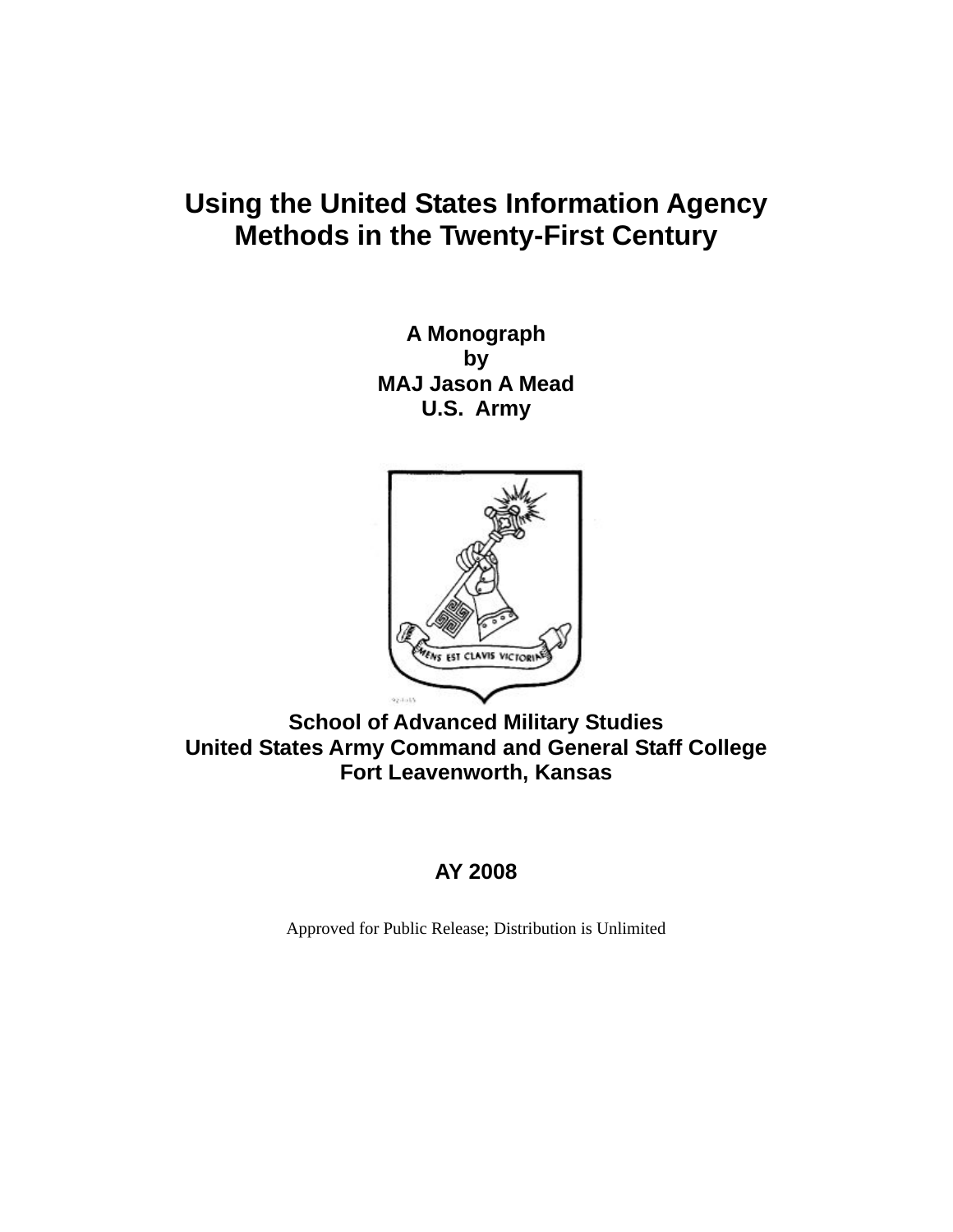| <b>REPORT DOCUMENTATION PAGE</b> | <b>Form Approved</b> |
|----------------------------------|----------------------|
|                                  | OMB No. 0704-0188    |

| Public reporting burden for this collection of information is estimated to average 1 hour per response, including the time for reviewing instructions, searching existing data<br>sources, gathering and maintaining the data needed, and completing and reviewing this collection of information. Send comments regarding this burden estimate or any |                                                                                          |              |                                                                                  |                                   |                                                                                                                                                                                       |  |  |
|--------------------------------------------------------------------------------------------------------------------------------------------------------------------------------------------------------------------------------------------------------------------------------------------------------------------------------------------------------|------------------------------------------------------------------------------------------|--------------|----------------------------------------------------------------------------------|-----------------------------------|---------------------------------------------------------------------------------------------------------------------------------------------------------------------------------------|--|--|
| other aspect of this collection of information, including suggestions for reducing this burden to Department of Defense, Washington Headquarters Services, Directorate for<br>Information Operations and Reports (0704-0188), 1215 Jefferson Davis Highway, Suite 1204, Arlington, VA 22202-4302. Respondents should be aware that                     |                                                                                          |              |                                                                                  |                                   |                                                                                                                                                                                       |  |  |
|                                                                                                                                                                                                                                                                                                                                                        |                                                                                          |              | OMB control number. PLEASE DO NOT RETURN YOUR FORM TO THE ABOVE ADDRESS.         |                                   | notwithstanding any other provision of law, no person shall be subject to any penalty for failing to comply with a collection of information if it does not display a currently valid |  |  |
|                                                                                                                                                                                                                                                                                                                                                        | 1. REPORT DATE (DD-MM-YYYY)                                                              |              | 2. REPORT TYPE                                                                   |                                   | 3. DATES COVERED (From - To)                                                                                                                                                          |  |  |
| 22-05-2008                                                                                                                                                                                                                                                                                                                                             |                                                                                          | Monograph    |                                                                                  |                                   | July 2007 - May 2008                                                                                                                                                                  |  |  |
| <b>4. TITLE AND SUBTITLE</b>                                                                                                                                                                                                                                                                                                                           |                                                                                          |              |                                                                                  | 5a. CONTRACT NUMBER               |                                                                                                                                                                                       |  |  |
|                                                                                                                                                                                                                                                                                                                                                        |                                                                                          |              | Using the United States Information Agency Methods in the Twenty-First           |                                   |                                                                                                                                                                                       |  |  |
| Century                                                                                                                                                                                                                                                                                                                                                |                                                                                          |              | <b>5b. GRANT NUMBER</b>                                                          |                                   |                                                                                                                                                                                       |  |  |
|                                                                                                                                                                                                                                                                                                                                                        |                                                                                          |              |                                                                                  | <b>5c. PROGRAM ELEMENT NUMBER</b> |                                                                                                                                                                                       |  |  |
| 6. AUTHOR(S)<br><b>MAJ Jason Mead</b>                                                                                                                                                                                                                                                                                                                  |                                                                                          |              | <b>5d. PROJECT NUMBER</b>                                                        |                                   |                                                                                                                                                                                       |  |  |
|                                                                                                                                                                                                                                                                                                                                                        |                                                                                          |              | <b>5e. TASK NUMBER</b>                                                           |                                   |                                                                                                                                                                                       |  |  |
|                                                                                                                                                                                                                                                                                                                                                        |                                                                                          |              |                                                                                  |                                   | <b>5f. WORK UNIT NUMBER</b>                                                                                                                                                           |  |  |
|                                                                                                                                                                                                                                                                                                                                                        |                                                                                          |              | 7. PERFORMING ORGANIZATION NAME(S) AND ADDRESS(ES)                               |                                   | <b>8. PERFORMING ORG REPORT</b>                                                                                                                                                       |  |  |
|                                                                                                                                                                                                                                                                                                                                                        | <b>Advanced Military Studies Program</b>                                                 |              |                                                                                  |                                   | <b>NUMBER</b>                                                                                                                                                                         |  |  |
| 250 Gibbon Avenue                                                                                                                                                                                                                                                                                                                                      |                                                                                          |              |                                                                                  |                                   |                                                                                                                                                                                       |  |  |
|                                                                                                                                                                                                                                                                                                                                                        | Fort Leavenworth, KS 66027-2134                                                          |              |                                                                                  |                                   |                                                                                                                                                                                       |  |  |
|                                                                                                                                                                                                                                                                                                                                                        |                                                                                          |              |                                                                                  |                                   |                                                                                                                                                                                       |  |  |
|                                                                                                                                                                                                                                                                                                                                                        |                                                                                          |              |                                                                                  |                                   |                                                                                                                                                                                       |  |  |
|                                                                                                                                                                                                                                                                                                                                                        |                                                                                          |              | 9. SPONSORING / MONITORING AGENCY NAME(S) AND ADDRESS(ES)                        |                                   | 10. SPONSOR/MONITOR'S ACRONYM(S)                                                                                                                                                      |  |  |
|                                                                                                                                                                                                                                                                                                                                                        | Command and General Staff College                                                        |              |                                                                                  |                                   | CGSC, SAMS                                                                                                                                                                            |  |  |
| 1 Reynolds Avenue                                                                                                                                                                                                                                                                                                                                      | Fort Leavenworth, KS 66027                                                               |              |                                                                                  |                                   | <b>11. SPONSOR/MONITOR'S REPORT</b>                                                                                                                                                   |  |  |
|                                                                                                                                                                                                                                                                                                                                                        |                                                                                          |              |                                                                                  |                                   | <b>NUMBER(S)</b>                                                                                                                                                                      |  |  |
|                                                                                                                                                                                                                                                                                                                                                        |                                                                                          |              |                                                                                  |                                   |                                                                                                                                                                                       |  |  |
|                                                                                                                                                                                                                                                                                                                                                        |                                                                                          |              |                                                                                  |                                   |                                                                                                                                                                                       |  |  |
|                                                                                                                                                                                                                                                                                                                                                        | <b>12. DISTRIBUTION / AVAILABILITY STATEMENT</b>                                         |              |                                                                                  |                                   |                                                                                                                                                                                       |  |  |
|                                                                                                                                                                                                                                                                                                                                                        | Approved for Public Release; Distribution is Unlimited<br><b>13. SUPPLEMENTARY NOTES</b> |              |                                                                                  |                                   |                                                                                                                                                                                       |  |  |
|                                                                                                                                                                                                                                                                                                                                                        |                                                                                          |              |                                                                                  |                                   |                                                                                                                                                                                       |  |  |
| <b>14. ABSTRACT</b>                                                                                                                                                                                                                                                                                                                                    |                                                                                          |              |                                                                                  |                                   |                                                                                                                                                                                       |  |  |
| <b>SEE ABSTACT</b>                                                                                                                                                                                                                                                                                                                                     |                                                                                          |              |                                                                                  |                                   |                                                                                                                                                                                       |  |  |
|                                                                                                                                                                                                                                                                                                                                                        |                                                                                          |              |                                                                                  |                                   |                                                                                                                                                                                       |  |  |
|                                                                                                                                                                                                                                                                                                                                                        |                                                                                          |              |                                                                                  |                                   |                                                                                                                                                                                       |  |  |
|                                                                                                                                                                                                                                                                                                                                                        |                                                                                          |              |                                                                                  |                                   |                                                                                                                                                                                       |  |  |
|                                                                                                                                                                                                                                                                                                                                                        |                                                                                          |              |                                                                                  |                                   |                                                                                                                                                                                       |  |  |
|                                                                                                                                                                                                                                                                                                                                                        |                                                                                          |              |                                                                                  |                                   |                                                                                                                                                                                       |  |  |
|                                                                                                                                                                                                                                                                                                                                                        |                                                                                          |              |                                                                                  |                                   |                                                                                                                                                                                       |  |  |
|                                                                                                                                                                                                                                                                                                                                                        |                                                                                          |              |                                                                                  |                                   |                                                                                                                                                                                       |  |  |
|                                                                                                                                                                                                                                                                                                                                                        |                                                                                          |              |                                                                                  |                                   |                                                                                                                                                                                       |  |  |
|                                                                                                                                                                                                                                                                                                                                                        |                                                                                          |              |                                                                                  |                                   |                                                                                                                                                                                       |  |  |
|                                                                                                                                                                                                                                                                                                                                                        |                                                                                          |              |                                                                                  |                                   |                                                                                                                                                                                       |  |  |
|                                                                                                                                                                                                                                                                                                                                                        |                                                                                          |              |                                                                                  |                                   |                                                                                                                                                                                       |  |  |
|                                                                                                                                                                                                                                                                                                                                                        |                                                                                          |              |                                                                                  |                                   |                                                                                                                                                                                       |  |  |
|                                                                                                                                                                                                                                                                                                                                                        |                                                                                          |              |                                                                                  |                                   |                                                                                                                                                                                       |  |  |
| <b>15. SUBJECT TERMS</b>                                                                                                                                                                                                                                                                                                                               |                                                                                          |              |                                                                                  |                                   |                                                                                                                                                                                       |  |  |
|                                                                                                                                                                                                                                                                                                                                                        |                                                                                          |              | Propaganda, Information Operations, Public Diplomacy, USIA, OWI, USIS, Libraries |                                   |                                                                                                                                                                                       |  |  |
|                                                                                                                                                                                                                                                                                                                                                        | <b>16. SECURITY CLASSIFICATION OF:</b>                                                   |              | <b>17. LIMITATION</b>                                                            | <b>18. NUMBER</b>                 | <b>19a. NAME OF RESPONSIBLE PERSON</b>                                                                                                                                                |  |  |
|                                                                                                                                                                                                                                                                                                                                                        |                                                                                          |              | OF ABSTRACT                                                                      | <b>OF PAGES</b>                   | Stefan J. Banach, COL, U.S. Army                                                                                                                                                      |  |  |
| a. REPORT                                                                                                                                                                                                                                                                                                                                              | <b>b. ABSTRACT</b>                                                                       | c. THIS PAGE |                                                                                  |                                   | 19b. PHONE NUMBER (include area code)                                                                                                                                                 |  |  |

**Standard Form 298 (Rev. 8-98) Prescribed by ANSI Std. Z39.18**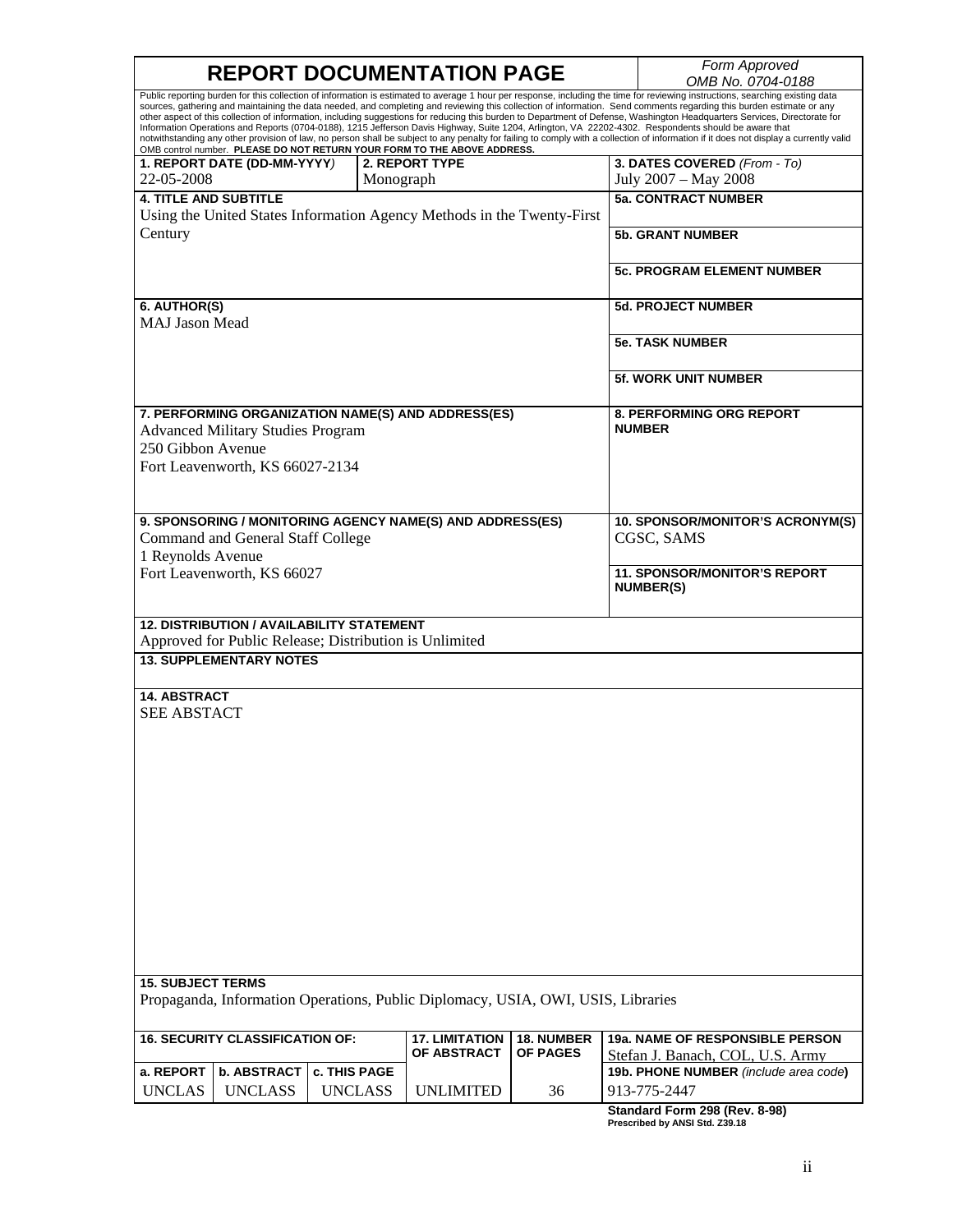## **SCHOOL OF ADVANCED MILITARY STUDIES**

## **MONOGRAPH APPROVAL**

MAJ Jason A Mead

Title of Monograph: Using the United States Information Agency Methods in the Twenty-First Century

This monograph was defended by the degree candidate on 17 April 2004 and approved by the monograph director and reader named below.

Approved by:

Thomas A Bruscino, Ph.D.

\_\_\_\_\_\_\_\_\_\_\_\_\_\_\_\_\_\_\_\_\_\_\_\_\_\_\_\_\_\_\_\_\_\_ Monograph Director

Mathew T. Higginbotham, COL, LG

Monograph Reader

Stefan J. Banach, COL, IN School of Advanced

Director. Military Studies

Robert F. Baumann, Ph.D. Graduate Degree

Director. Programs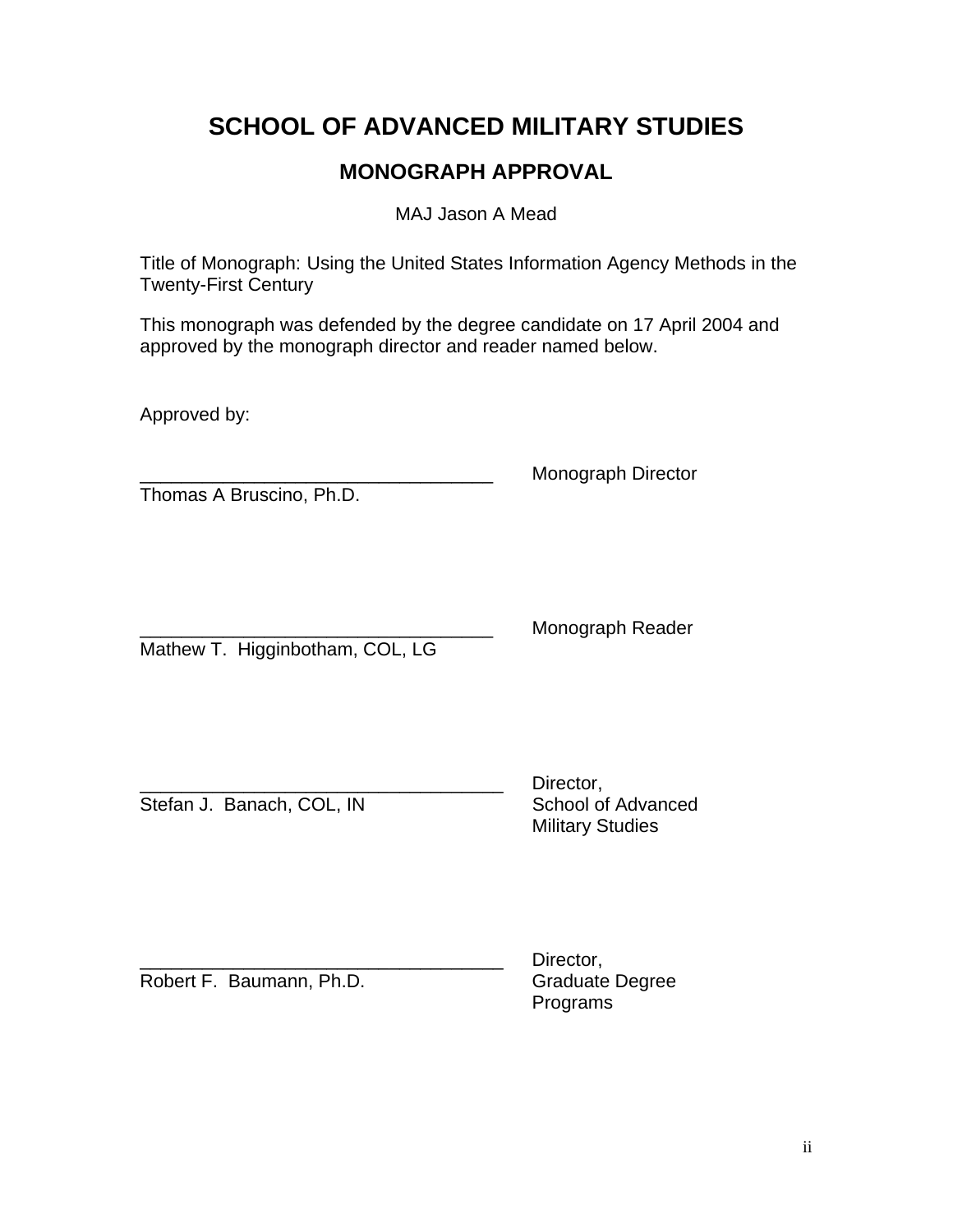## **Abstract**

Using the United States Information Agency Methods in the Twenty-First Century by MAJ Jason A Mead, Army, 36 pages.

The U.S. Information Agency (USIA) was founded in 1952 to coordinate communication with the international community during the Cold War. Since being disbanded in 1999 many government officials have realized that the ability to communicate globally has diminished. By examining the methods the USIA used to communicate internationally, applications can be found to guide the United States Government toward similar methods in the twenty first century. One of the most successful methods of communication was establishing overseas American libraries. Another method the USIA used was addressing the issue of propaganda and how it could affect the strategic communication to other countries. Propaganda, the USIA determined, could be harmful only if it deliberately and consistently misled a populace. Another method of communicating effectively was with consistent interaction with other government departments. In its time, the USIA was an integral collaborator with the State Department and the DOD, and accomplished significant achievements when utilizing interagency cooperation. Similar integration between government components is necessary to achieve a comprehensive and coordinated level of strategic communication in the twenty first century. More effective communication can be achieved in the future by understanding how it was achieved in the past.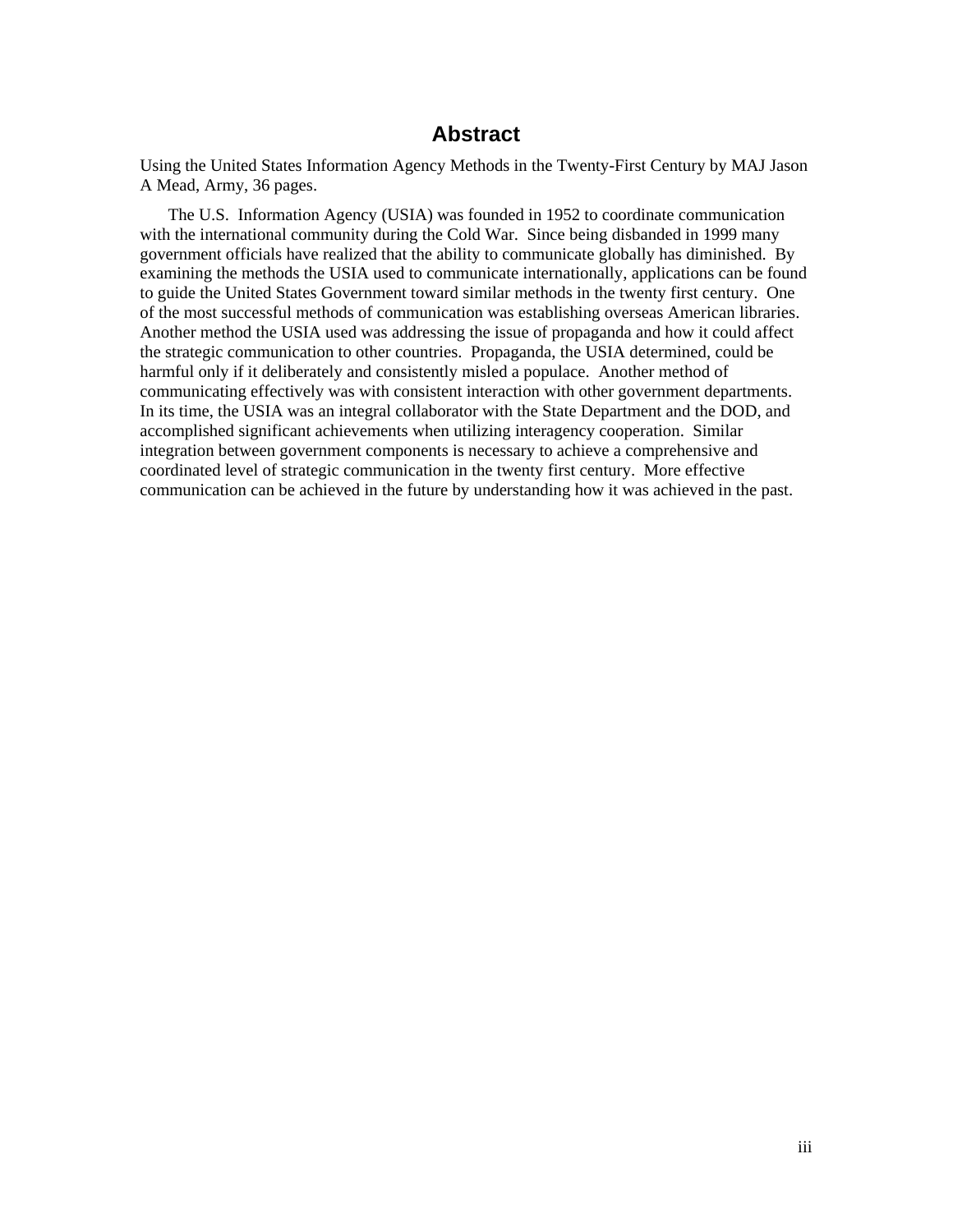# **TABLE OF CONTENTS**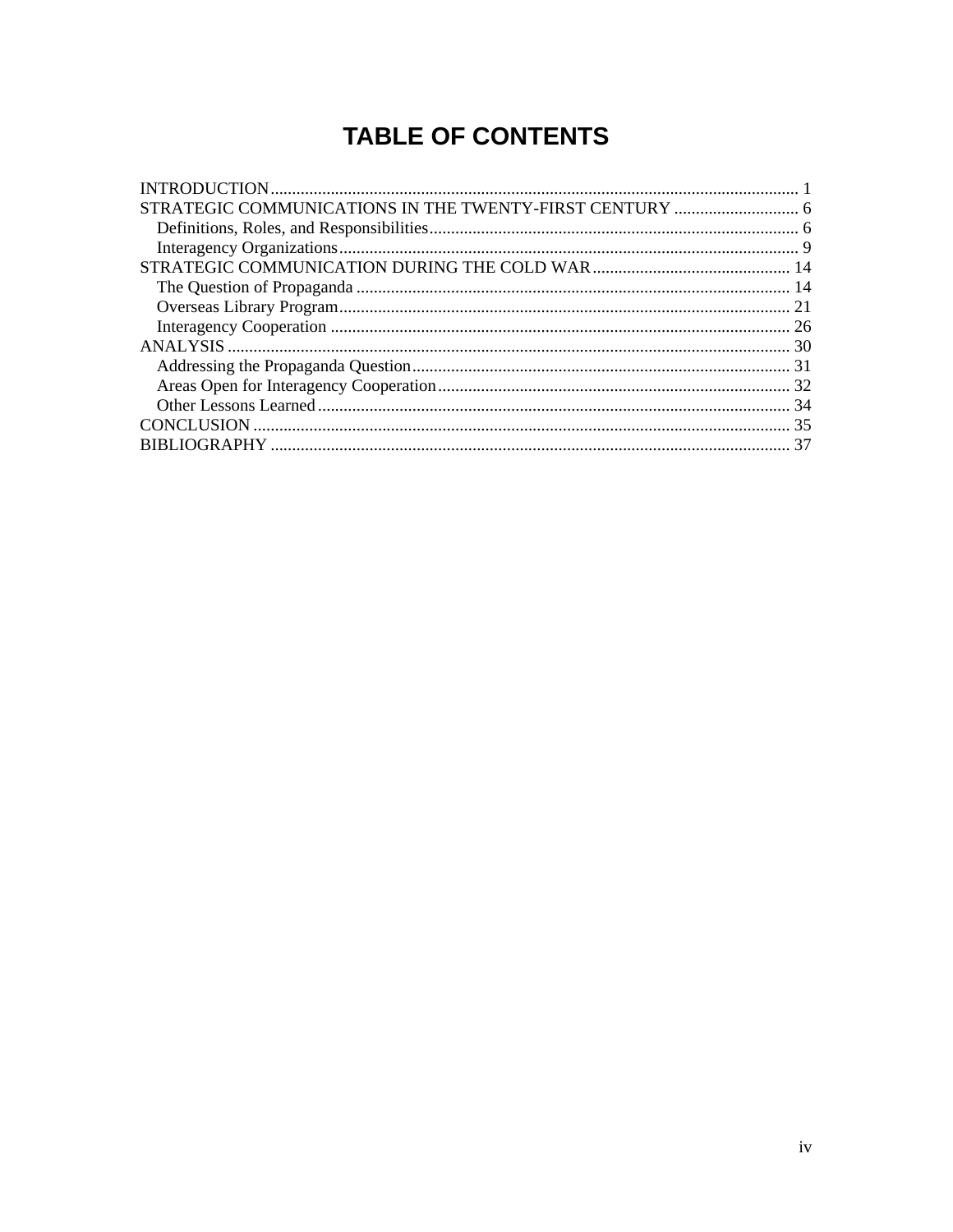## **INTRODUCTION**

<span id="page-5-0"></span>We are miserable at communicating to the rest of the world what we are about as a society and a culture, about freedom and democracy, about our policies and our goals. It is just plain embarrassing that al-Qaeda is better at communicating its message on the internet than America. $<sup>1</sup>$  $<sup>1</sup>$  $<sup>1</sup>$ </sup>

Secretary of Defense Robert Gates Landon Lecture, Kansas State University

 To paraphrase Secretary of Defense Robert Gates, the United States Government (USG) does not use Information as an element of national power effectively.<sup>[2](#page-5-2)</sup> Secretary Gates is not the only government official that believes the USG has lost much of its communicating capability in the twenty-first century.<sup>[3](#page-5-3)</sup> Colleen Graffy, State Department Deputy Assistant Secretary for European and Eurasian Affairs, stated in her 2007 Chatham House speech that, in regard to communicating, "we used to be good at it, at least to one part of Europe, and then we became less good" and that "U.S. public diplomacy went through a decline at the end of the Cold War."<sup>[4](#page-5-4)</sup> While the disbanding of the US Information Agency (USIA) played a role in the decline in the ability to communicate, much of that ability may still be within the USG. The United States, with arguably the greatest array of communication technology and capability of any nation and commercial expertise on the use of Information, finds itself in the frustrating position of not communicating effectively to the world audiences. Even more frustrating is that this occurs less

<span id="page-5-1"></span><sup>&</sup>lt;sup>1</sup> Robert Gates, Landon Lecture speech at the Kansas State University, 26 November 2007. DOD Defenselink website, http://www.defenselink.mil/speeches/speech.aspx?speechid=1199. (accessed 8 January 2008).

<span id="page-5-2"></span> $2$  "Information" with a capital "I" refers to the use of Information as a national power, i.e. used to achieve national objectives. If the word "information" is used elsewhere without the capitalization, it is meant solely as communication of facts, figures, and data from a source to a receiver.

<sup>&</sup>lt;sup>3</sup> Gates, Landon Lecture speech.

<span id="page-5-4"></span><span id="page-5-3"></span><sup>&</sup>lt;sup>4</sup> Colleen Graffy, speech at Chatham House, "What is the US Doing to Improve its Image Abroad?" 1 November 2007. US Department of State website, http://www.state.gov/p/eur/rls/rm/ 94487.htm, (accessed 5 Dec 2007).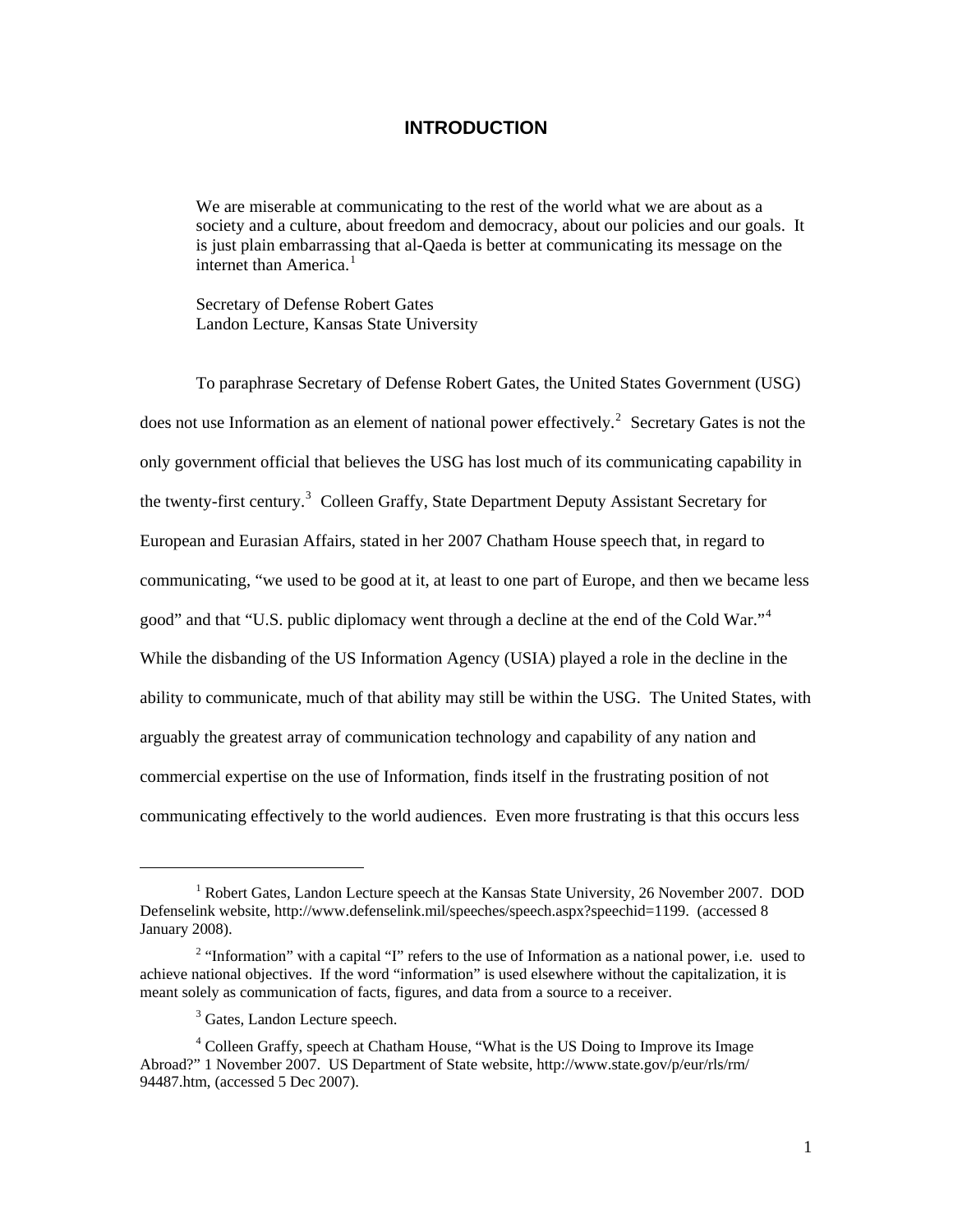than ten years after the USG had effectively used Information against the Soviet Union for decades. As Secretary Gates quoted one foreign diplomat: "How has one man in a cave managed to out-communicate the world's greatest communication society?"[5](#page-6-0)

 How can we gain that ability back? One way is to look at the past, to see what other communication institutions did that was successful. What methods did the USIA use that made it effective against the Soviet Union? What insights can be gained by examining these communication methods? Will a review of those methods assist the USG in its use of Information in the Global War on Terror (GWOT)? What were the successes and failures of twentieth century Information organizations that are directly applicable to the current US military use of Information?

 This monograph will examine methods that the USIA used that may provide means for Department of Defense (DOD) to become a better strategic communicator in the twenty-first century. Critical to understanding the problem is to examine the current methods and means of strategic communication. Chapter one will examine how the USG defines key words relating to strategic communication in order to ascertain if there are potential issues that could hinder cooperation and understanding with other organizations. This chapter will also identify various Information organizations within the Department of State (DOS) and DOD to analyze if "the pieces are all there" to conduct strategic communications. Chapter two will examine the methods the USIA used. Critical to understanding the methods used to communicate is to consider how the USIA addressed the issue of propaganda. Then the chapter will review the use and success of overseas libraries, and finally examine how the USIA and DOS were able to cooperate throughout the years.

 Among other methods, the analysis chapter will review how the USIA dealt with the issue of propaganda, concluding that the USIA never definitively resolved the issue. Throughout

<span id="page-6-0"></span> $\overline{a}$ 

2

<sup>5</sup> Gates, Landon Lecture speech.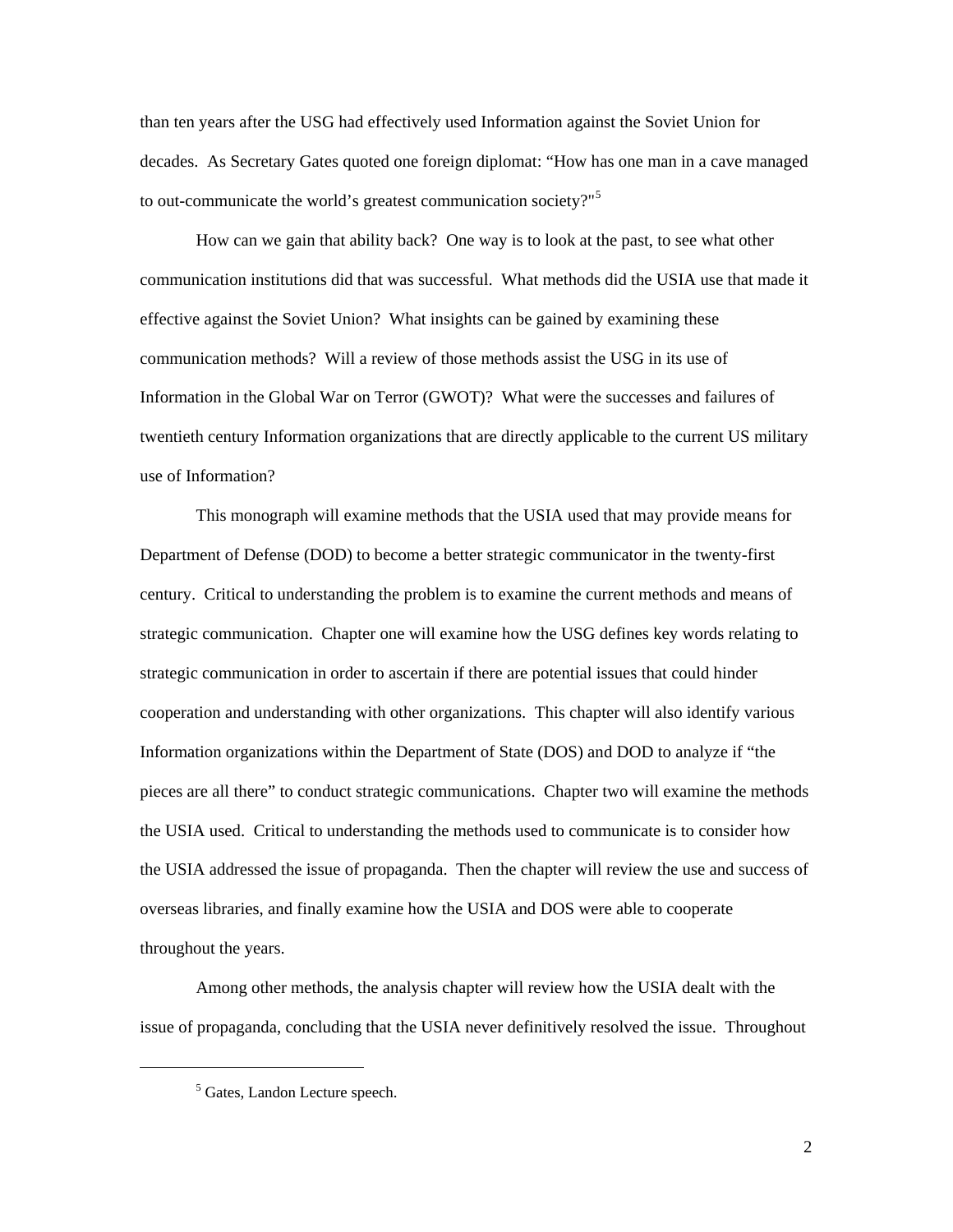its lifetime, the USIA continued to grapple with whether the USIA should inform communities or attempt to influence audiences. Continual discourse between the USIA, DOS, and Congress kept this issue on the forefront. The only general principal agreed upon by most (but not all) members engaged in this discussion was that being by being as often as possible was the best course. As a strategic communicator, DOD will also continue to wrestle with the same questions, and will have to realize that, like the USIA, it may never resolve the issue. Analysis will also show that the USIA had enormous success with its overseas library program before it dissolved with the USIA in 1999. Even during the large budget cuts of the 1990s toward perceived "Cold War" institutions, the library program never came under attack. Additionally, libraries achieved several DOS goals that are still desirable objectives today. First it was a location where international audiences could get accurate information about the United States. Second, it was a location that taught English – a goal the DOS still is attempting to achieve. Third, by dealing with American librarians and library staff, the USIA was establishing personal, two-way communications with their target audiences. With its nation building mission and capability, the DOD could incorporate the establishment of American-style libraries, along with schools, water stations, and other reconstruction projects.

 Next, analysis will evaluate the ability of DOS and DOD to cooperate in using Information to accomplish USG objectives. Compared to how the USIA and DOS interacted in the twentieth century there are several similarities and methods that could directly apply to that goal. One of the largest challenges the USIA faced was coordinating with the DOS. When it worked, it was through low-level, informal, and continuous communication among mid-level managers of the institutions. One method to increase coordination is for the DOD is to establish similar relationships among Information organizations between their respective institutions.

 For research into previous Information organization, several books detail the mission, issues, and successes of the USIA during the Cold War. Some books give a comprehensive picture on the use of Information during the twentieth century. *The Strategy of Truth* by Wilson

3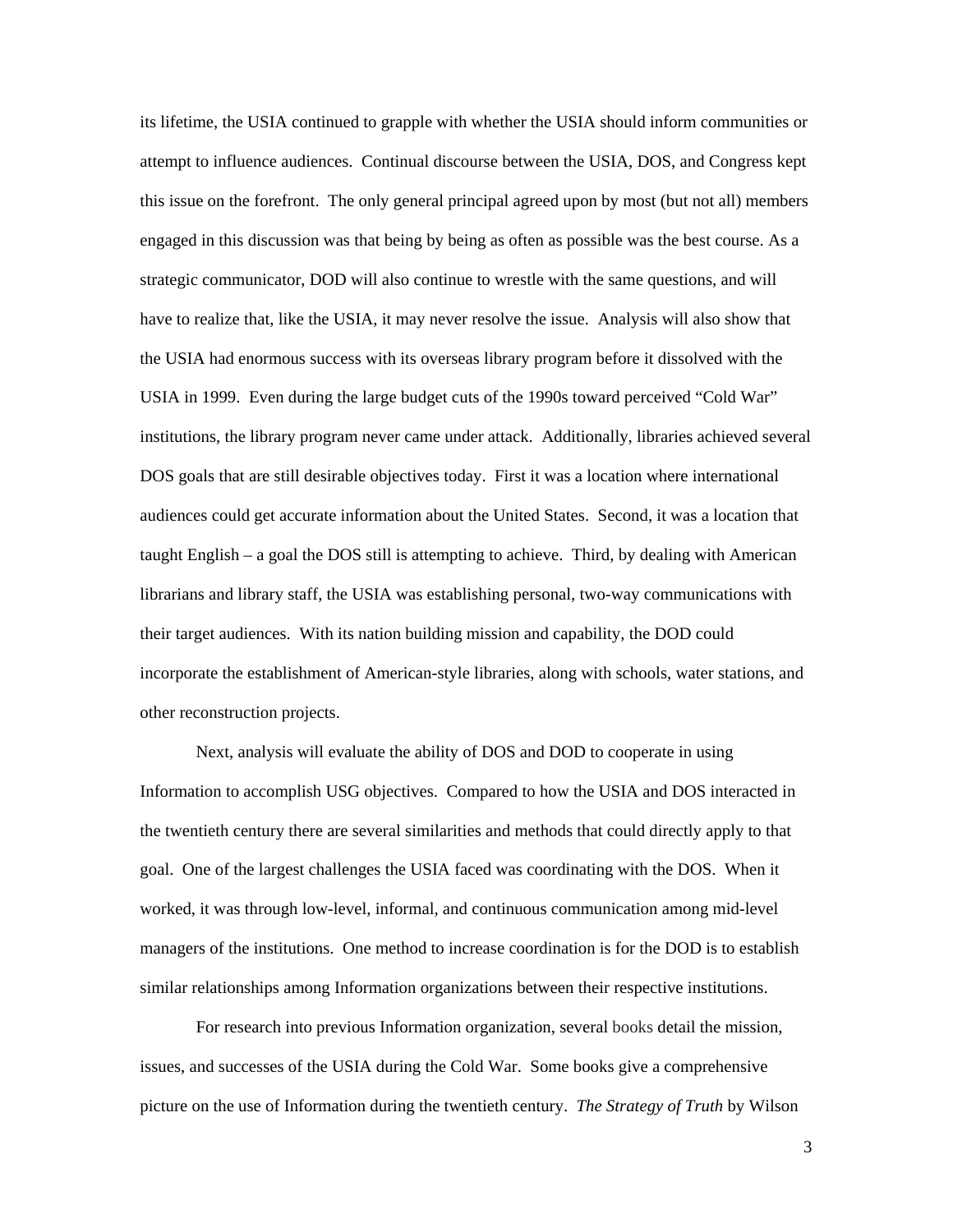P. Dizard, published in 1961, reviews the USIA's mission and challenges in the formative years after it was founded. Dizard states that the use of Information is not a "fix-all" for public diplomacy and stresses the importance of a clear idea of America and Americans to the international community.[6](#page-8-0) Ronald L. Rubin published *The Objectives of the U.S. Information Agency* in 1968 and documented the mission and challenges of the USIA that Dizard had highlighted in 1961. Among other issues, Rubin highlighted the debate on whether the USIA should be an information or propaganda agency. While he recommends that the USIA steers away from the propaganda element to maintain legitimacy, he advocated not going so far into the information-only category as to put the USIA "in the position that the Associated Press and United Press International now occupy."<sup>[7](#page-8-1)</sup>

Also in 1968 Robert E. Elder wrote *The Information Machine: The United States Information Agency and American Foreign Policy*. Elder's work was primarily descriptive of the USIA organization. His recommendations were focused on how to improve the USIA at the time and, while informative, do not contribute to the USIA's use of strategic communication. However, Elder records how the Agency's purpose changed from one of mutual understanding between America and foreign nations to a one-way political communications and counterinsurgency. With this change, Elder suggested that the USIA traded strategic communication for propaganda, and that there is no clear-cut answer if that choice was the right one.[8](#page-8-2) Following on the heels of Elder, John W. Henderson wrote *The United States Information Agency* in 1969. Henderson gave a comprehensive overview of how Information was used in the twentieth century, not only during the USIA's time, but beginning in World War I. His primary

<span id="page-8-0"></span><sup>&</sup>lt;sup>6</sup> Wilson P. Dizard, *The Strategy of Truth: The Story of the U.S. Information Agency* (Washington D.C: Public Affairs Press, 1961), 18-20.

<span id="page-8-1"></span><sup>7</sup> Ronald L. Rubin, *The Objectives of the U.S. Information Agency* (New York: Frederick A. Praeger, Inc., Publishers, 1966), 221.

<span id="page-8-2"></span><sup>&</sup>lt;sup>8</sup> Robert E. Elder *The Information Machine: The United States Information Agency and American Foreign Policy* (New York: Syracuse University Press, 1969), 329.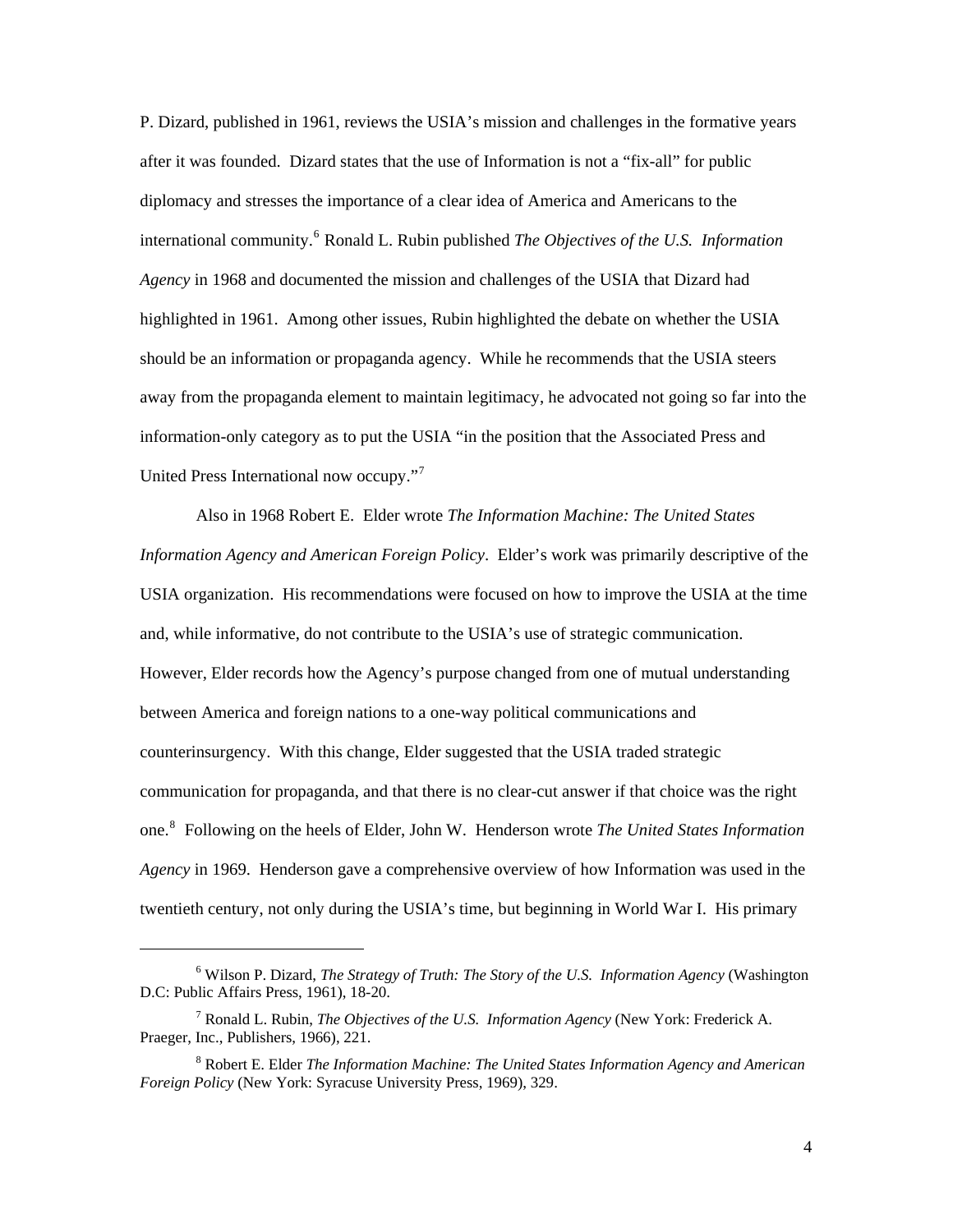argument was that, regardless of what it is called, "some form of psychological activity by government is an essential element in national security."<sup>[9](#page-9-0)</sup> Providing a comprehensive work of the USIA itself, *Warriors of Disinformation* by Alvin A. Snyder captures the overall missio n, accomplishments, and challenges of the USIA as it stood in 1996. Written four years before the disbanding of the USIA, it is a portrayal of an organization that was once the premier communicator in the world, but currently on the decline. Snyder was well aware of how information competed directly with entertainment for the world's attention, and had an admiration for showmen that could capture that attention. Snyder recognized how influential visual media could be, and remarked on the use of satellite television to propagandize to communist countries. Snyder recommended that the USIA (along with the Voice of America and Worldnet) be combined with the Public Broadcasting Service, National Public Radio, and American Public Radio, and the resulting conglomeration be privatized.<sup>[10](#page-9-1)</sup> While that may have resulted in the first truly international multimedia entity at the time, it is no longer applicable in the twenty-first century. With the popularity of the Internet and instant communications within the last decade, other private mediums have closed this small window of opportunity for the USG to be the frontrunner in international communication.

 Perhaps the most influential book on using Information (among other tools) as elements of national power is Joseph S. Nye, Jr.'s *Soft Power: The Means to Success in World Politics.*  Nye contends that the world-wide, record-high anti-American sentiment is directly contributed to the decline of American soft power due to its foreign policies. Nye describes soft power as "the ability to get what you want through attraction rather than coercion or payments."<sup>[11](#page-9-2)</sup> Nye uses the

<span id="page-9-0"></span><sup>9</sup> John W. Henderson *The United States Information Agency* (New York: Frederick A. Praeger, Inc., Publishers, 1969), ix.

<span id="page-9-1"></span><sup>&</sup>lt;sup>10</sup> Alvin A. Snyder, Warriors of Disinformation: America Propaganda, Soviet Lies, and the Winning of the Cold War (New York: Arcade Publishing, 1995), 272.

<span id="page-9-2"></span><sup>&</sup>lt;sup>11</sup> Joseph S. Nye, Jr. *Soft Power: The Means to Success in World Politics* (New York: Public Affairs, 2004), ix.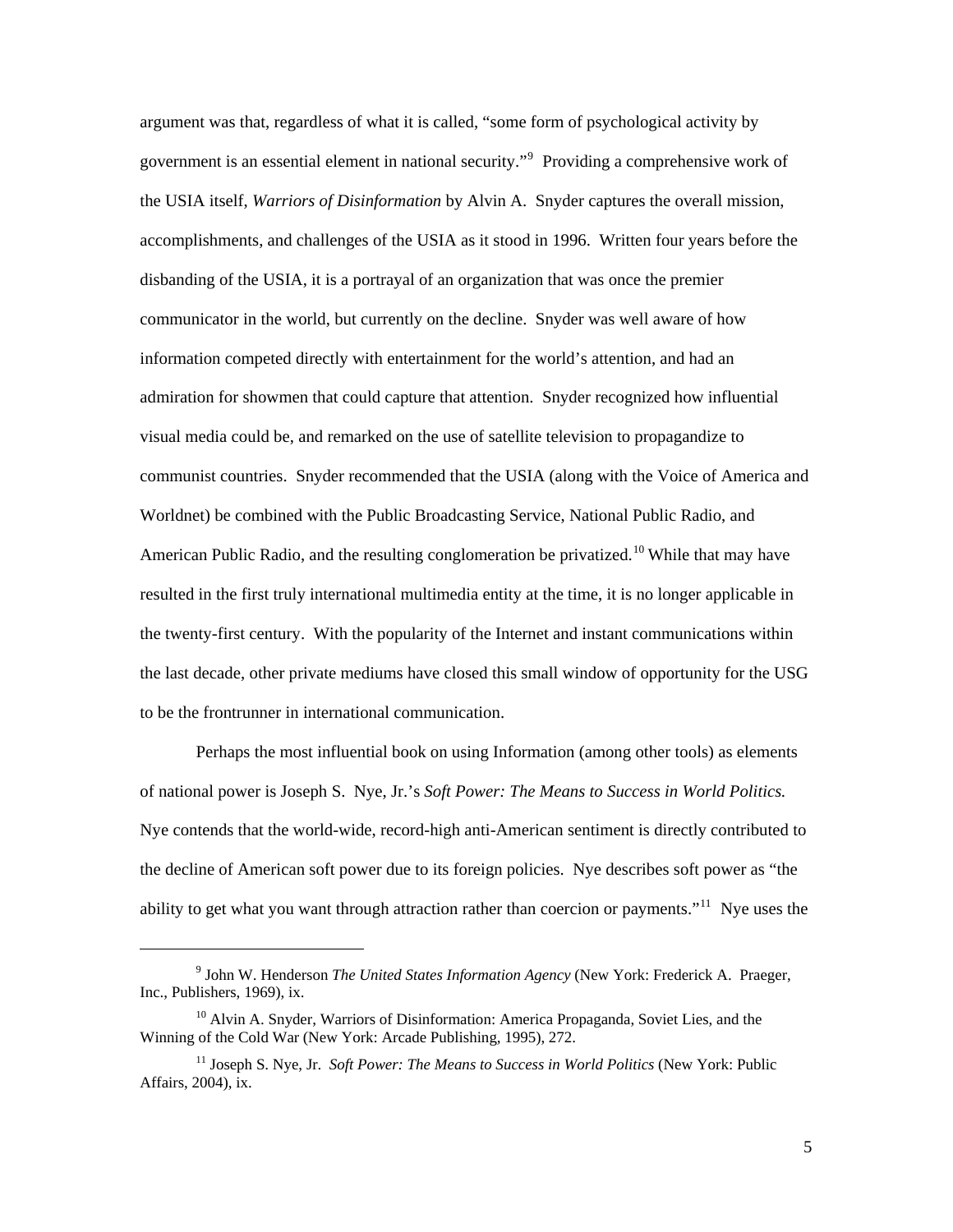<span id="page-10-0"></span>term "Public Diplomacy" (a term originally coined by USIA officials) instead of Information to describe the USG's Information-based soft power.

## **STRATEGIC COMMUNICATIONS IN THE TWENTY-FIRST CENTURY**

 In order for the USG to use Information effectively, most of the major institutions within the USG must get involved. Yet in order to efficiently work together, those agencies must have a common vocabulary to understand the roles, requirements, and capabilities that each organization can contribute. While this monograph will not recommend definitions for either DOD or DOS, it will point out areas of contention that, if not understood, could cause needless inefficiency during interagency cooperation.

 Once a common understanding is framed through understood definitions, examining the best method of interagency cooperation could eliminate potential disagreement. The USIA had issues with interagency cooperation and managed to overcome many of those issues. By examining how departments and agencies are organized within both the DOS and DOD that share somewhat common goals and objectives may provide opportunities for increased coordination.

#### **Definitions, Roles, and Responsibilities**

 There is no current, official definition of Information as an element of national power. Consequently, the DOD and DOS have a different understanding of what Information is and how to use it.

 There are many methods for using Information as an element of national power; far too many to cover in a single monograph. While the DOD conducts actions it calls "military information operations," those operations are focused towards adversaries in order to accomplish military objectives – geared more toward psychological operations than information-based communication. While Information organizations of the twentieth century certainly engaged in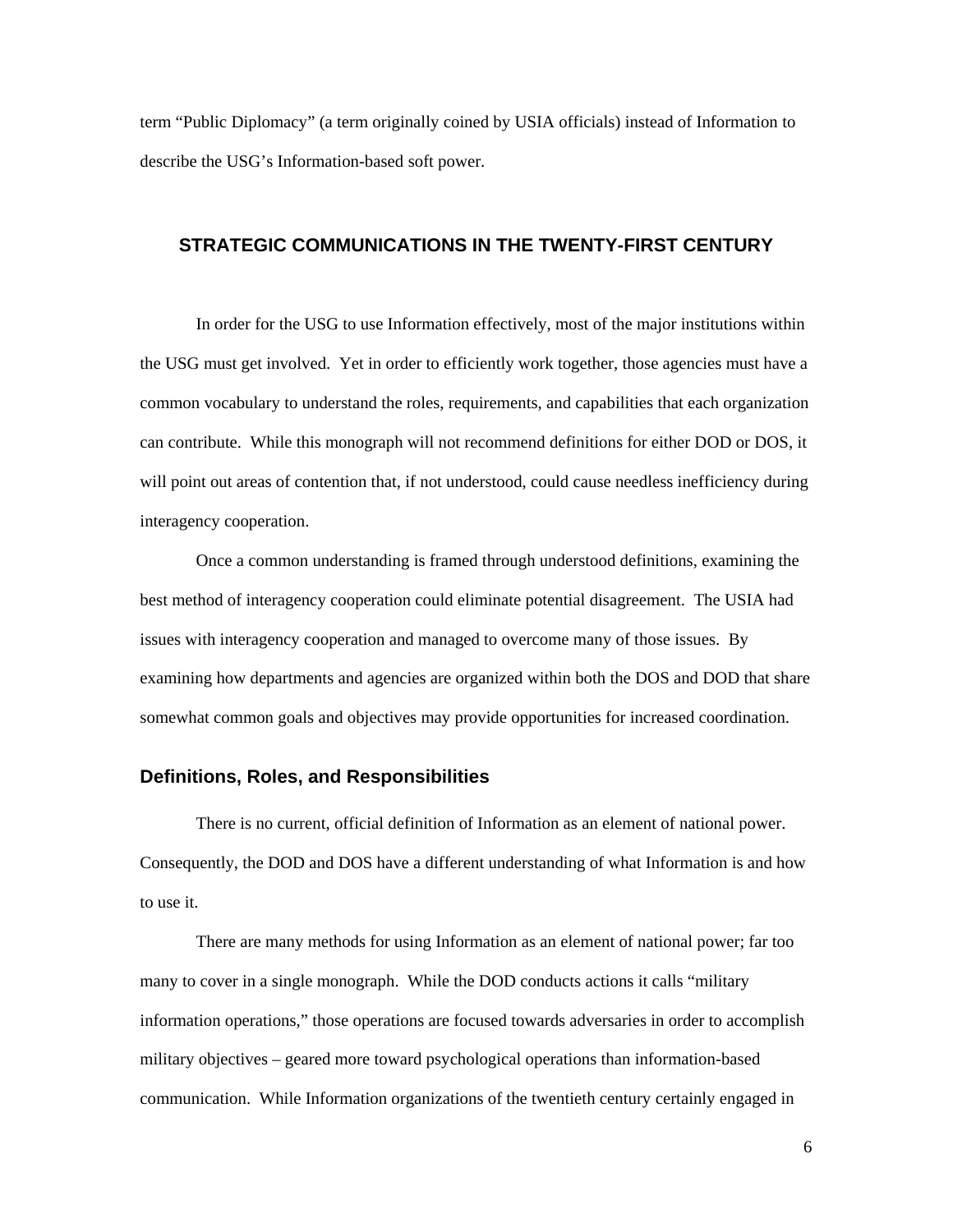some forms of "psychological warfare" against the Soviet Union during the Cold War,

Information in this refers to communicating with global audiences, what some communicators are calling strategic communications (SC).

The DOD definition for SC provides a basis to evaluate what the Information organizations of the twentieth century were attempting to accomplish. The DOD definition of SC

is:

Focused United States Government efforts to understand and engage key audiences to create, strengthen, or preserve conditions favorable for the advancement of United States Government interests, policies, and objectives through the use of coordinated programs, plans, themes, messages, and products synchronized with the actions of all instruments of national power. $^{12}$  $^{12}$  $^{12}$ 

The two departments and their communications components use the same words to

describe the use of Information, such as strategic communication, statecraft , public affairs, and

public diplomacy, but these terms may have different definitions, meanings, and understandings

between the two departments. SC came the closest to a common definition within the USG;

however, like most definitions, the DOS and DOD definitions differ. The DOS definition of SC

is:

 $\overline{a}$ 

The coordination of Statecraft, Public Affairs, Public Diplomacy, [Military] Information Operations and other activities, reinforced by political, economic and military actions, in a synchronized and coordinated manner.<sup>[13](#page-11-1)</sup>

This DOS definition of SC has four elements – statecraft, public affairs, public diplomacy, and military information operations – three of which (statecraft, public affairs, and public diplomacy) are squarely under the purview of the DOS, and are therefore sub-elements of diplomacy. The fourth, military information operations (IO), may not belong within the DOS's definition of SC.

<span id="page-11-0"></span><sup>&</sup>lt;sup>12</sup> Department of Defense, JP 1-02 *Dictionary of Military and Associated Terms*, (Washington: Office of the Chairman, the Joint Chiefs of Staff, 12 April 2001), 515.

<span id="page-11-1"></span><sup>&</sup>lt;sup>13</sup> Richard J. Josten, "Strategic Communication: Key Enabler for Elements of National Power," *Iosphere: Joint Information Operation Center* (Summer 2006): 17.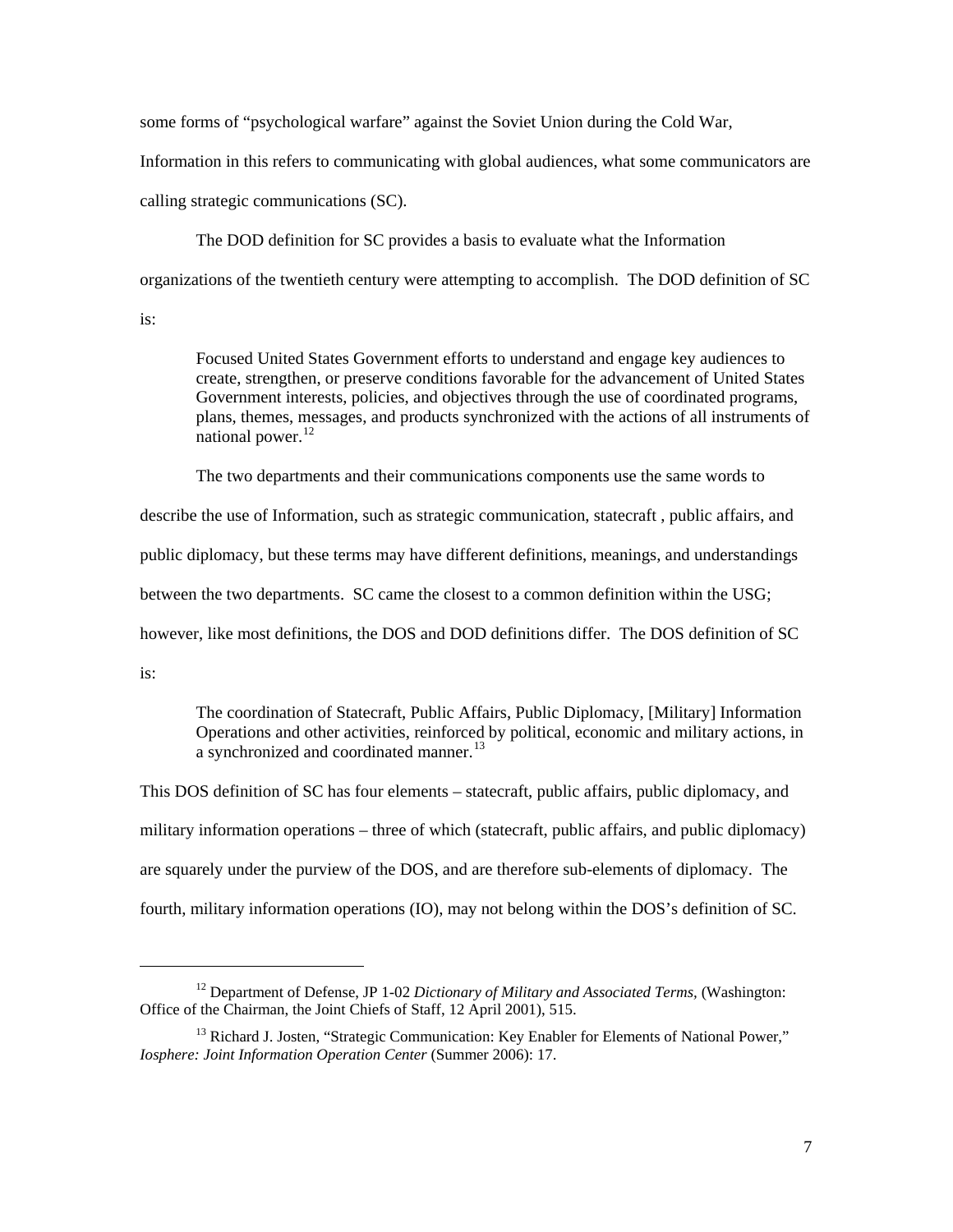According to DOD, IO is a capability – primarily electronic – directed against an adversary, which is significantly different then the dissemination of information to foreign audiences or media outlets.<sup>[14](#page-12-0)</sup> Military action, if used, includes IO, but is not a separate and distinctive element in and of itself. The definition does not state that SC is reinforced by *diplomatic* action, which is significantly different than political action. To the DOS, SC (and therefore Information) is a subset of diplomacy. While the two definitions are comparable, some elements of each definition are missing. The DOS definition specifically includes statecraft, public affairs, public diplomacy, and information operations within its definition, where DOD does not. DOD, on the other hand, states that SC must be in advancement of USG interests, policies, and objectives – a condition missing in the DOS definition. The difference is that DOS defines *how* SC should be used (through statecraft, public affairs, public diplomacy, and military information operation efforts) while the DOD states *why* it should be used (achieve USG interest, policies, and objectives). Both agree that coordination and focused efforts are required.

 The DOS and DOD definitions are not the only ones available. In his article "Strategic Communications" Jeffrey Jones defines SC as:

the synchronized coordination of statecraft, public affairs, public diplomacy, military information operations, and other activities, reinforced by political, economic, military, and other actions, to advance U.S. foreign policy objectives.<sup>[15](#page-12-1)</sup>

Jeffrey Jones's definition combines both the DOD *why* and DOS *how* of SC. Therefore if Information includes the elements of statescraft, public affairs, public diplomacy, and military information operations, than strategic communication is the process of coordinating these elements to achieve national objectives. DOD personnel must understand their own definitions and realize that they could be different from what DOS personnel realize. Understanding what

<sup>14</sup> Department of Defense, *Dictionary of Military and Associated Terms*, 261.

<span id="page-12-1"></span><span id="page-12-0"></span><sup>15</sup>Jeffrey Jones, "Strategic Communication: A Mandate for the United States," *Joint Forces Quarterly* (October 2005): 108-109.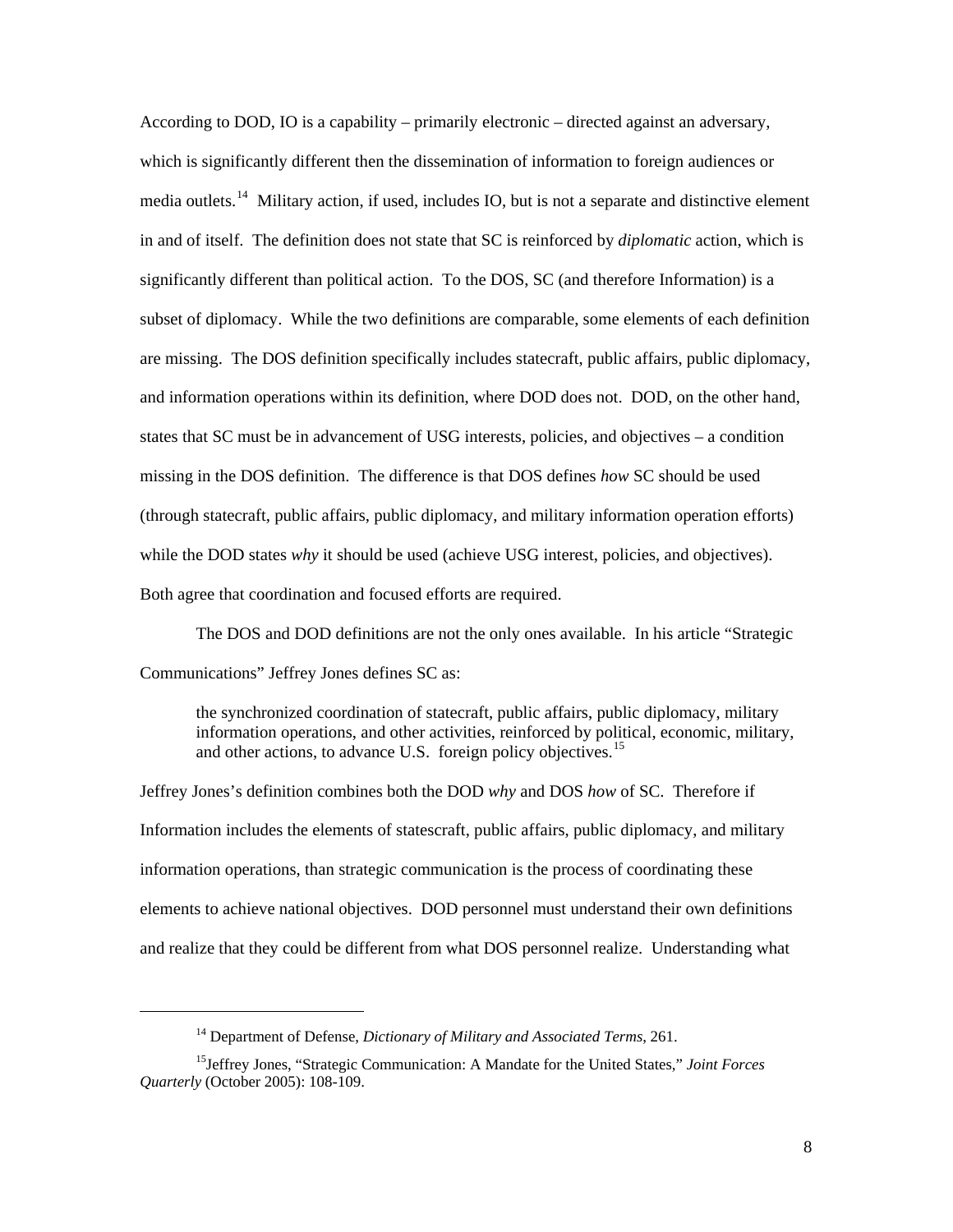<span id="page-13-0"></span>DOD means when it says "information operations" and what the DOS means when it says "strategic communications" may prevent unnecessary difficulty during interagency operations.

#### **Interagency Organizations**

 $\overline{a}$ 

 With the disbanding of the USIA in 1999 the DOS assumed the primary responsibility of using Information as an element of national power. The 2006 National Security Strategy (NSS) dedicates a paragraph to public diplomacy, saying that an effort will be made to "reorient the Department of State towards transformational diplomacy" to include "strengthening our public diplomacy, so that we advocate the policies and values of the United States in a clear, accurate, and persuasive way to a watching and listening world."<sup>[16](#page-13-1)</sup> The 2006 NSS does not direct the use of any other elements of Information (public information, public affairs, or strategic communication, for example). By directing only one Information effort, and that effort subset under the DOS, with no overt directive to coordinate with other organizations, the 2006 NSS clearly indicates that the DOS has the preponderance of responsibility in using Information.

 The DOS currently splits responsibility for using Information between the Undersecretary of Public Diplomacy and Public Affairs and the Bureau of International Information Programs. Since only eight years have passed it is too early to truly evaluate how well the DOS has assumed its Information responsibilities since the USIA itself took almost three decades before it was a viable and effective agency, even with the resources the USG poured into it over time. Like the USIA, the DOS and DOD must learn how to use Information during a time of war. In other words, the USG must learn to conduct strategic communications. To do this, cooperation and coordination between institutions is critical. In an attempt to accomplish this, the DOS has enabled two more strategic communication initiatives. The first is the Rapid Response Unit who's

<span id="page-13-1"></span><sup>&</sup>lt;sup>16</sup> U.S. National Security Council, *The National Security Strategy of the United States of America* (Washington: Government Printing Office, March 2006), 44-45.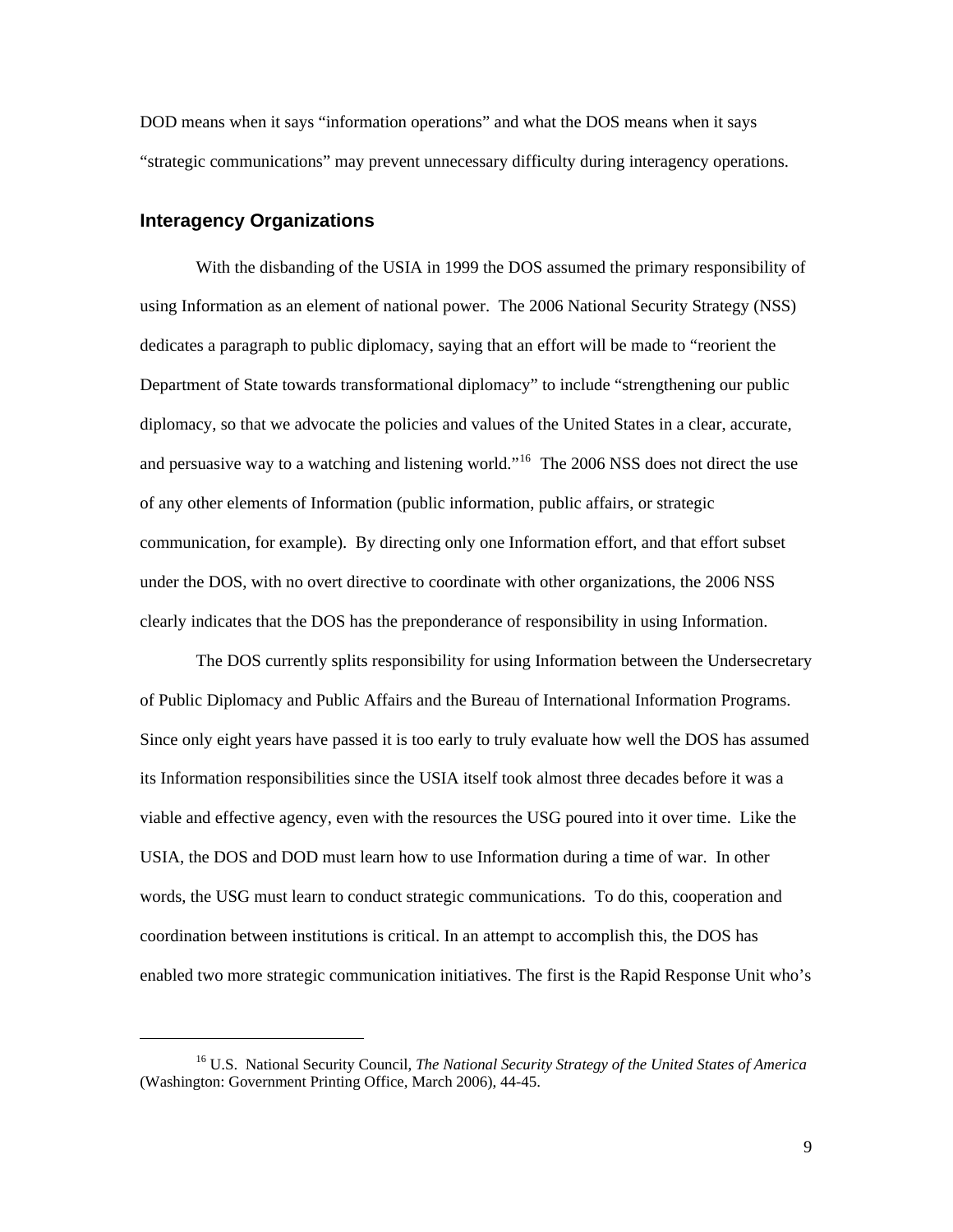mission is to monitor what the global media is saying about America.<sup>[17](#page-14-0)</sup> The second is the Interagency Counterterrorism Communication Center (CTCC), which has military manpower assigned to it, and is designed to share information about terrorism between DOD and DOS.<sup>[18](#page-14-1)</sup>

 DOD has also created communication organizations. Brigadier General Eder Mari writes in his *Military Review* article "Toward Strategic Communication," that "recognizing the importance of applying strategy to communication, DOD created the position of deputy assistant secretary of defense (joint communication) (DASD[JC]) in December 2005 to 'shape DOD-wide processes, policy, doctrine, organization and training of the primary communication-supporting capabilities of the Department.' These include public affairs, defense support for public diplomacy, visual information, and information operations including psychological operations."<sup>[19](#page-14-2)</sup>

Most of these efforts of Information and its sub-sets have been towards foreign audiences. The primary method of communicating with the American public is through public affairs activities, which one definition states as "the study of issues involving the interrelationships between the public and major institutions such as government."<sup>[20](#page-14-3)</sup> The DOS's Bureau of Public Affairs, for example, "carries out the Secretary's mandate to help Americans understand the importance of foreign affairs."<sup>[21](#page-14-0)</sup> DOD, on the other hand, does not communicate on domestic affairs, whereas the White House has several offices for public communication. The White House Office of Political Affairs, for example, "ensures that the executive branch and the President are aware of the concerns of the American citizen," and the Communications Office is

<span id="page-14-0"></span><sup>17</sup> Brigadier General Eder Mari, "Towards Strategic Communication," *Military Review* (July-August 2007): 63.

<span id="page-14-1"></span><sup>&</sup>lt;sup>18</sup> U.S. Congress. House of Representatives. Armed Services Committee Subcommittee on Terrorism, Unconventional Threats and Capabilities, *Strategic Communication and Countering Ideological Support for Terrorism*, 110th Cong., 4th sess., November 15, 2007, 10.

<sup>&</sup>lt;sup>19</sup> Mari, "Towards Strategic Communication," 64.

<span id="page-14-3"></span><span id="page-14-2"></span><sup>20</sup> Microsoft Network, Dictionary, "Public Affairs Definition,"Encarta Website*.*  http://encarta.msn.com/dictionary 1861736071/public affairs.html, (accessed 10 December 2007).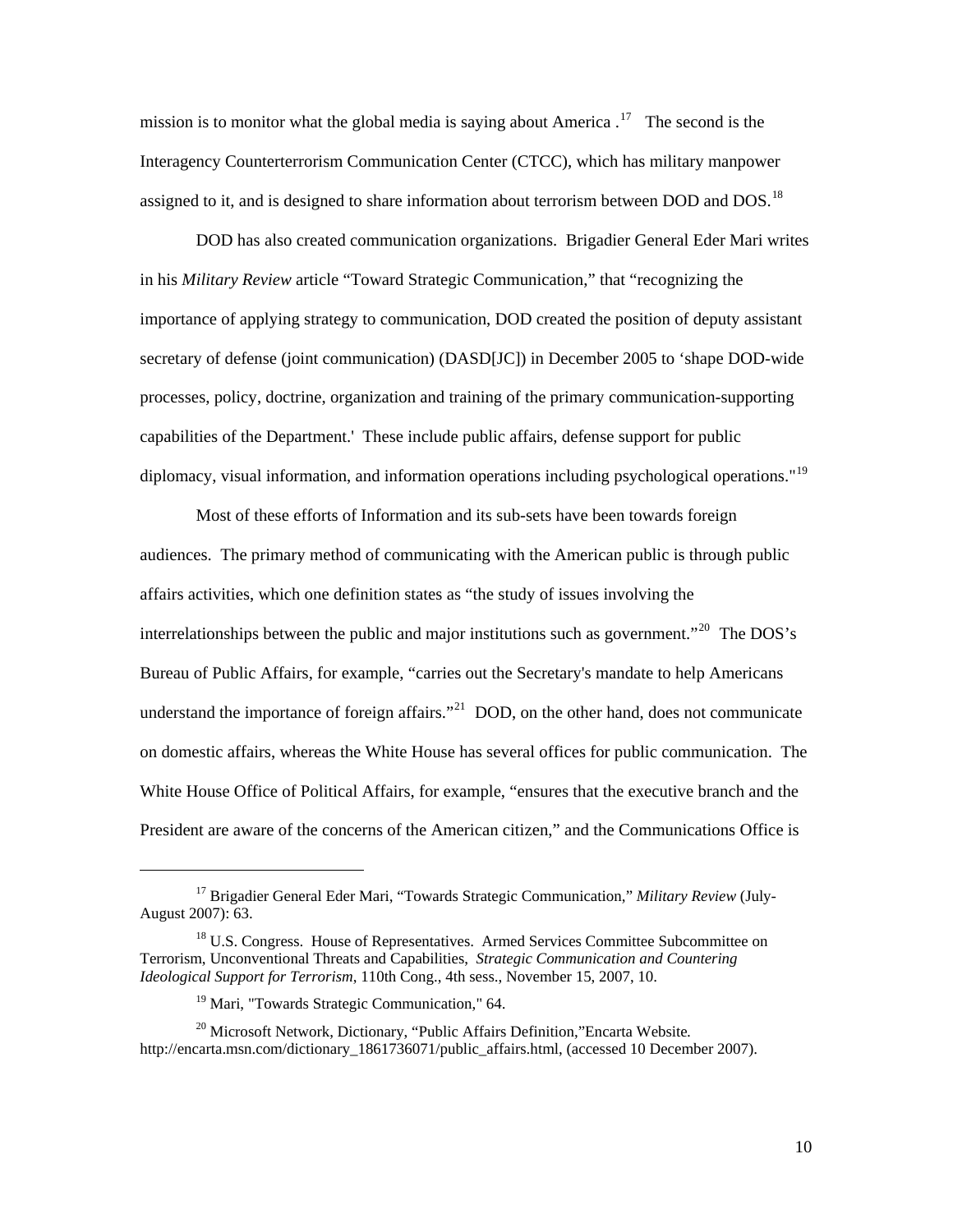responsible for "the planning and production of the President's media events." The President attempted to establish an Office of Strategic Communications in 2003, but, as Richard Hollaran states in his *Parameters* article "Strategic Communication," that the office "soon faded into the background as a minor office within the national security staff."<sup>[22](#page-15-0)</sup> Halloran further noted that the effort under the Office of the Undersecretary of Public Affairs and Public Diplomacy was "less than effective," before highlighting the CTCC as an organization with the mission to "provide leadership and coordination for interagency efforts in the war of ideas, and to integrate and enhance the US government's diverse public diplomacy counterterrorism efforts.<sup> $23$ </sup> These agencies have neither the authority to direct the use of SC nor the directive to coordinate SC (The CTCC, for example, only shares information on counterterrorism between institutions). Even with several offices, bureaus, and undersecretaries attempting to use Information within the DOS and White House, "there is little evidence of cooperation, coordination, or even appreciation for the impact of strategic communication."<sup>[24](#page-15-2)</sup> In other words, no single organization is coordinating all of the Information used by the USG. No organization uses strategic communications.

In 2006 former Secretary of Defense Donald Rumsfeld stated that the USG was currently losing the war of ideas against extremists. Secretary Rumsfeld stated that if he were grading the USG's use of Information, that the USG would "deserve a 'D' or a 'D-plus' as a country as to how well we're doing in the battle of ideas that's taking place in the world today."<sup>[25](#page-15-3)</sup> The current Secretary of Defense Robert Gates agreed with his predecessor during a speech in 2007. Citing

<span id="page-15-0"></span><sup>&</sup>lt;sup>21</sup> Department of State "Bureau of Public Affairs," Department of State website http://www.state.gov/r/pa/, (accessed 10 December 2007).

<sup>22</sup> Richard Halloran, "Strategic Communications," *Parameters* (August 2007): 5.

 $^{23}$  Ibid., 5.

<sup>24</sup> Jones, "Strategic Communications," 110.

<span id="page-15-3"></span><span id="page-15-2"></span><span id="page-15-1"></span> $^{25}$  Donald Rumsfeld, speech at the United States Army War College, 27 March 2006. DOD Defenselink website, http://www.defenselink.mil/speeches/speech.aspx?speechid=22, (accessed 22 April 2008).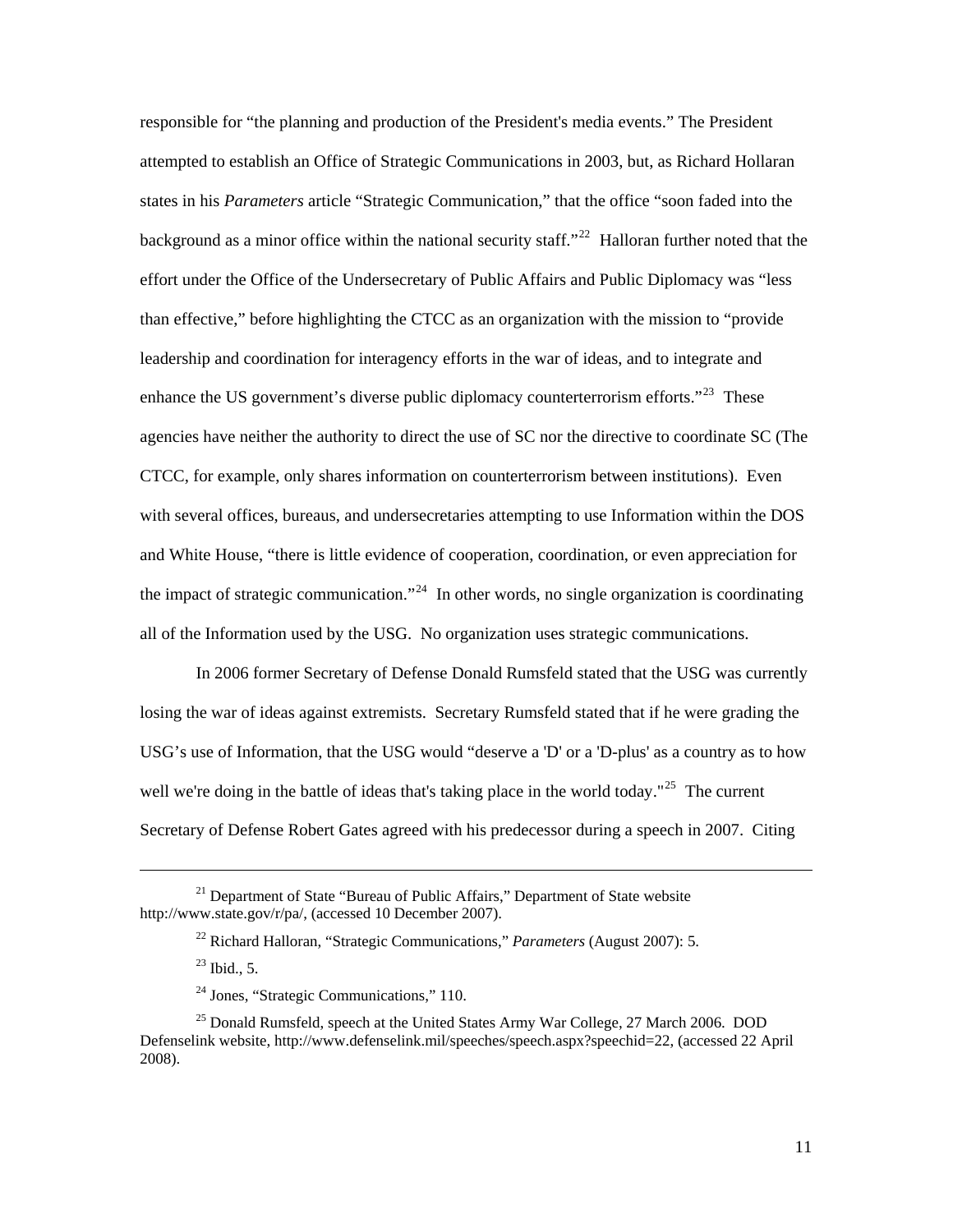the need for "soft power," Secretary Gates referred to the USIA as a key institution in the Cold War, and called its disbanding even more shortsighted than the reductions of the military, the CIA, and the decrease in foreign affairs officers that also occurred at the time. Secretary Gates acknowledged that the USG was "miserable at communicating to the rest of the world what we are about as a society and a culture, about freedom and democracy, about our policies and our goals." While going on to state that "it is just plain embarrassing that al-Qaeda is better at communicating its message on the internet than America," Secretary Gates acknowledged that recreating the USIA was probably not the answer.<sup>[26](#page-16-0)</sup> Instead, Secretary Gates recommended that "new institutions are needed for the  $21<sup>st</sup>$  century, new organizations with a  $21<sup>st</sup>$  century mind-set."<sup>[27](#page-16-1)</sup> A new organization is what retired Air Force Major Richard J. Josten recommended in a 2006 *Iosphere* article titled "Elements of National Power: Need for a Capabilities Compendium." Although referring only to an organization dedicated to defeating terrorism (much like the CTCC), Josten stated that "if you evaluate informational power against negative international media reports concerning the GWOT, we are losing that former advantage of global prestige won during the Cold War."<sup>[28](#page-16-2)</sup> Franklin D. Kramer, Larry Wentz, and Stuart Starr argue in their article "I-Power: The Information Revolution and Stability Operations" that the first priority in overcoming this gap is by forming an Information strategy and "that the effort has to be truly interagency – and, most importantly, it must be accepted as a key element by both the DOD and Department of State."<sup>[29](#page-16-3)</sup>

<sup>&</sup>lt;sup>26</sup> Robert Gates Landon Speech.

 $27$  Ibid.

<span id="page-16-2"></span><span id="page-16-1"></span><span id="page-16-0"></span><sup>28</sup> Richard Josten, "Elements of National Power: Need for a Capabilities Compendium," *Iosphere: Joint Information Operations Center* (Winter 2006): 38.

<span id="page-16-3"></span> $29$  Franklin D. Kramer, Larry Wentz, and Stuart Starr, "I-Power: The Information Revolution and Stability Operations" *Defense Horizons* (February 2007): 3-4.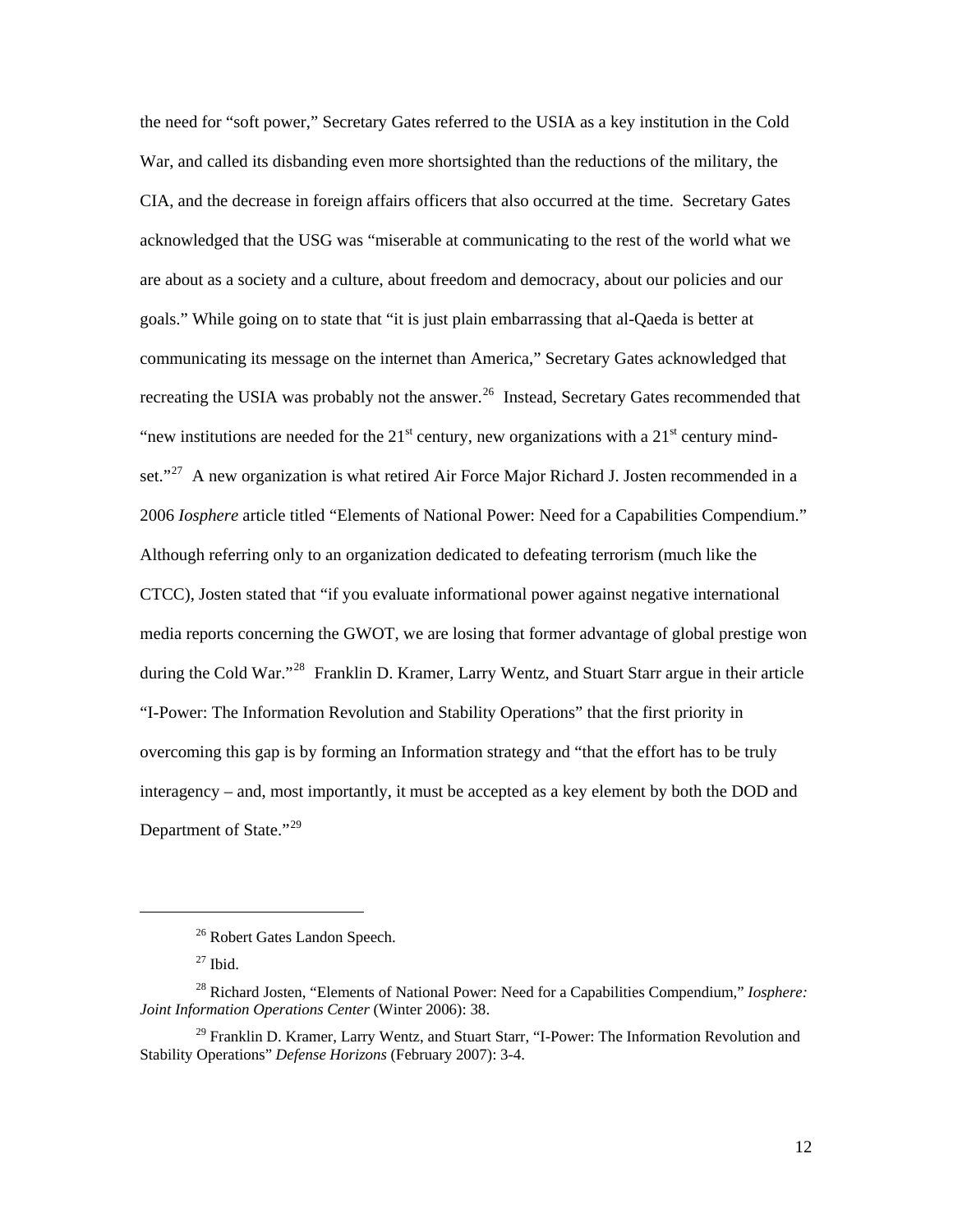Another advocate for organizational change comes from former Director for Strategic Communications and Information on the National Security Council, Jeffrey Jones, who states in an article in *Joint Forces Quarterly* that "national assets for communication, information, and education around the globe have degraded."<sup>[30](#page-17-0)</sup> Jones continues to say that "there is little evidence" of cooperation, coordination, or even appreciation for the impact of strategic communication" among the agencies of the USG, and that "there is a need for a permanent mechanism to coordinate as well as implement and monitor all interagency information efforts."[31](#page-17-1) US Congress Representative Mac Thornberry attempted to create such an mechanism when he submitted House Resolution 1869, *The Strategic Communication Act of 2005*, calling for a non-partisan and non-profit Center for Strategic Communication (CSC). Privately ran, the CSC would primarily be a coordination and advisory center for all elements of national power, enabling key decision-makers within the USG to share a common operating picture.<sup>[32](#page-17-2)</sup> While the thought may be a noble attempt to integrate Information within the USG, it is only a first step. Wielding and integrating Information throughout the USG, across the various departments and agencies, and with long-term objectives will be difficult without giving an organization adequate, long-term funding, an achievable mission with correlating objectives, and the authority to implement them.

 While not sharing the perceived necessity to create another Information organization, senior personnel from the DOS recognize the inability of the USG to wield Information as an element of national power. Colleen Graffy, Deputy Assistant Secretary (DAS) for European and Eurasian Affairs, stated in a November 1, 2007, speech that "U.S. public diplomacy went through a decline at the end of the Cold War," and hinted that the drop was due to the disbanding of the

<sup>30</sup> Jones, "Strategic Communication," 110.

 $31$  Ibid., 110.

<span id="page-17-2"></span><span id="page-17-1"></span><span id="page-17-0"></span><sup>&</sup>lt;sup>32</sup> *Strategic Communication Act of 2005*, HR 1869, 109th Cong., GovTrack.us, http://www.govtrack.us/congress/bill.xpd?bill=h109-1869, (accessed 22 April 2008): H 109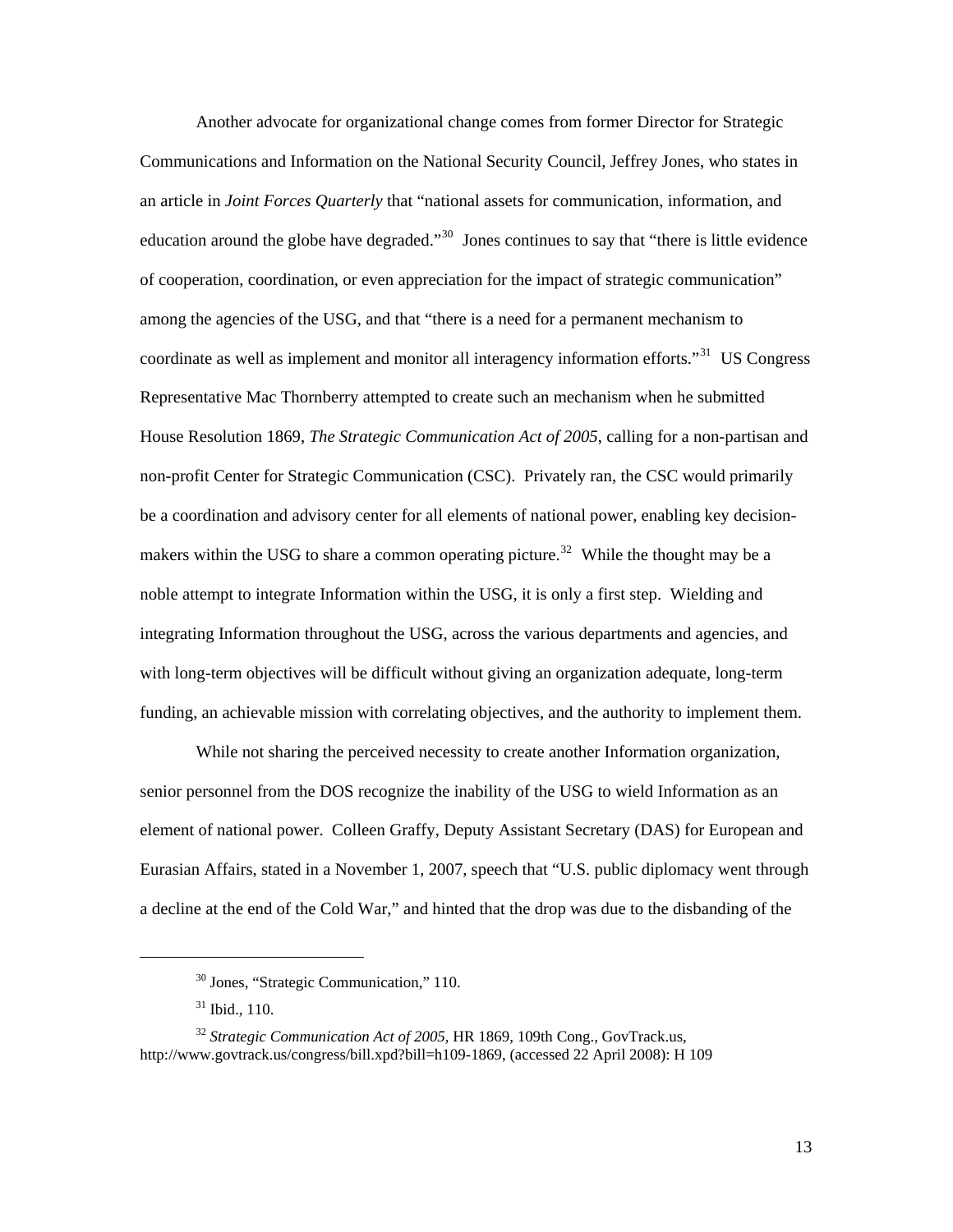<span id="page-18-0"></span>USIA. She lauded the improvements the DOS has made in recent years in using Information, but continued on to demonstrate how those improvements have only been within the DOS, with incremental advancements towards using Information. While these changes are broad and productive, DAS Graffy does not mention any effort to coordinate with other elements of the USG, nor does she state any need to do so.<sup>[33](#page-18-1)</sup> Eventually, however, interagency cooperation will need to occur if the USG is going to communicate effectively with the world. The USIA faced similar challenges at the beginning of the Cold War, and overcame many of them. By analyzing how the USIA used Information perhaps there are some methods that may enable the USG to improve its ability to conduct strategic communications.

## **STRATEGIC COMMUNICATION DURING THE COLD WAR**

## **The Question of Propaganda**

 The issue of propaganda is addressed in almost every book about the USIA, and almost every book about propaganda in the twentieth century specifically mentions the First World War's Committee on Public Information (CPI), the Second World War's Office of War Information (OWI), and the Cold War's USIA. The consensus among the authors is that, despite the negative connotation of the word, propaganda is the core competency of any Information agency.[34](#page-18-2) George Creel - the first (and only) chairman for the CPI - wrote in his book *How We Advertised America* how the CPI addressed propaganda. Creel wrote the CPI was unapologetic about the CPI's "patriotic" propaganda efforts, both within America and overseas, only bristling at the accusation that the CPI was an agent of forced censorship.<sup>[35](#page-18-3)</sup> Twenty years later James R.

<sup>&</sup>lt;sup>33</sup> Colleen Graffy, speech at Chatham House.

<sup>&</sup>lt;sup>34</sup> Propaganda simply defined as "using information to influence others."

<span id="page-18-3"></span><span id="page-18-2"></span><span id="page-18-1"></span><sup>35</sup> George Creel, *How We Advertised America: International Propaganda and Communication* (NY: Arno Press, 1920), 4. Creel did admit censorship occurred, but that it was voluntary.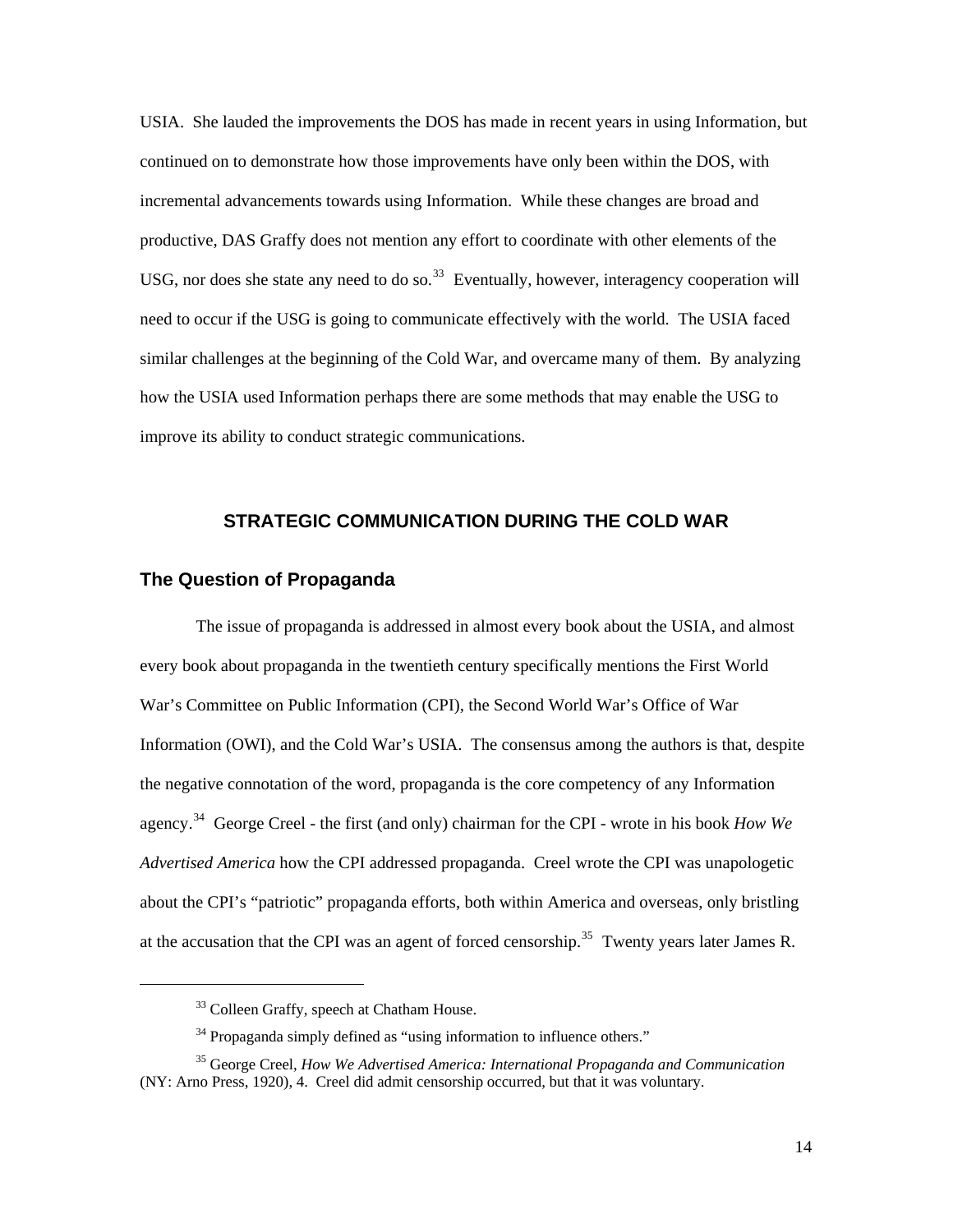Mock and Cedric Larson wrote *Words That Won The War*, which examined the CPI on the eve of World War II. Mock and Larson state that:

Contrary to naïve opinion, conscription of wealth would not decrease the need for propaganda of the "fight or Buy Bonds" variety. As Goebbels and his colleagues demonstrate, the "hammer and anvil of propaganda" must be pounded even more noisily to gain popular acquiescence in policies imposed from above. Whatever change might come over out state in a new war, a "propaganda ministry" would hold a vital place in the government.<sup>[36](#page-19-0)</sup>

A counter-point in pre-WWII America was Frederick E. Lumley's book, *The Propaganda Menace*. As the title suggests, Lumley concluded that propaganda was omnipresent and a bane to men, because it subtly influenced people's perceptions and opinions through suggestion and innuendo rather than logic and facts.<sup>[37](#page-19-1)</sup>

 Mock and Larson's "propaganda ministry" was created in the form of the OWI in 1942, as the United States became more entangled in World War II. While the USG understood the necessity for an overseas propaganda agency, the US Congress could not – and did not – tolerate the domestic branch of the OWI.<sup>[38](#page-19-2)</sup> The political issue of how much the USG should be able to control domestic information, began by the CPI and championed as late as 1939, became a friction point during the OWI's brief time. As Hixon stated in *Parting the Curtain* "opposition to the (OWI's) overseas program also materialized in the State Department, already resentful of Roosevelt for bypassing regular diplomatic channels. The Foreign Service professionals believed in elite diplomacy, rather than appealing to the masses, and viewed OWI propaganda as a disruptive force in the nation's foreign policy."<sup>[39](#page-19-3)</sup> Ninkovich stated the attitudes toward the OWI

<span id="page-19-0"></span><sup>36</sup> James R. Mock and Cedric Larson, *Words That Won the War* (Princeton NJ, Princeton University Press, 1939), 340.

<span id="page-19-1"></span><sup>37</sup> Frederick E. Lumley, *The Propaganda Menace*, (NY: the Century Company, 1933), vii. Lumley defines propaganda as "promotion which is veiled in one way or another as to (1) its origins or sources, (2) the interests involved, (3) the methods employed, (4) the content spear, and (5) the results accruing to the victims."

<span id="page-19-3"></span><span id="page-19-2"></span><sup>38</sup> Holly Cowan Shulman, *The Voice of America: Propaganda and Democracy, 1941-1945* (Madison, WI: The University of Wisconsin Press, 1990), 32-33.

<sup>39</sup> Hixson, Parting the Curtain, 2.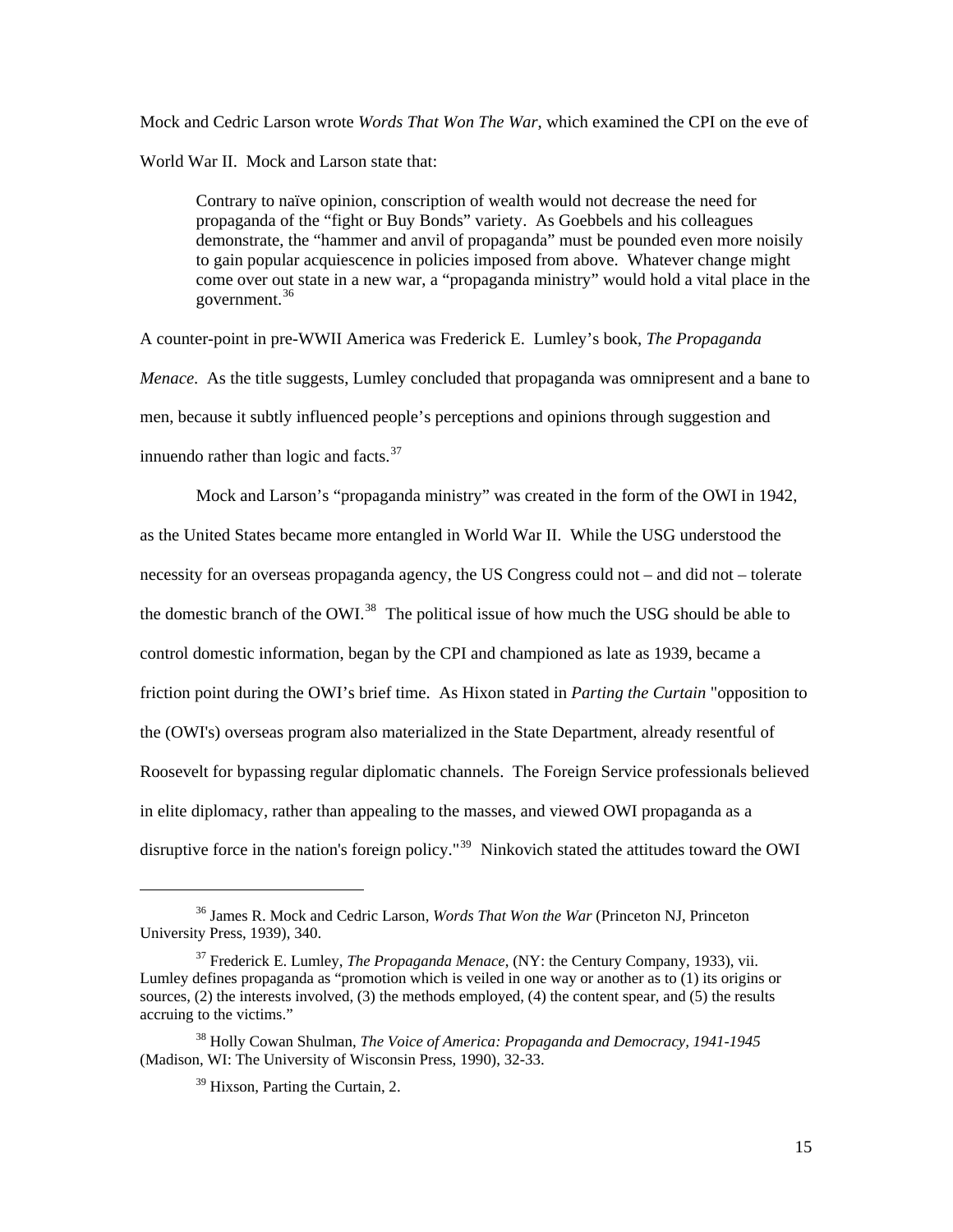more simply in his book *The Diplomacy of Ideas:* "Of all the wartime agencies, the OWI was perhaps the least popular among legislators increasingly fed up with the New Deal and its liberal-bureaucratic tendencies."<sup>[40](#page-20-0)</sup> Henderson states that "from its beginnings, OWI was plagued by a legacy of congressional, military, and other distrust it had inherited from the Creel committee."<sup>[41](#page-20-1)</sup>

 After World War II there was no perceived need for a separate domestic or foreign information agency, though President Truman did direct that various overseas information programs continue, resulting in the creation of the United States Information Service (USIS) under the DOS.<sup>[42](#page-20-2)</sup> As the Cold War began, recognizing the growing need for strategic communication, the US Congress looked for ways to counter Soviet propaganda. Included in this search were Senators H. Alexander Smith and Karl E. Mundt. Their report to the US Congress in 1948 warned that the Soviet Union had begun engagement of a war of words in Europe, with a dedicated campaign bent on vilification of the United States. Smith and Mundt urged that the US Congress take proactive steps to counter the Soviet's overt actions.<sup>[43](#page-20-3)</sup>

 Noting that "government propaganda and information programs (were) controversial even in wartime," Walter Hixson continued on to state that "a consensus emerged in 1947 to establish a postwar propaganda effort as a result of the onset of the Cold War in the Soviet Union."<sup>[44](#page-20-4)</sup> But how could the USG establish such an effort during peace and avoid the problems the CPI and OWI faced concerning domestic propaganda? The compromised solution, while not perfect, served to ease a number of minds. The Information and Education Exchange Act of 1948 (known as the Smith-Mundt Act) directed the creation of an information organization (the basis

l

<span id="page-20-0"></span><sup>40</sup> Frank A. Ninkovich, *The Diplomacy of Ideas: U.S. foreign policy and cultural relations, 1938- 1950*, (Cambridge, MA: Cambridge University Press, 1981), 121.

<sup>41</sup> Henderson, *The U.S. Information Agency*, 33.

<span id="page-20-4"></span><span id="page-20-3"></span><span id="page-20-2"></span><span id="page-20-1"></span><sup>42</sup> Snyder, *Warriors of Disinformation*, 15. See also: Henderson, *The USIA*, 35, and Dizard, *The Strategy of Truth*, 36.

<sup>43</sup> Hixson, *Parting the Curtain*, 10. See also: Dizard, *Strategy of Truth*, 37.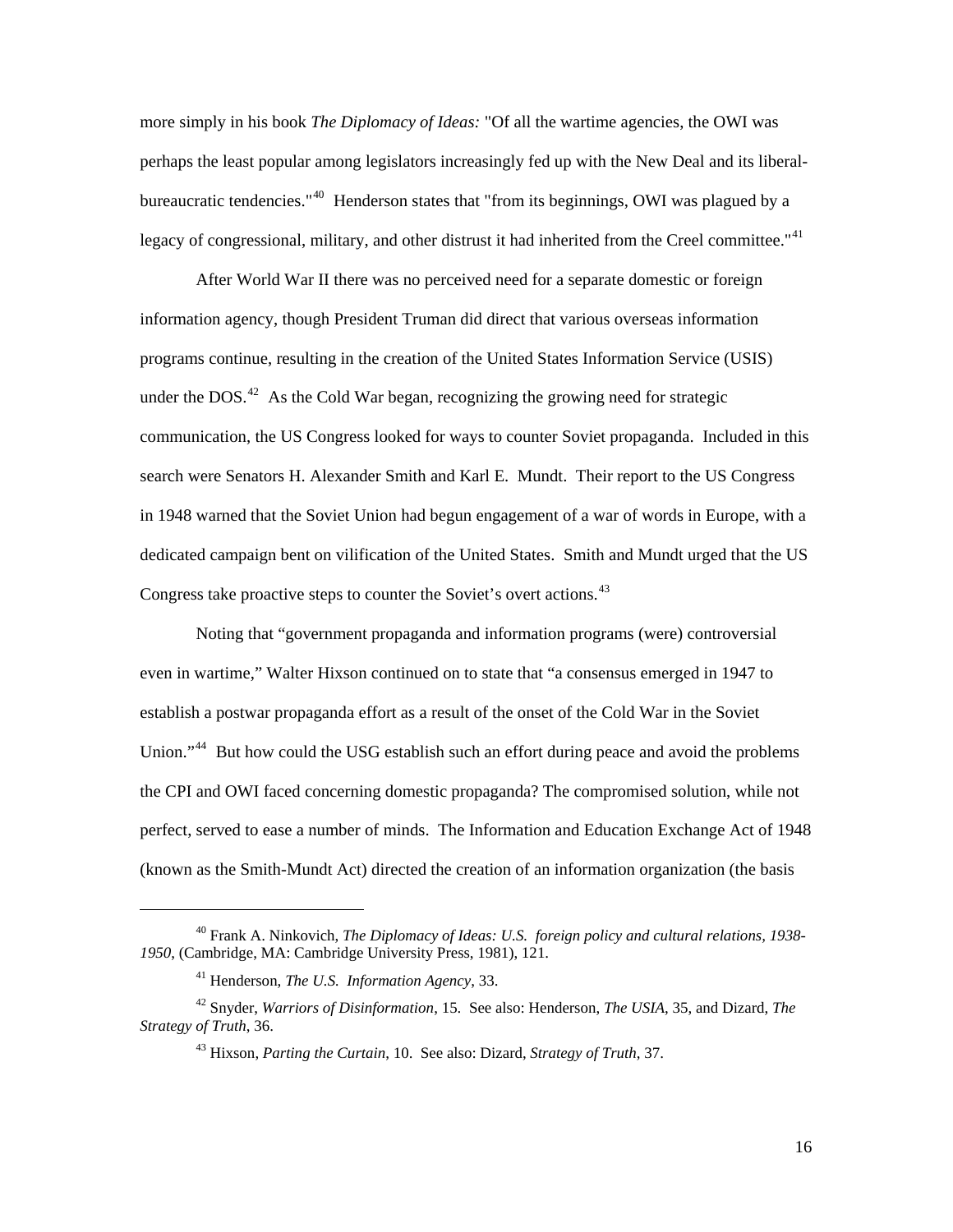for the USIA), but that organization could not distribute anything domestically it created for overseas dissemination. In effect, the legislation slammed shut any ability for the organization to propagandize at home.

 Smith and Mundt successfully argued for a robust, fully funded information program, reporting "that hundreds of millions of dollars were being spent by the Russians for propaganda and noted that even the United Kingdom, although heavily in debt, was supporting an information service three times the size of the USIS program."<sup>[45](#page-21-0)</sup> The influx of immediate funds that agents of communication were to receive, however, carried with them a price. By 1952 almost half of the funds and personnel within the Department of State were for information and exchange programs, which caused envy and infighting within the organization.<sup>[46](#page-21-1)</sup> Even beyond internal bickering of the use of funds, the communication agents within the DOS themselves were bent towards more aggressive roles. An advisory committee warned the US Congress that there was transmitting less of a fair and impartial picture of the United States to foreign countries, and more outright propaganda, with emphasis on influencing people rather than informing them.[47](#page-21-2) The US Congress passed the Smith-Mundt Act in 1948, which formed the basic charter for the USG's overseas information program, which Dizard justifies in his book *The Strategy of Truth* by saying that "an information program is an integral part of the conduct of American foreign affairs."<sup>[48](#page-21-3)</sup> The Smith-Mundt act was an uneasy compromise between the necessity of countering Soviet anti-American propaganda and promoting American values overseas, yet prevented the USG from having a propaganda machine that it could be used against Americans. The tension was evident in the language the US Congress included in the Smith-Mundt Act language to ensure,

<span id="page-21-3"></span><span id="page-21-2"></span><span id="page-21-1"></span><span id="page-21-0"></span><sup>44</sup> Hixson, *Parting the Curtain* , 4-5. Hixson defines propaganda as "the attempt to influence behavior by shaping the attitudes of masses of people."

<sup>45</sup> Henderson, *The USIA*, 41.

<sup>46</sup> Hixson, *Parting the Curtain*, 17.

<sup>47</sup> Henderson, *The USIA,* 46.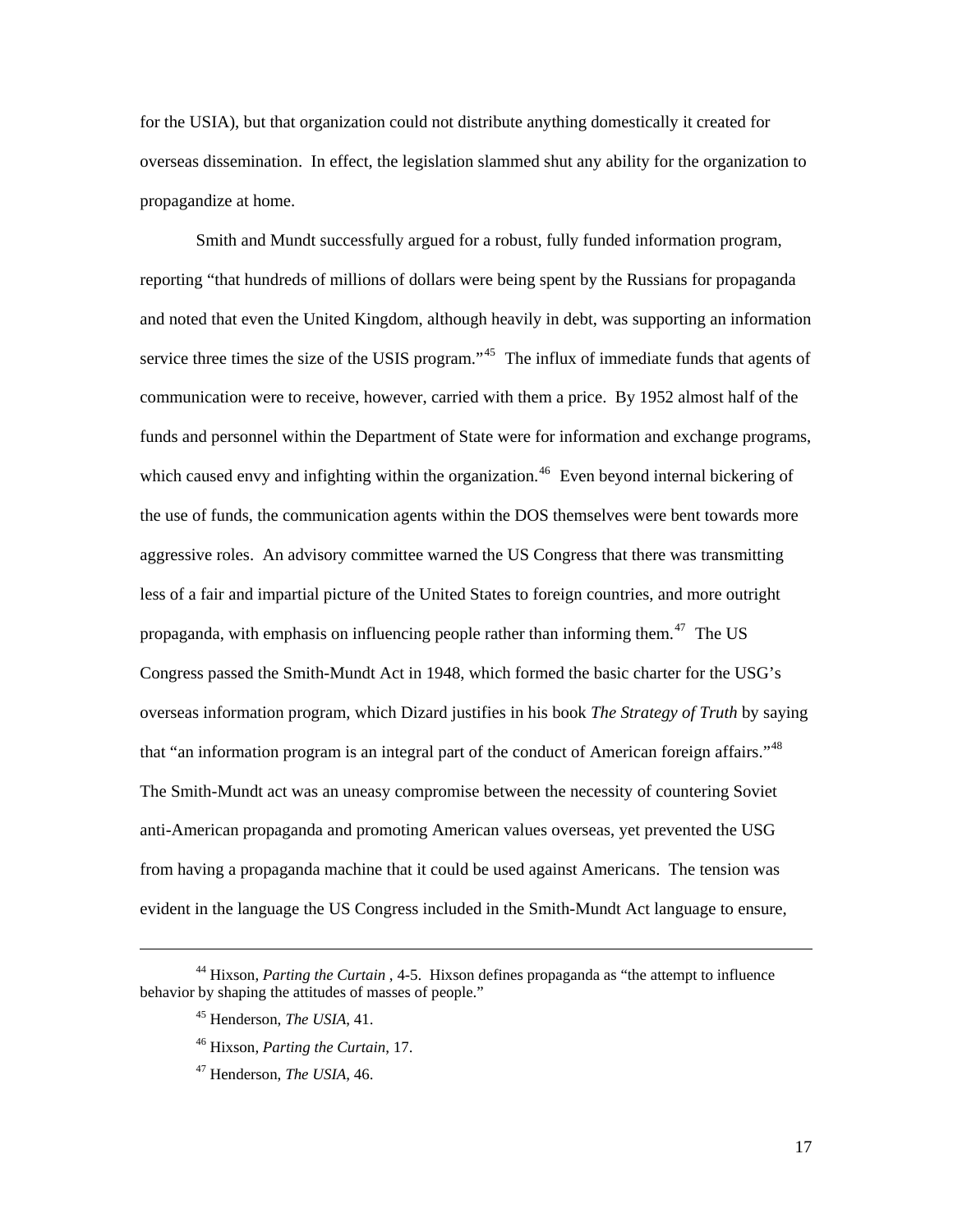among other things, that the USG did not broadcast propaganda messages intended for foreign audiences to people within the United States itself.<sup>[49](#page-22-0)</sup> As with all organizations with the mission to communicate a government's messages, the fear of the USG propagandizing to the American people would always be present.

 President Eisenhower created the USIA on August 2, 1953. This was partly due to Secretary of State John Foster Dulles's desire to "bring about a separation of the information and educational exchange functions from the Department of State to free the Department from operational responsibilities and enable it to concentrate solely on foreign policy and diplomacy."<sup>[50](#page-22-1)</sup> The USIA had thirteen directors between 1953 and 1999, several of them notable news and businessmen, as well as distinguished politicians. Theodore Striebert, its first director, "had made a reputation in the broadcasting industry as a tough, pragmatic, and skillful manager."<sup>[51](#page-22-2)</sup> George V. Allen was the former assistant secretary for public affairs, and was recalled as Ambassador from Greece, where he was serving at the time, to take over the USIA in 1957. "Ambassador Allen brought to the Agency a needed period of tranquility and an era of good feeling with Congress lasting more than three years."<sup>[52](#page-22-3)</sup> Edward R. Murrow - perhaps its most famous director - served from 1961 to 1964 during the Kennedy administration, and "brought to his job immense prestige and a close association with John F. Kennedy." Henderson quotes a 1962 Advisory Commission report to Congress that states "The new Director is a professional in mass communication. He has been consulted in the formation and articulation of foreign policy."[53](#page-22-4)

l

<sup>48</sup> Dizard, *Strategy of Truth*, 37.

<span id="page-22-4"></span><span id="page-22-3"></span><span id="page-22-2"></span><span id="page-22-1"></span><span id="page-22-0"></span><sup>49</sup> Voice of America official website. Last accessed on 11 December 2007. Available at http://www.voanews.com/english/about/OnlinePressKit.cfm

<sup>50</sup> Henderson, *The U.S. Information Agency*, 51.

<sup>51</sup> Ibid., 53.

<sup>52</sup> Ibid., 55.

<sup>53</sup> Henderson, *The U.S. Information Agency*, 57.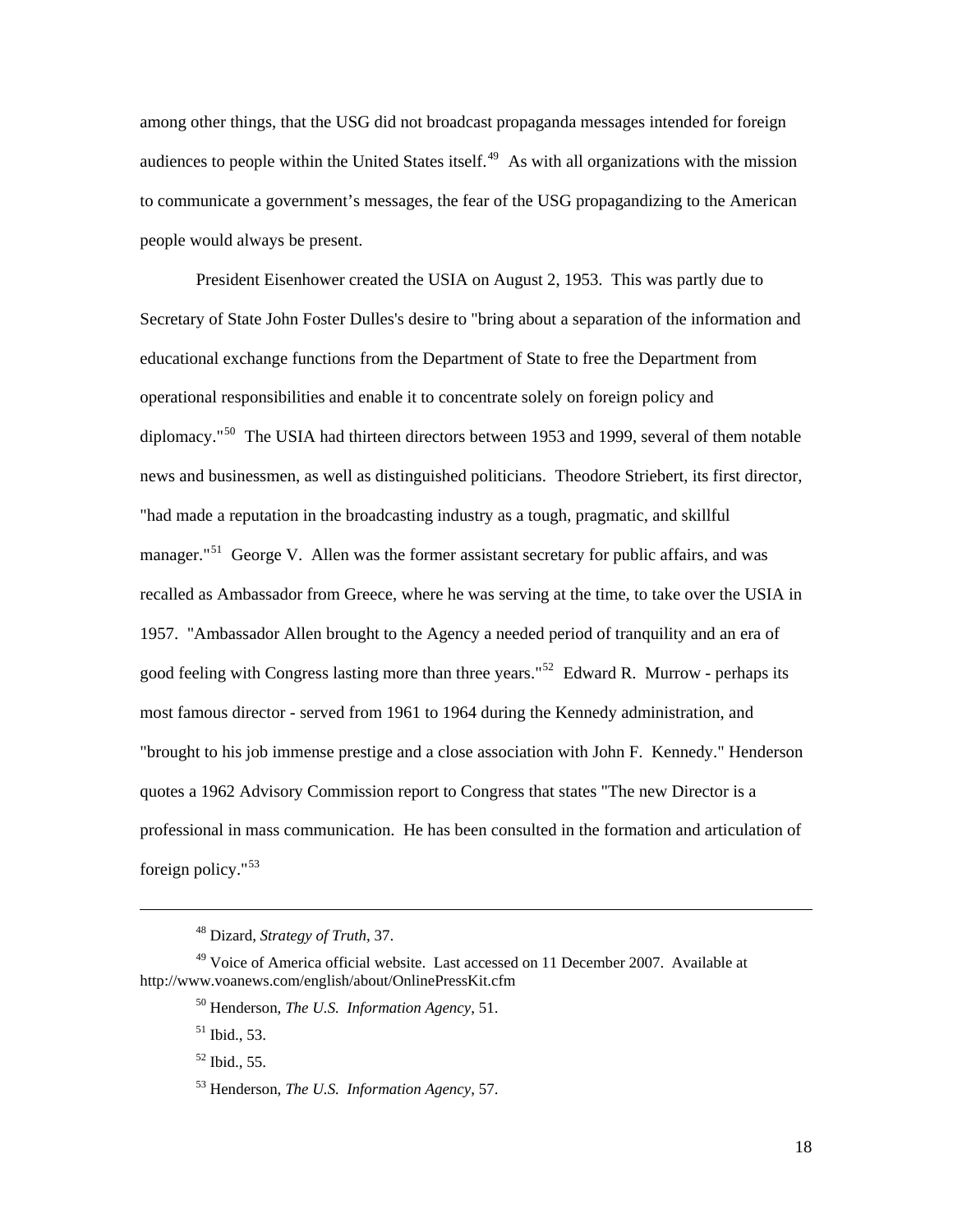The last Cold War director, and longest serving UISA director, chairing the agency from 1981 to 1989, was Charles Wick, appointed by Ronald Reagan. Neither a newsman or politician, Wick was a self-made millionaire who brought the use of propaganda by a government agency once again into full view.<sup>[54](#page-23-0)</sup> In his book *Warriors of Disinformation*, Snyder, who served as Wick's director of USIA's Television and Film Service, stated that during Wick's tenure "propagandizing means advocating a point of view favorable to one's own position, and that's precisely what we at the USIA did."<sup>[55](#page-23-1)</sup> He continued on to say that the USIA, under Wick's tenure, had no problem with practicing advocacy journalism, transmitting "good" propaganda (even if known to be exaggerated truth), and that they had "become unknowing warriors of disinformation, and then we became knowing ones."<sup>[56](#page-23-2)</sup> The USIA, under Wick, was doing everything in its power to persuade foreign audiences, not to simply inform them, which hit at the heart of the propaganda issue.

 The overriding question most of these directors faced for the USIAs forty-six year history was whether the USIA should be an instrument of propaganda. Central to that question was whether the USIA should simply *inform* or actively attempt to *persuade* foreign audiences*.* If it existed only to inform, how much of the bad news should accompany the good news? As Rubin wrote in1966 in *The Objectives of the U.S. Information Agency*: "The USIA has failed to determine conclusively whether its purpose is to serve as an information- or propaganda disseminating organization or both of these simultaneously." Rubin continued on to recommend "that the USIA move further in the direction of objective reporting."<sup>[57](#page-23-3)</sup>

<span id="page-23-0"></span><sup>54</sup> Snyder, *Warriors of Disinformation*, 1-2.

<span id="page-23-2"></span><span id="page-23-1"></span><sup>55</sup> Ibid., xii-xiv.

 $56$  Ibid., xiv.

<span id="page-23-3"></span><sup>57</sup> Rubin, *The Objectives of the USIA*, 221.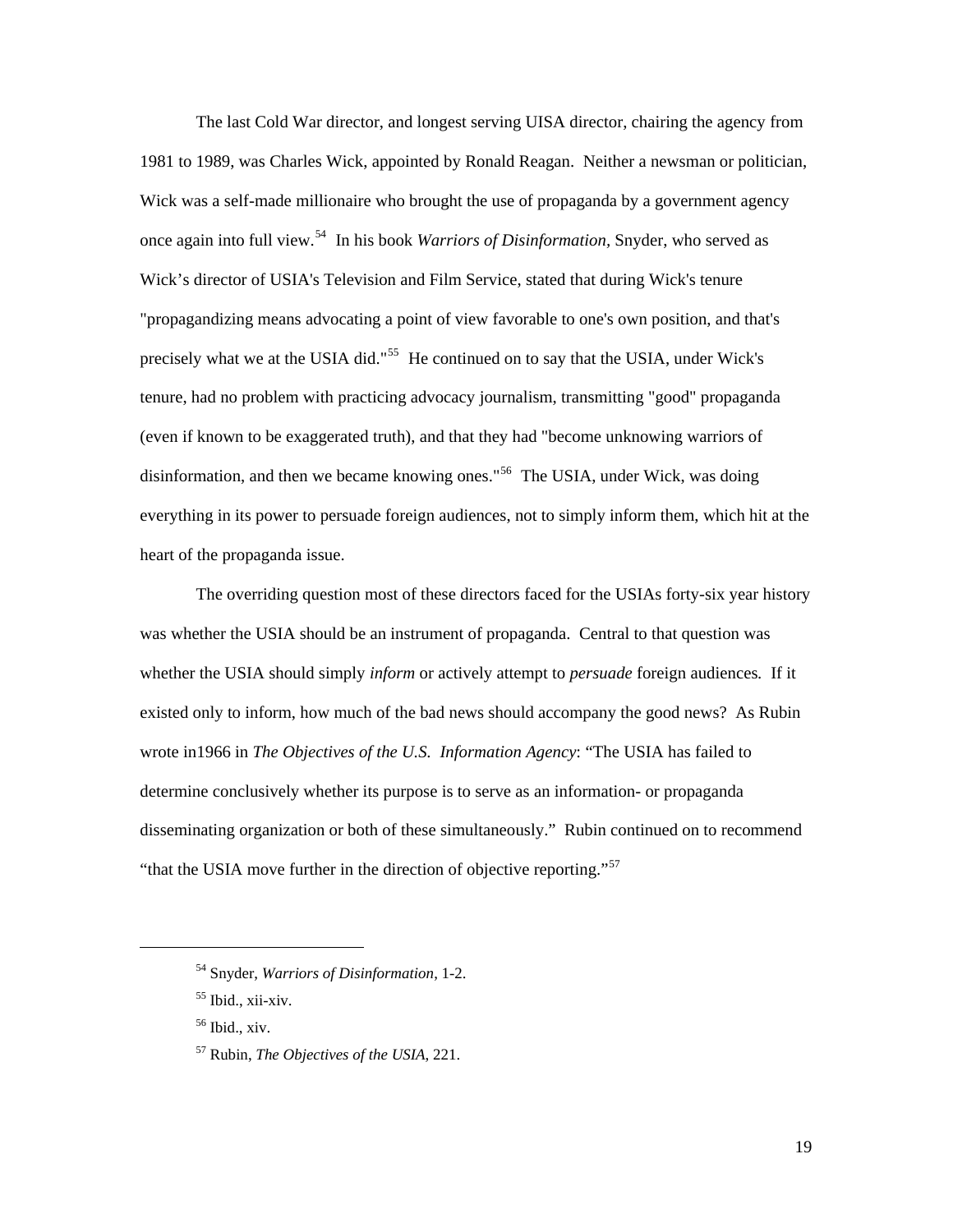Henderson makes clear his thoughts on propaganda in his book *The United States Information Agency*, stating that "the most that honest propaganda can do for unpopular policies is to make them understandable. Dishonest propaganda is an alternative that ordinarily does more harm than good by creating false expectations." Henderson quotes Oren Stephens, former USIA policy chief, who warned that when a propagandist's promises fail to reach fruition that "he generates disillusionment, resentment, and opposition." He added that "the open nature of society precludes the use of deliberate falsehood and requires the United States Information Service to spend much of its time clarifying an image distorted by commercial news and other media."<sup>[58](#page-24-0)</sup>

 As indicated by its title, *Strategy of Truth*, Dizard wrote that only by providing clear and consistent messages, as well as a defined strategy, would the USIA achieve its strategic communications mission. "Our purpose will be served by explaining as precisely as we can who we are, what we intend to do and how we intend to do."<sup>[59](#page-24-1)</sup> Alvin Snyder, however, counters these assertions of an "honesty-only" policy in his book *Warriors of Disinformation*. Snyder links the term Public Diplomacy directly to propaganda, saying they are one and the same.<sup>[60](#page-24-2)</sup> Snyder claims that blatantly untrue propaganda (what he calls "disinformation") has been "a feature of every administration, even those supposedly unsympathetic to it."<sup>[61](#page-24-3)</sup> Snyder justified these actions most succinctly in the subtitle of his book *Warriors of Disinformation*: *American Propaganda, Soviet Lies, and the Winning of the Cold War.* Whether the USIA won the Cold War through words alone, or how much, if any, did the disinformation effort assist in bringing down the Soviet Union is not the subject of this monograph. It is significant, however, that Snyder argues that propaganda won the Cold War, even more so because of the price the USIA

<sup>58</sup> Henderson, *The USIA*, 154-155.

<sup>59</sup> Dizard, *Strategy of Truth*, 28.

<span id="page-24-3"></span><span id="page-24-2"></span><span id="page-24-1"></span><span id="page-24-0"></span><sup>60</sup> Snyder, *Warriors of Disinformation,* 13. The specific quotation is "It was all propaganda, or, as the USIA later preferred to call it, public diplomacy."

<sup>61</sup> Snyder, *Warriors of Disinformation*, 98.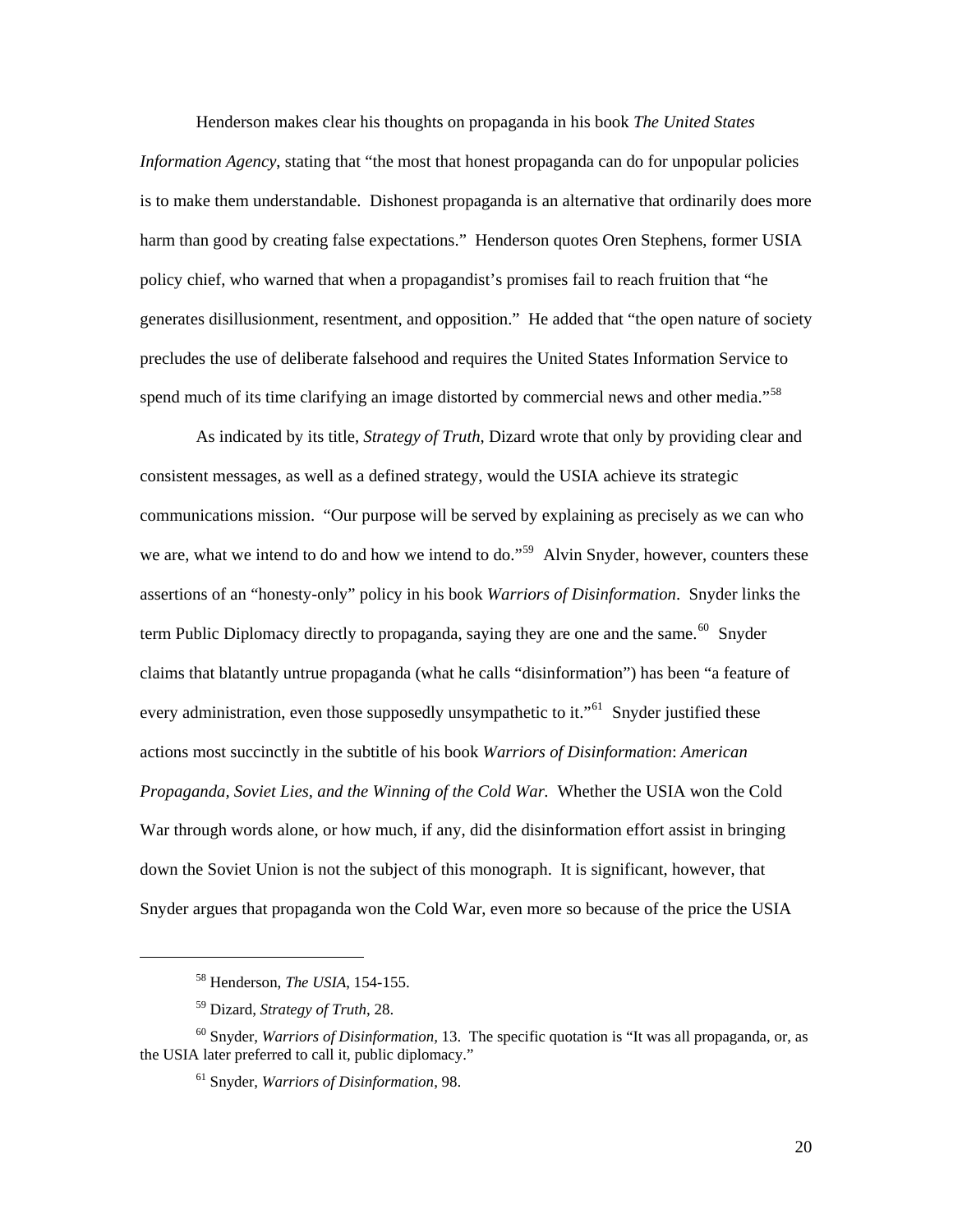<span id="page-25-0"></span>paid for focusing so intently on the Soviet Union. Snyder believed that, although propagan da won the war, by focusing almost exclusively on defeating communism the USIA lost its justification as a necessary agency when the C old War ended.

The Soviet Union was critically important for American propaganda. As U.S. government broadcasters would discover when the Cold War was over, it would be a lot harder to justify their existence when the Soviet Union wasn't there to kick around anymore. $62$ 

Because it had an anti-communist mission, the perception was that the USIA ceased to be useful when the USSR disintegrated. Snyder contends that the USIA had a decisive impact on the Cold War precisely because it had an aggressive propaganda program and policies. Others have asserted that Information organizations missions should be that of solely informing an audience. As Joseph Nye wrote in *Soft Power,* "the debate over how directly or indirectly the government should try to control its instruments of soft power can never be fully resolved because both sides make valid points."<sup>[63](#page-25-2)</sup>

## **Overseas Library Program**

 Many programs ended with the USIA. One such effort, the USIS overseas library program, was one of those quietly successful institutions that failed to make the transition to the twenty-first century. When it existed, the USIS overseas library program was successful enough that Wilson Dizard dedicates an entire chapter from his book *Strategy of Truth* to describing its effectiveness. Dizard cites the "revolution in literacy" as being the source for the popularity of the library program. Documenting the lack of American books in all but the largest overseas cities, especially Asian cities, Dizard chronicles the USIS's efforts to build overseas libraries and their status, as of 1961, ultimately crediting USIS libraries for ensuring that "there is no longer a city of any size in the free world without useful source of American publications either in a

<span id="page-25-1"></span><sup>62</sup> Snyder, *Warriors of Disinformation*, 166.

<span id="page-25-2"></span><sup>63</sup> Nye, *Soft Power,*103.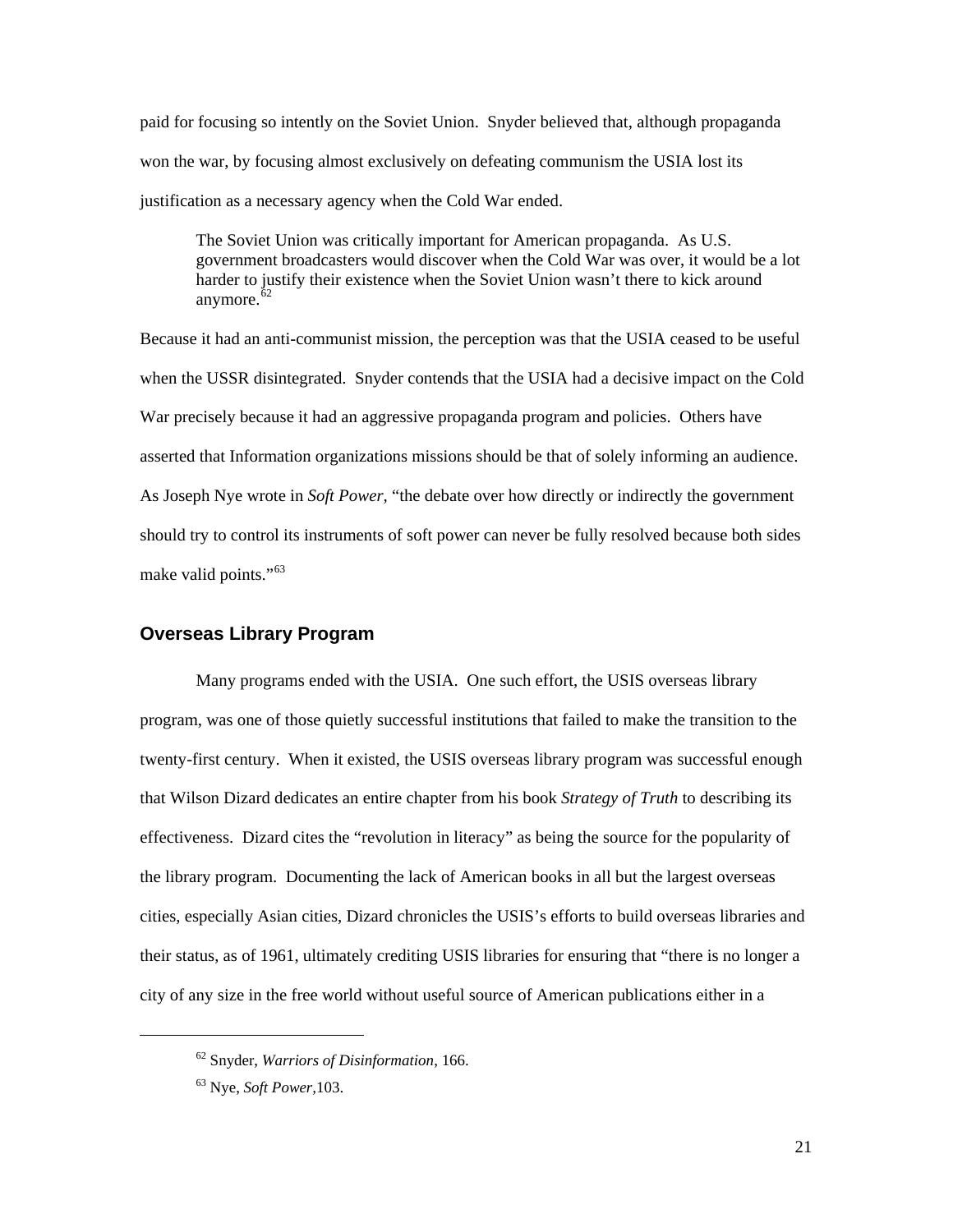library or in a bookstore."<sup>[64](#page-26-0)</sup> Dizard continues to list the USIS libraries successes, concluding his description by saying that "they are, in my opinion, the most effective single part of our entire information operation." According to Dizard 161 libraries in 65 countries hosted more than 26 million patrons annually. Over eight million American books were loaned out in 1959, giving support to Dizard's claim that "of all the innovations the USIS has introduced overseas this one has been especially popular."<sup>[65](#page-26-1)</sup>

 The USG recognized even prior to World War II that overseas educational organizations were useful. Ninkovich, in his book *The Diplomacy of Ideas,* discussed funding of such institutions as the Bibliotheca Benjamin Franklin in Mexico City and the ten Instituto Cultural Argentino Norte Americano in Latin America:

A few department officials recommended that financial aid to these institutions should become "a long-range propaganda program undertaken by this Government… in order to compete successfully with other leading powers." Besides teaching English, the institutes could be used as "nuclei for pro-United States cultural 'propaganda' in general." But most departmental personnel agreed with Louis Halle that the sole legitimate function of the institutes was "disseminating the truth" about the United States.<sup>[66](#page-26-2)</sup>

The same desire to use educational and informative institutes would last from the 1940s until the end of the century.

 In presenting a dispassionate analysis of the USIA's overseas functions Robert Elder does his best to present facts and figures, and reserved judgment on the USIA and its programs. In his book, *The Information Machine*, Elder notes that USIA's libraries numbered at 223 in 1966, grown from Dizard's 161 libraries in 1960. Elder also noted that functions of the libraries were "in addition to providing reading materials, such information centers arrange lectures, seminars,

<span id="page-26-0"></span><sup>64</sup> Dizard, *Strategy of Truth*, 137.

<span id="page-26-1"></span><sup>65</sup> Ibid., 138.

<span id="page-26-2"></span><sup>66</sup> Ninkovich, *Diplomacy of Ideas*, 45.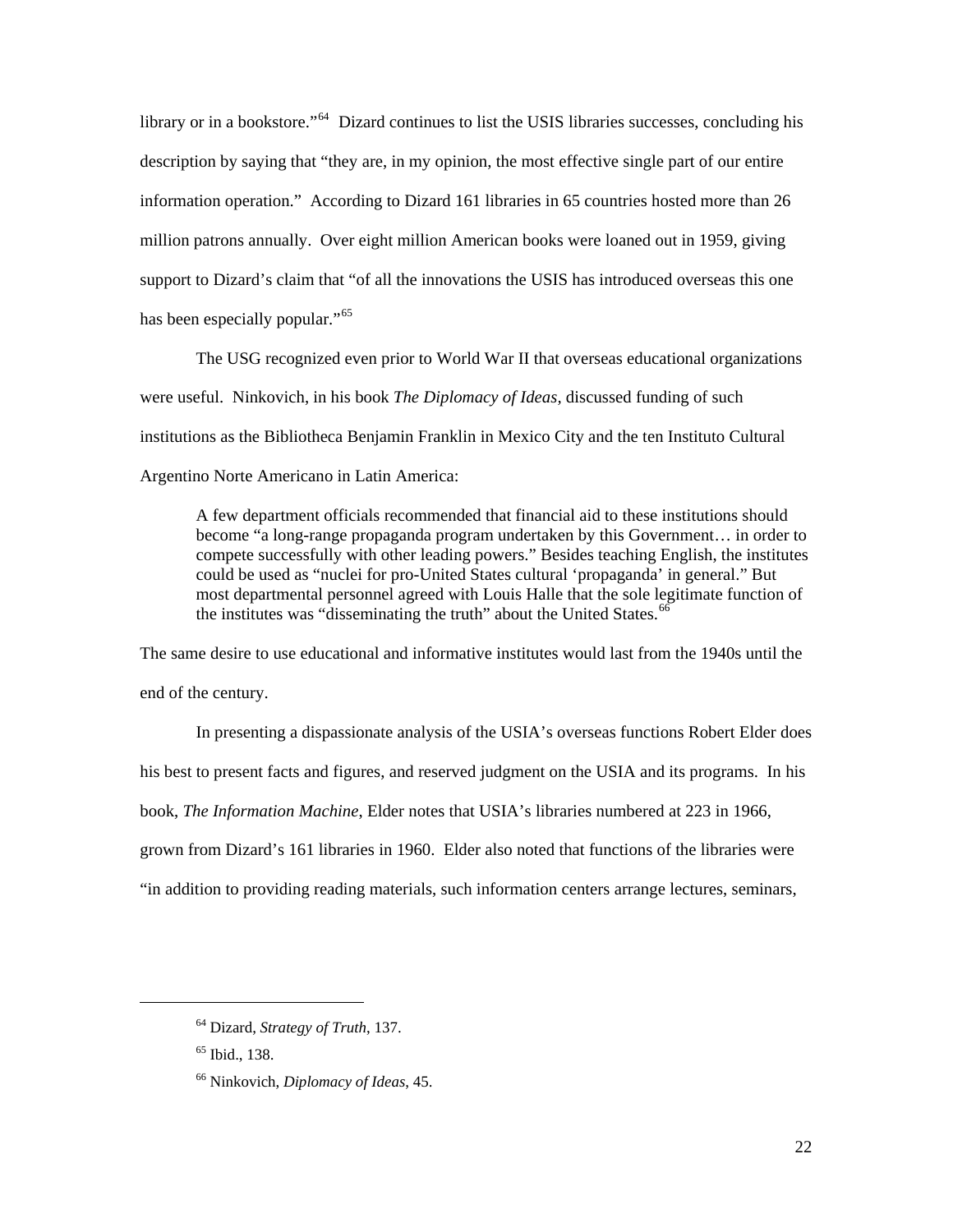concerts, and exhibits; they also teach English, with more than one million persons regularly attending classes in any given year."<sup>[67](#page-27-0)</sup>

 Henderson was more succinct in his evaluation of the USIS libraries in their various forms in his book *The United States Information Agency*:

In its 1967 report to Congress, the Advisory Commission on Information urged that the USIA "focus more sharply on its binational centers, information centers and libraries," which, it said, were "in many respects the heart of the Agency's overseas operation" and could serve as a coordinating device and outlet for the multimedia programs of the USIA. Often, the report noted, binational centers constituted the first contact with America for residents of foreign countries. USIA Director Marks recently called the work of the centers "the single most important activity" of the Agency.<sup>[68](#page-27-1)</sup>

This single paragraph highlights the importance of overseas libraries, in all of its forms, even as early as 1967. Henderson also says that "the library invariably is one of the biggest USIS attractions."[69](#page-27-2)

 Henderson made the distinction between USIS libraries and binational centers (which were run by the host nation with American support), noting that "the binational centers are self-supporting, or partly so" but that both are "aimed primarily at youth."<sup>[70](#page-27-3)</sup> Complementing each other rather than competing for participation, these institutions worked towards the common goal of influencing key audiences through educational means. Henderson continued even further in his description of their effectiveness, quoting the Advisory Commission on Information's report to the US Congress. The report noted an interesting measure of effectiveness by detailing the sixty-eight attacks on USIS libraries over the previous twenty years as evidence of their importance. The advisory board cited two reasons for this conclusion: "'First, there would be no point in attacking ineffectual operations. Second, outpourings of deep regret, and in some

<span id="page-27-0"></span><sup>67</sup> Elder, *The Information Machine*, 10.

<span id="page-27-1"></span><sup>68</sup> Henderson, *The USIA*, 154-155.

<span id="page-27-2"></span><sup>69</sup> Ibid., 153.

<span id="page-27-3"></span> $70$  Ibid.,  $154$ .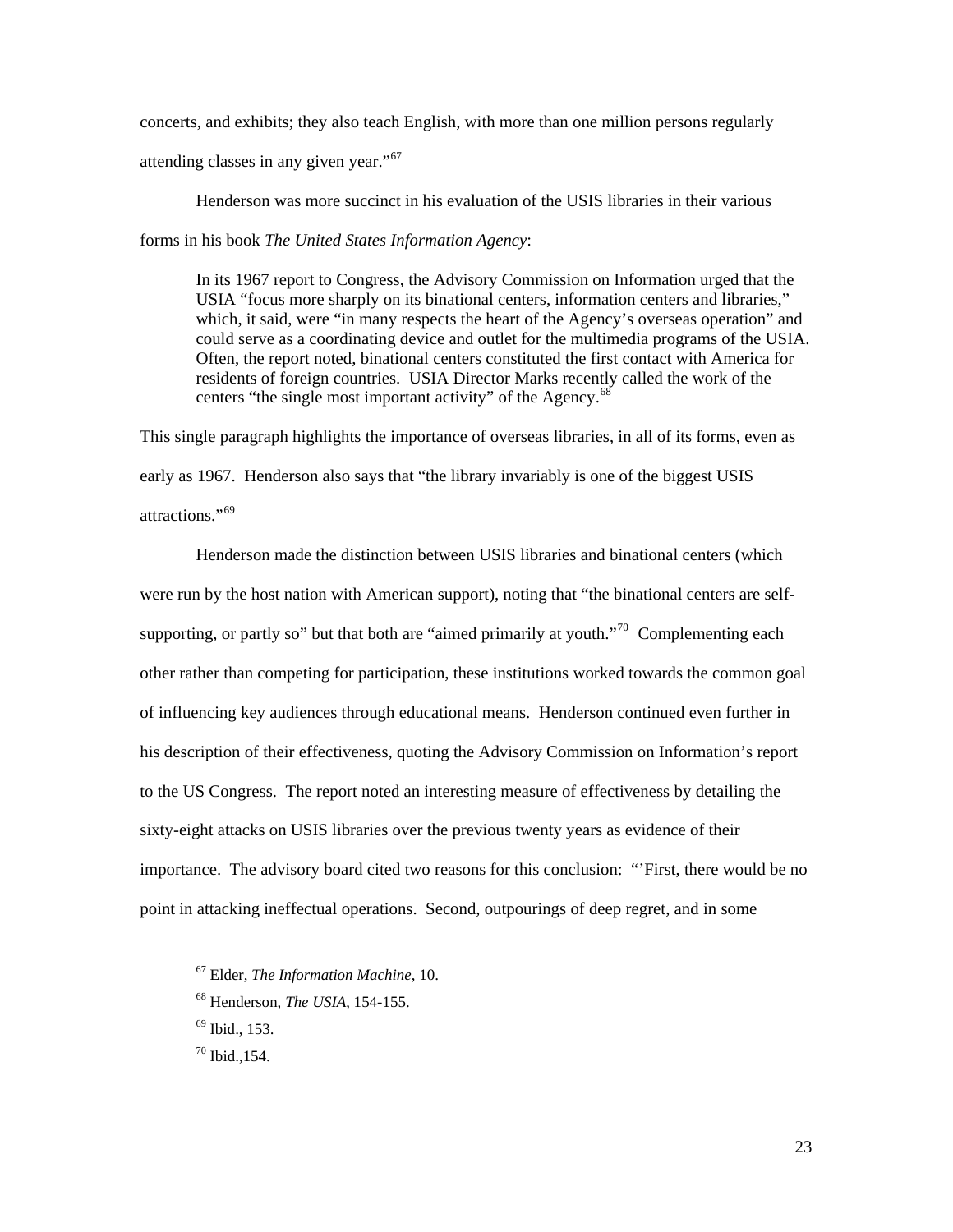instances of financial contributions for building repair and book restoration, testify to the more favorable views of an appreciative and more permanent library clientele<sup>"[71](#page-28-0)</sup> Dizard also noted this tendency to attack USIS libraries in his second USIA book, *Inventing Public Diplomacy,*  where he stated that:

USIS libraries were usually crowded with students and other readers throughout the day. Attendance was so heavy in many of them that patrons had to reserve a time to be admitted. One of these was the Calcutta library, located near one of the city's major universities. It had large, plate-glass windows facing the street. As with other USIS libraries, the windows were a tempting target for anti-American demonstrations, often led by the very students who were the libraries' patrons. The windows suffered as a result, leading to the wry observation among USIS officer that their libraries were just a stone's throw away from the university.<sup>[72](#page-28-1)</sup>

 Even strictly propaganda-centric books, such as Walter Hixson's *Parting the Curtain*, noticed the effects of the USIS overseas library program. Recounting the popularity of USIS libraries in the mid-fifties, Hixson states that "the overseas libraries stocked 2.28 million volumes and accommodated more than 80,000 visitors a day. George V. Allen, named director of USIA in 1957, expressed 'astonishment at the amount of demand overseas for ordinary American textbooks.' Although Dulles rarely supported USIA programs, Allen recalled that the secretary of state was 'enthusiastic about sending books abroad."<sup>[73](#page-28-2)</sup> Hixson also noted that the American libraries were the most popular in many Third World cities.<sup>[74](#page-28-3)</sup> In 1992 the number of overseas libraries was 210 – a drop from the 223 libraries operating in 1966, but still an active and viable program.[75](#page-28-4)

<sup>71</sup> Henderson, *The USIA*.*,* 130.

<span id="page-28-2"></span><span id="page-28-1"></span><span id="page-28-0"></span><sup>72</sup> Wilson P. Dizard, *Inventing Public Diplomacy: The Story of the U.S. Information Agency*  (Boulder, CO: Lynne Rienner Publishers, Inc, 2004), 154.

<sup>73</sup> Hixson, *Parting the Curtain*, 124.

<sup>74</sup> Ibid., 124.

<span id="page-28-4"></span><span id="page-28-3"></span><sup>75</sup> Paul P. Blackburn, "The Post-Cold War Public Diplomacy of the United States" *US Foreign Policy After the Cold War.* (Cambridge, MA: MIT Press 1992):196.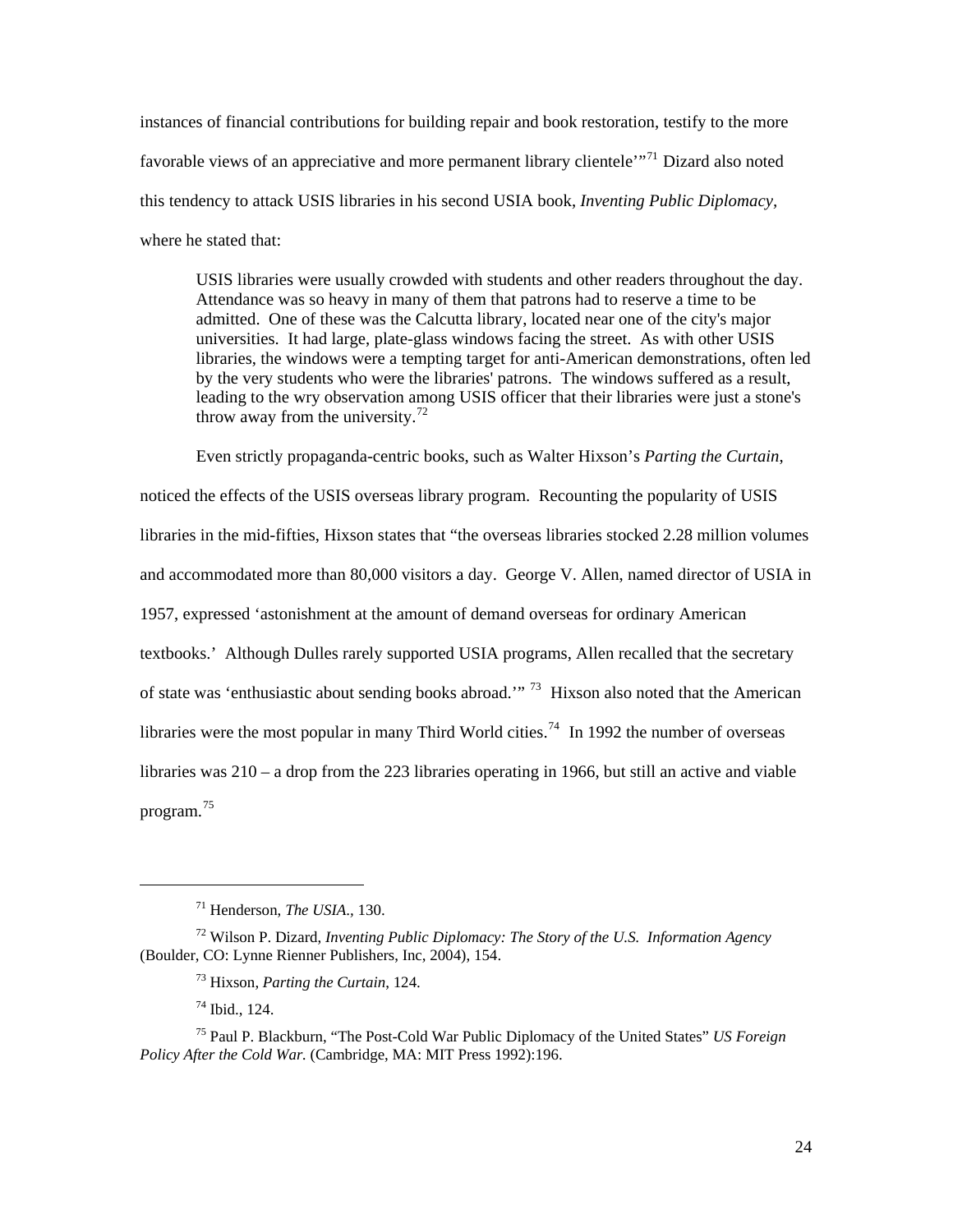USG-sponsored education and information institutions abroad, such as the USIS libraries, did not ruffle any political or cultural feathers. Except for the McCarthy hearings, at no point did the USIS library come under congressional attack for its mission, and McCarthy attacked the USIS libraries mostly on "books considered too subversive for overseas distribution" and not on the overall mission of the libraries.[76](#page-29-0) Just as telling, Ronald Rubin's 1966 book, *The Objectives of the U.S. Information Agency*, is notable because it only mentions the expensive USIS overseas library program in passing. This 230 page "how to fix the USIA" book, full of suggestions of improvements and change, does not take a shot at the overseas library program, despite its cost and Rubin's desire to explain the USIA's \$100 million a year budget. Even as Rubin reveals the confusion that the American public, Congress, and USIA itself had over its policies, goals, and objectives, the overseas libraries seemed to be able to contribute overall to whatever objectives the USIA and US Congress ultimately decided on. The only mention of libraries Rubin made in his book was to note that they are one technique in an arsenal the USIA could use according to their "country plans."<sup>[77](#page-29-1)</sup> Rubin went on to note that "the country program is worth retaining," which would include, by association, the use of libraries.<sup>[78](#page-29-2)</sup>

Being the director of Worldnet and very visual-media focused, Snyder focuses on the success of videos in overseas video clubs, especially at reaching younger populations. Snyder argued that the popularity of the overseas video clubs (or "entertainment centers" as he later called them) were a testimony to their ability to reach key audiences. Of particular note was the success of silent films in non-English speaking regions of the world. However, Snyder mentioned that any video that taught English was among the most popular of the clubs (and the

<sup>76</sup> Hixson, *Parting the Curtain*, 123.

<span id="page-29-2"></span><span id="page-29-1"></span><span id="page-29-0"></span> $77$  Rubin, *Objectives of the USIA*, 23. The other techniques include: personal contact, radio, book publication and distribution, press, motion pictures, television, exhibits, English-language instruction, and cultural exchange. Worth noting is that all these techniques can be used within a library.

 $78$  Ibid., 223.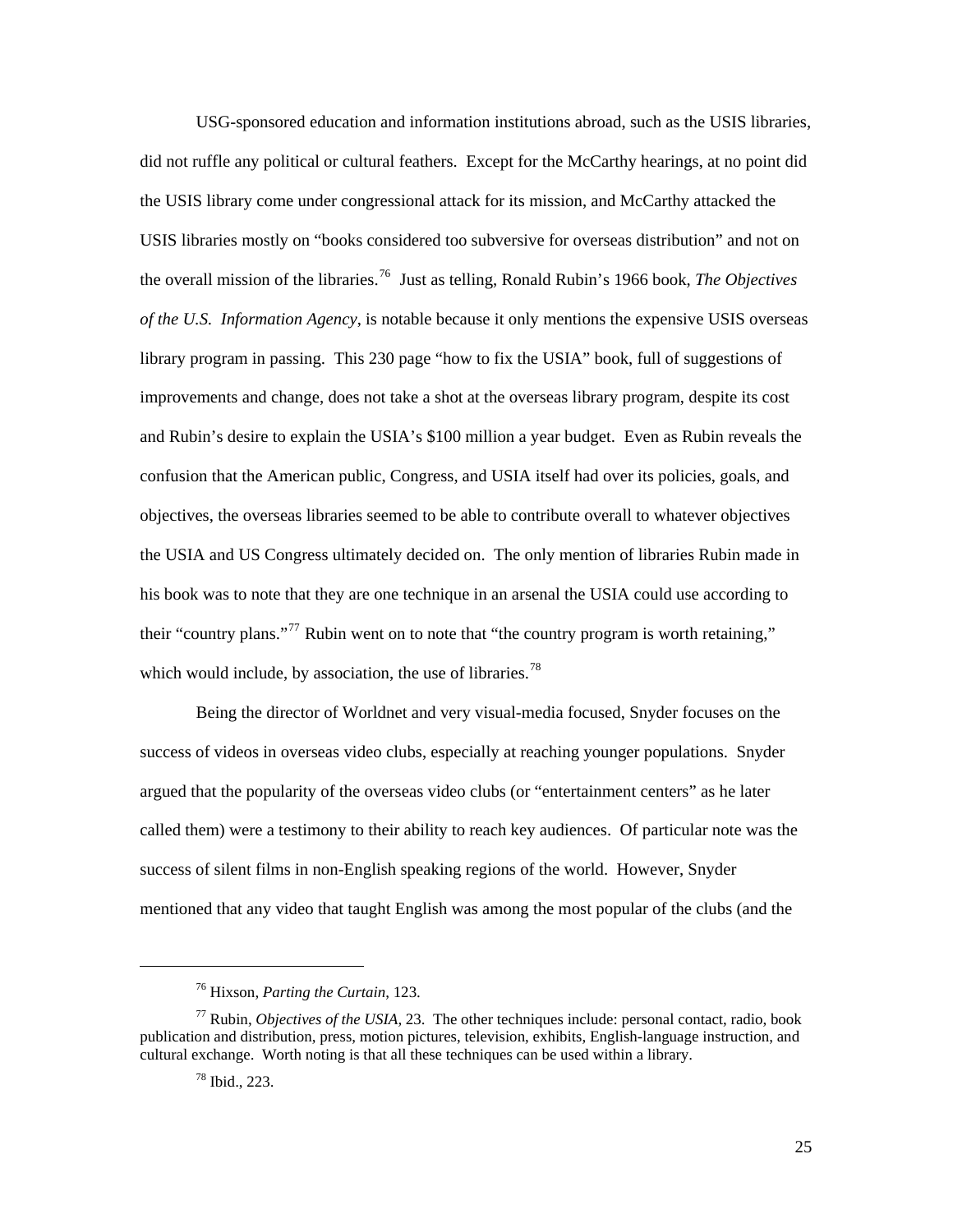<span id="page-30-0"></span>most stolen).<sup>[79](#page-30-1)</sup> While ran as a separate program from overseas libraries, the ability to entertain could be included into an overseas library's mission to educate and inform. Perhaps Wilson Dizard stated it best when he wrote that "we have an obligation to present ourselves to the new tide of literate humanity, and books have pride of place in this task."<sup>[80](#page-30-2)</sup> In the spirit of interagency cooperation, the DOS allowed some of its overseas embassies to be used to test the effectiveness of videos on foreign audiences.<sup>[81](#page-30-3)</sup>

## **Interagency Cooperation**

 Overall, the USIA and the US military had good relations during the Cold War. Dizard stated that the DOD,

had a special impact on the information agency's overseas operations. The department dealt with overseas opinion at many levels, bringing massive resources to the task. During the Cold War, it ran the largest federal program from bringing foreign visitors to the United States, most of them military personnel being trained at defense installations throughout the country. $82$ 

In 1963, cooperation between the USIA and the DOD allowed for travel grants for 180,000 travel grants for both military and civilian visitors over the previous fifteen-year period, with 18,000 foreigners enrolled in military training programs.<sup>[83](#page-30-5)</sup>

However, the most extensive collaboration between DOD and USIA took place in the 1960s during the Vietnam conflict. The DOD coordinated its six psychological operations battalions in Vietnam with the Vietnam-based USIA and USIS agencies. Working through the Joint U.S. Public Affairs Office , this coordination "led to a definite improvement in coordination

<span id="page-30-1"></span><sup>79</sup> Snyder, *Warriors of Disinformation*, 144-150.

<span id="page-30-2"></span><sup>80</sup> Dizard, *Strategy of Truth*, 152.

<span id="page-30-3"></span><sup>81</sup> Snyder, *Warriors of Disinformation*, 144-150.

<span id="page-30-4"></span><sup>82</sup> Dizard, *Inventing Public Diplomacy*, 134.

<span id="page-30-5"></span><sup>83</sup> Ibid., 134.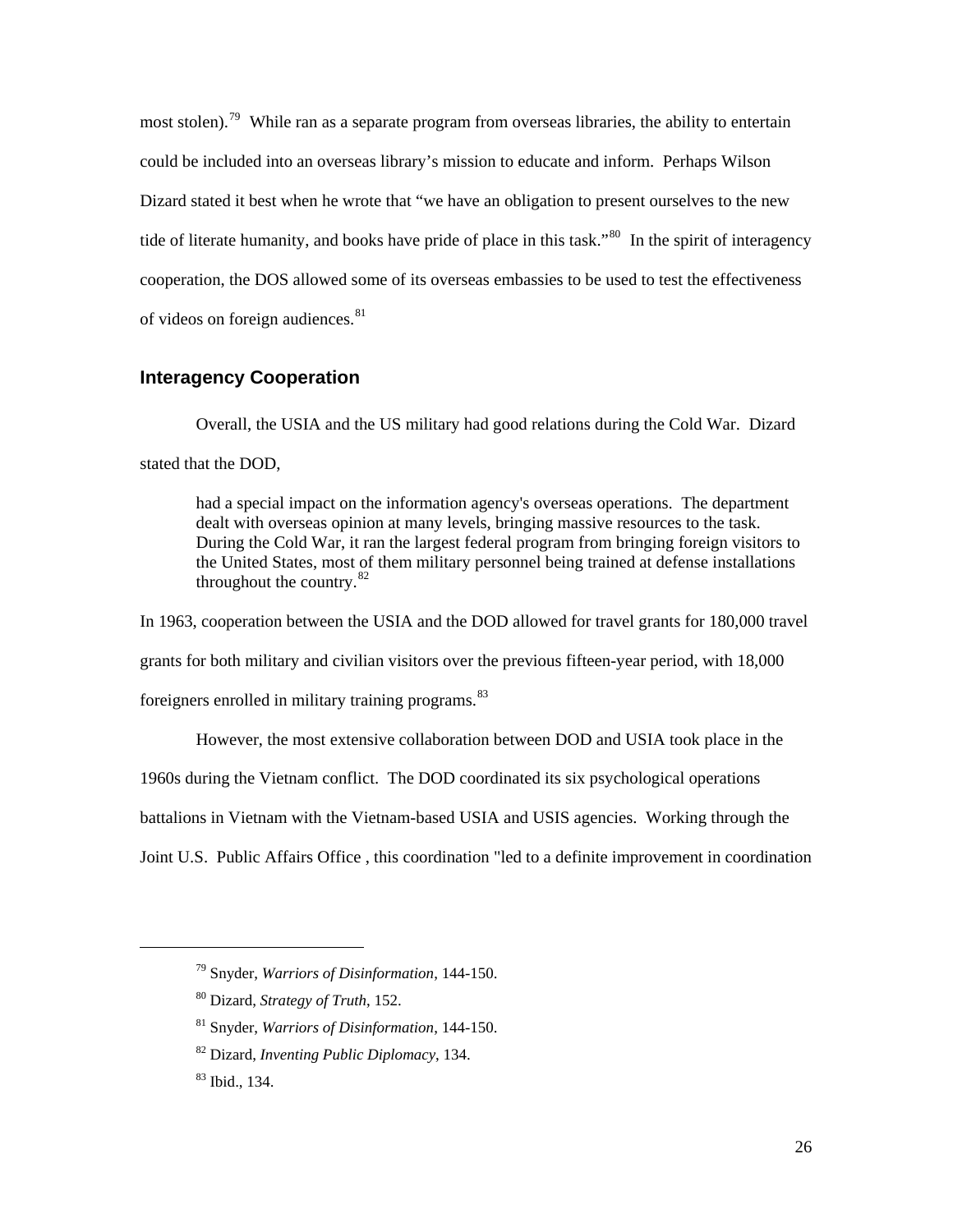between the agencies involved, particularly in establish a consistent set of messages among headquarters and field units."<sup>[84](#page-31-0)</sup>

Just as America was beginning to realize that it was in a Cold War with the Soviets, the State Department realized that it was lacking strategic communications capability that it had possessed during World War II. The DOS enlisted the Massachusetts Institute of Technology to evaluate on "the broad problem of how to get information into Russia." The team, coded Project TROY, concluded that due to "bureaucratic infighting and turf guarding among State, Defense, CIA, and other agencies, the study group concluded that 'the parts are there – in separate agencies and departments – but the whole is not there.' Absent a 'coherent relationship under central direction: of the economic, military, diplomatic, and information services, 'our political warfare will lack the striking power it needs today."<sup>[85](#page-31-1)</sup> Fifty years later the same tensions between USG institutions still exists.

 Snyder stated that "many diplomats felt that public diplomacy hindered or even subverted their efforts. They perceived it as a provocation and meddlesome, liable to unsettle the private, sensitive diplomatic process." Snyder concluded that "the USIA's effect on foreign policy was in large measure dictated by the personality of its director." Well-respected journalists and diplomats such as Allen, Murrow, and Streidel seemed to be in charge when the waters between the USIA and DOS – while always uneasy – were at their calmest. Other times, more often associated when the USIA was at its height as a propaganda agency – such as happened under Wick's tenure – proved the rockiest of relations between the USIA and DOS. Snyder hints at the ambiguity of what was considered "Public Diplomacy" and the US Congress' conviction that public diplomacy was an increasing element of foreign policy (which, Snyder had stated, is exactly opposite what DOS officials believed). Snyder continued on to quote a 1964

<span id="page-31-0"></span><sup>84</sup> Dizard, *Inventing Public Diplomacy*, 138.

<span id="page-31-1"></span><sup>85</sup> Hixson, *Parting the Curtain*, 16-17.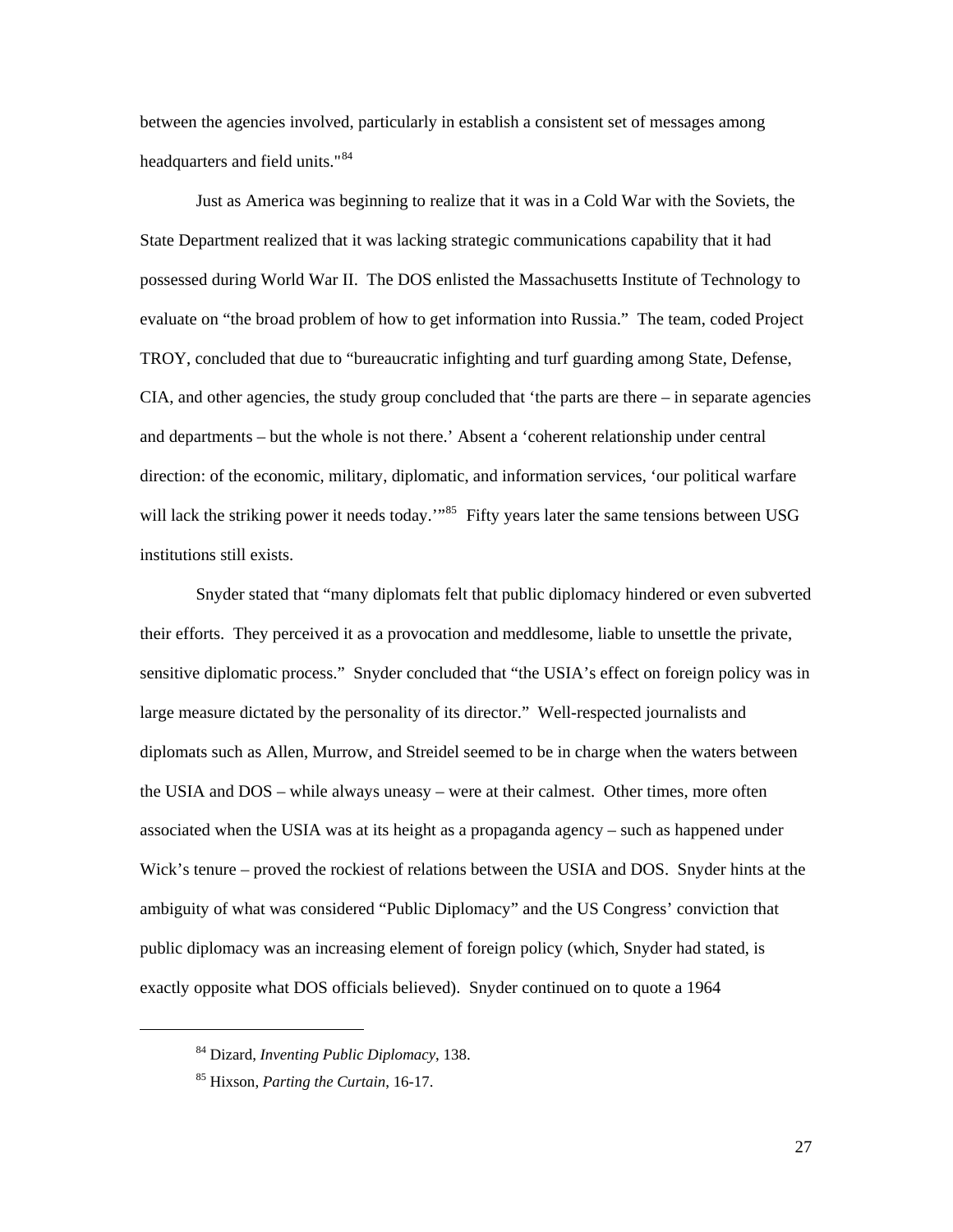Congressional study that "bluntly used the word *propaganda*" and went on to describe the goals of public diplomacy.<sup>[86](#page-32-0)</sup> This obviously would have put the DOS and Congress at odds, with the USIA caught in the middle. Congress wanted the USIA as a propaganda agency while the DOS could not risk losing international credibility by being closely associated with such an agency. The resulting unclear definitions of words such as "public diplomacy," undefined roles and responsibilities, lack of clear strategy, and disagreements over the USIA's ultimate role caused tension between the DOS, the US Congress, and USIA. $^{87}$  $^{87}$  $^{87}$ 

 Even so, because the USIA's mission was to explain foreign policies, decisions, and actions to overseas audiences the USIA's interaction with the DOS was vital. This did not always occur, however, as evident in Hixson's quote of former USIA head George Allen "that the 'main problem' for USIA remained 'getting guidance from the State Department.'"<sup>[88](#page-32-2)</sup> Hixson went on to state that "despite USIA's growing propaganda activities, the agency 'lacked influence at th e policy-making level.' Dulles had little time for USIA and occasionally attacked its activities."<sup>[89](#page-32-3)</sup> It was only through the unwavering support of President Eisenhower that the USIA managed to exist. Despite Eisenhower's enthusiasm for a strategic communications program, however, Secretary of State Dulles "perceived the information programs as a nuisance as well as a potential threat to his own ability to conduct the nation's foreign policy."<sup>[90](#page-32-4)</sup>

 Former DOS diplomat and USIA employee Wilson Dizard recognized the tension between the new strategic communications agency and the DOS. In describing the tension, Dizard intimated that the tension between the two was directly linked to DOS's role as foreign

<span id="page-32-0"></span><sup>86</sup> Snyder, *Warriors of Disinformation*, 18-19.

<span id="page-32-1"></span><sup>87</sup> Ibid., 18-19.

<span id="page-32-2"></span><sup>88</sup> Hixson, *Parting the Curtain*, 126.

<span id="page-32-3"></span><sup>89</sup> Ibid.*,*124.

<span id="page-32-4"></span><sup>90</sup> Ibid., 26.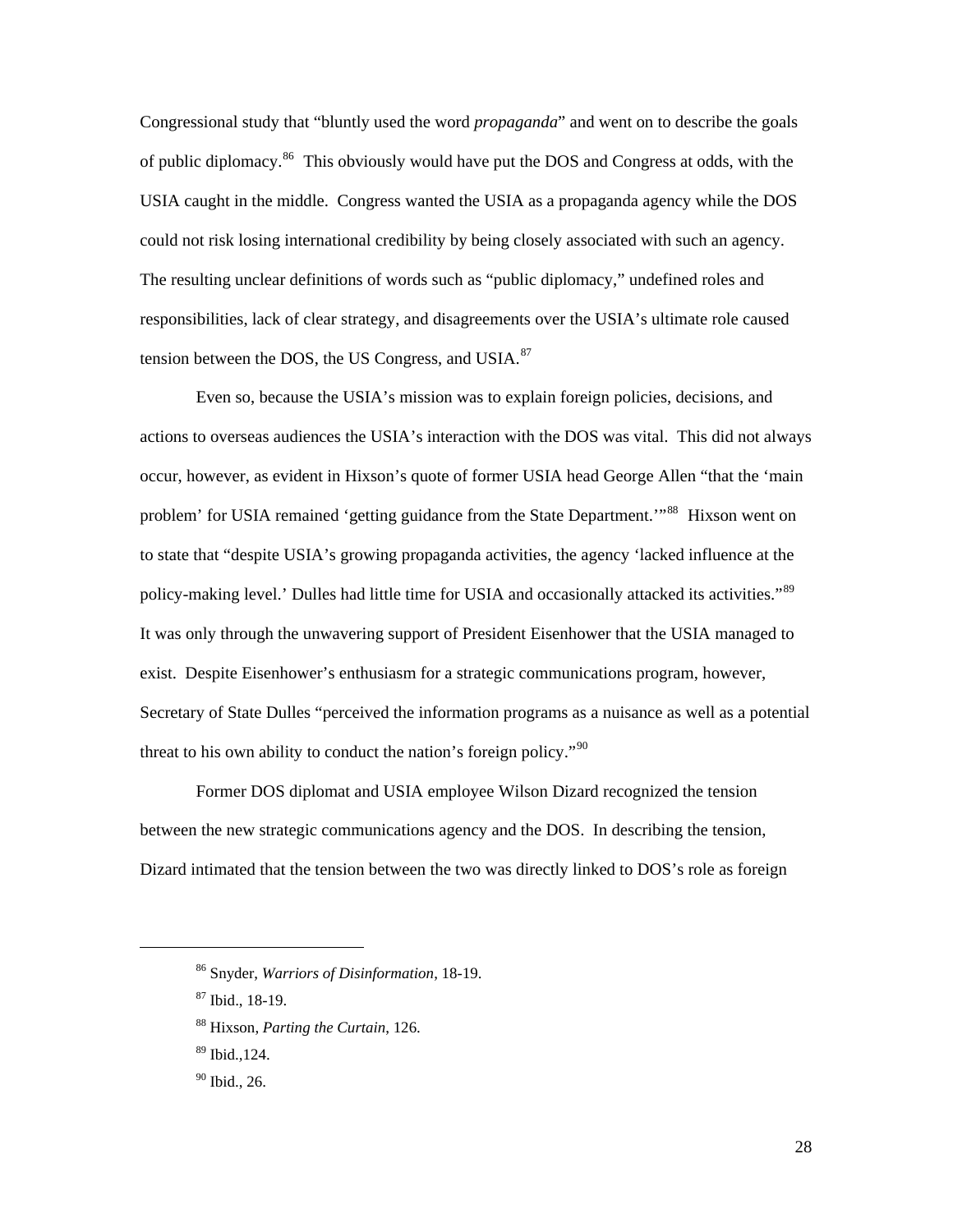policy maker, and was suspicious of any increased USIA activities within the National Security Council:

These advocates of fuller participation by USIA in the decision-making process argue only that the Agency should be a consultant in the process; they do not propose the USIA should be a policy maker. Any move to weaken the State Department's traditional control over the formulation of foreign affairs in the interests of policies dominated by propaganda considerations would be untenable.<sup>[91](#page-33-0)</sup>

Any USG agency wishing to use strategic communications would face similar concerns from the DOS. How much input should an agency engaged in strategic communication have on the formation of foreign policy?

 Henderson gave a good account of how USIA-DOS coordination occurred in 1969. Stating that the coordination was "highly developed," Henderson gave credit to lower-level coordination systems and the "many unofficial exchanges daily between various areas of USIA and corresponding elements of the State Department," before adding that "such exchanges have no official standing as policy guidance, but both the Department and the Agency consider them to be, on the whole, helpful."<sup>[92](#page-33-1)</sup> Henderson's noted that the largest concern of an Advisory Commission on Information to the US Congress was that USIA officers were so entrenched in their day-to-day duties that "they do not now have the time to provide adequate staff support for counseling purposes in Washington." The Advisory's warning was not one of lack of coordination between DOS and the USIA, but lack of USIA ability to counsel the DOS.

 That the USIA could contribute is undeniable. The amount that it could contribute, however, was dependant on how much the USIA understood, or even knew of, foreign policy decisions. As Snyder observed in *Warriors of Disinformation,* USIA director Edward R. Murrow was fond of the metaphor that if the USIA is to be there during the landings that it should

<span id="page-33-0"></span><sup>91</sup> Dizard, *Strategy of Truth*, 188.

<span id="page-33-1"></span><sup>92</sup> Henderson, *The USIA*, 200.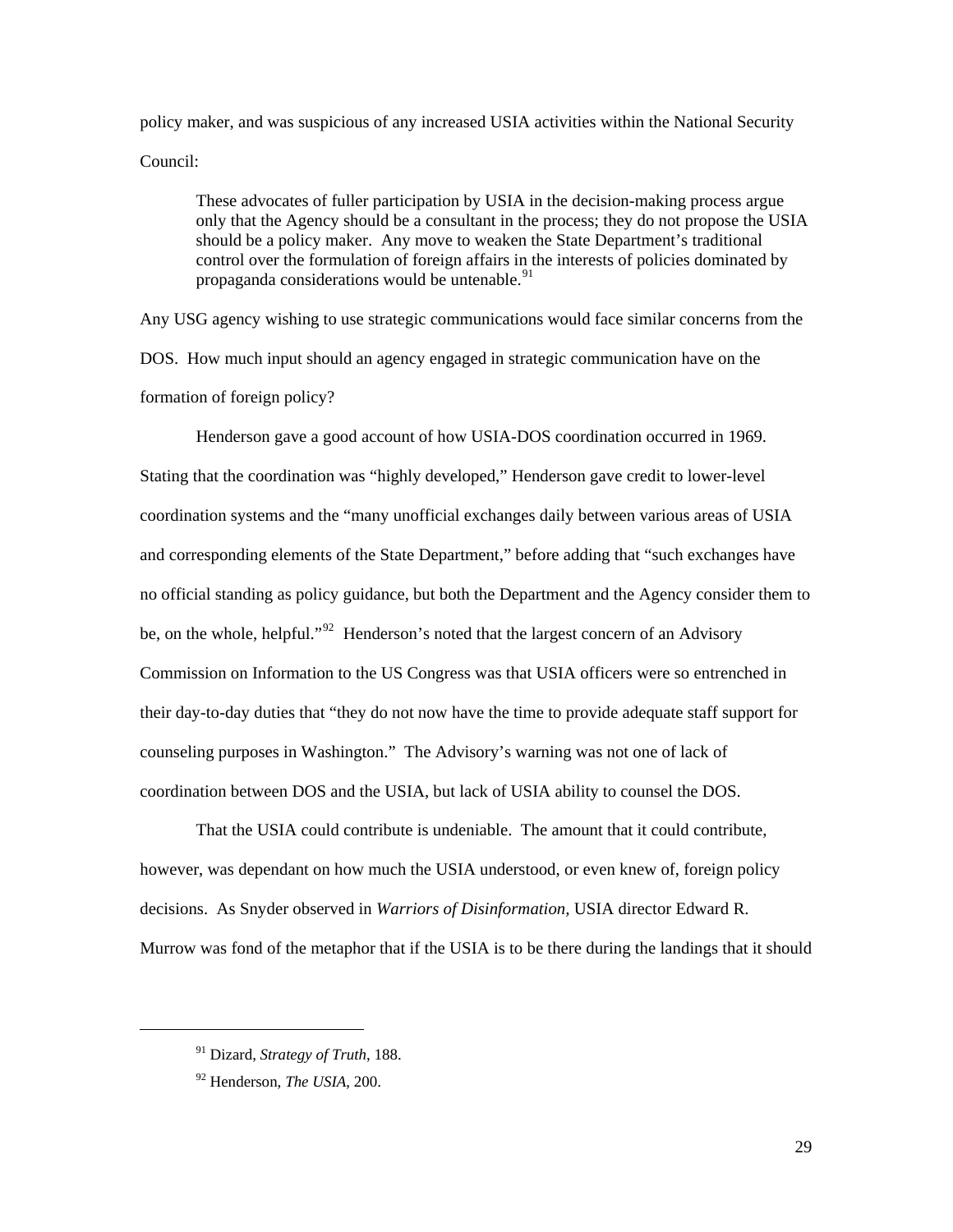<span id="page-34-0"></span>also be there for the takeoff.<sup>[93](#page-34-1)</sup> So concerned was Murrow about the USIA's ability to have input into foreign policy decisions that he "insisted on getting a letter from his commander in chief (President Kennedy) stating unequivocally the prominent position of the Agency in the administration's foreign affairs activities." Kennedy complied, directing that all USG departments and agencies would seek council from the USIA concerning any policy or program that would affect public opinion.<sup>[94](#page-34-2)</sup> Arguably the USIA had found its optimal niche in advising on policy but not directing policy decisions. This relationship of the USIA in advising the DOS on foreign policy continued through the Kennedy, Johnson, Nixon, and Carter administrations. Though turbulent at times, the relationship was workable.

## **ANALYSIS**

Perhaps the biggest contemporary advocate of Information as an element of national power is Joseph Nye, who used the term "soft power," meaning "the ability to get what you want through attraction rather than coercion or payments."[95](#page-34-3) Simply informing an audience does not mean using an element of national power. This requires that the USG examine its policies in light of the reaction it will receive in the international community, which requires the USG to do the hardest thing: take a look at itself through the eyes of others. While American policy should not always or even often be made to please the international community (or the American public, for that matter) being able to see the second and third order consequences of policies, as well as advise on mitigation of unpopular actions, policies, or decisions can lessen adverse reactions and statements. How that is done, however, always raises the question of "what to say."

<span id="page-34-3"></span><span id="page-34-2"></span><span id="page-34-1"></span> $\overline{a}$ 

30

<sup>93</sup> Snyder, *Warriors of Disinformation*, 18.

<sup>94</sup> Ibid., 18.

<sup>95</sup> Nye, *Soft Power*, x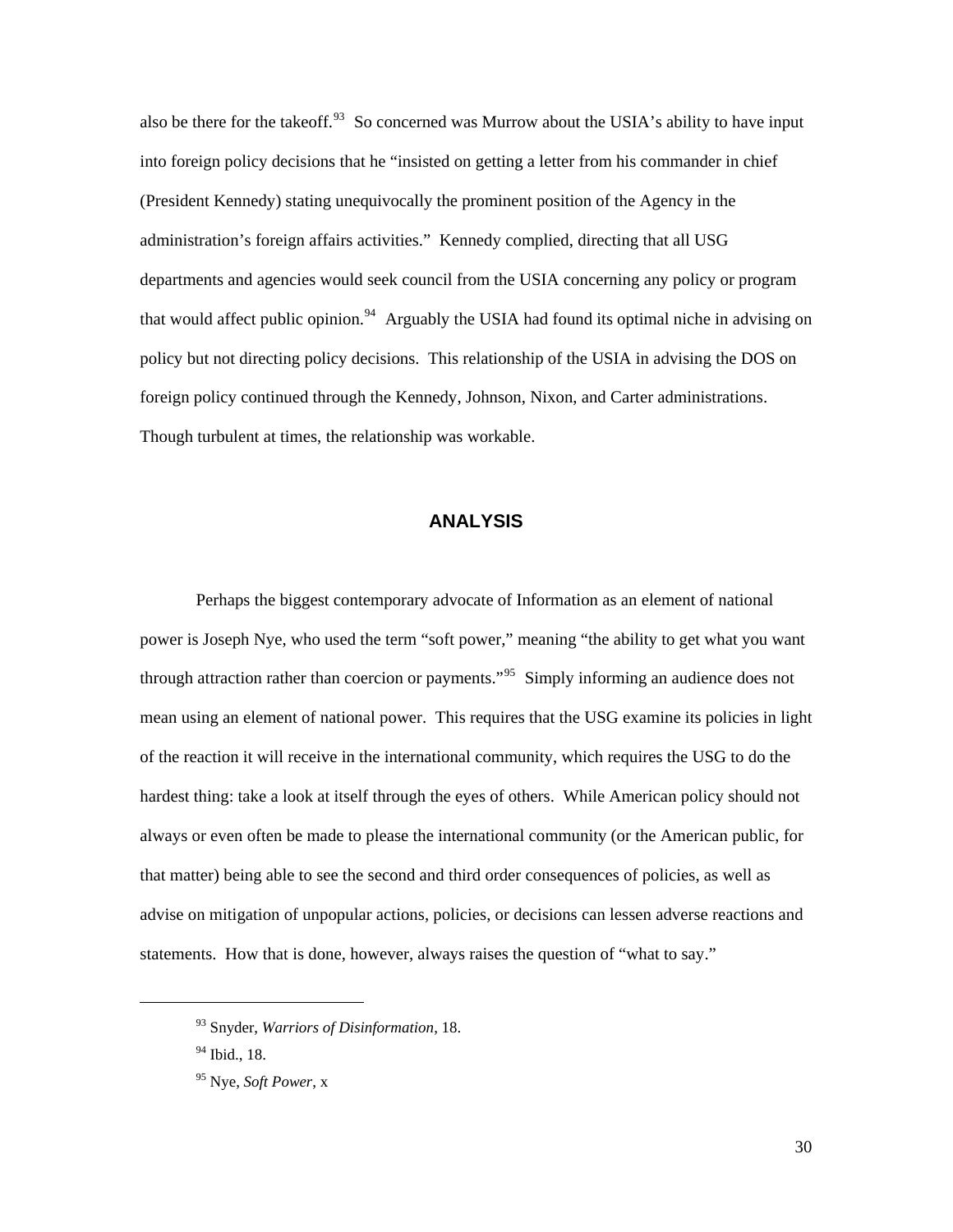## <span id="page-35-0"></span>**Addressing the Propaganda Question**

Perhaps the best argument for how the USG can address the propaganda question comes

## from Joseph Nye's *Soft Power*:

In 1963, Edward R. Murrow, the noted broadcaster who was director of USIA in the Kennedy administration, defined public diplomacy as interactions aimed not only at foreign governments but primarily with nongovernmental individuals and organizations, and often presented as a variety of private views in addition to government views. As Mark Leonard, a British expert on public diplomacy, has observed, skeptics who treat the term "public diplomacy" as a mere euphemism for propaganda miss the point. Simple propaganda often lacks credibility and thus is counterproductive as public diplomacy. Nor is public diplomacy merely public relations. Conveying information and selling a positive image is part of it, but public diplomacy also involves building long-term relationships that create an enabling atmosphere for government policies.<sup>[96](#page-35-1)</sup>

Nye's argument hinged on one element: credibility. Every author that referenced the USIA and propaganda operations advocated programs of honesty and facts instead of deeper endeavors into the propaganda realm. From the previous examination of the propaganda question it is impossible to determine how directly or indirectly the USG should use its elements of soft power because, as Nye states, "both sides raise valid points," but the key lesson learned is that credibility is important. Propaganda - no matter what it is called in the twenty-first century - is a matter of creditability. To be effective in interagency operations, it is imperative that the DOD examine these issues, and come up with cornerstone definitions and understandings. The DOD can benefit from future interagency efforts with the DOS by providing a clear and concise a definition of propaganda, as well as outlining its use within the DOD and USG. If the DOD is going to be a strategic communicator, it must realize that its information operations can affect the DOS.

<span id="page-35-1"></span><sup>96</sup> Nye, *Soft Power*, 107.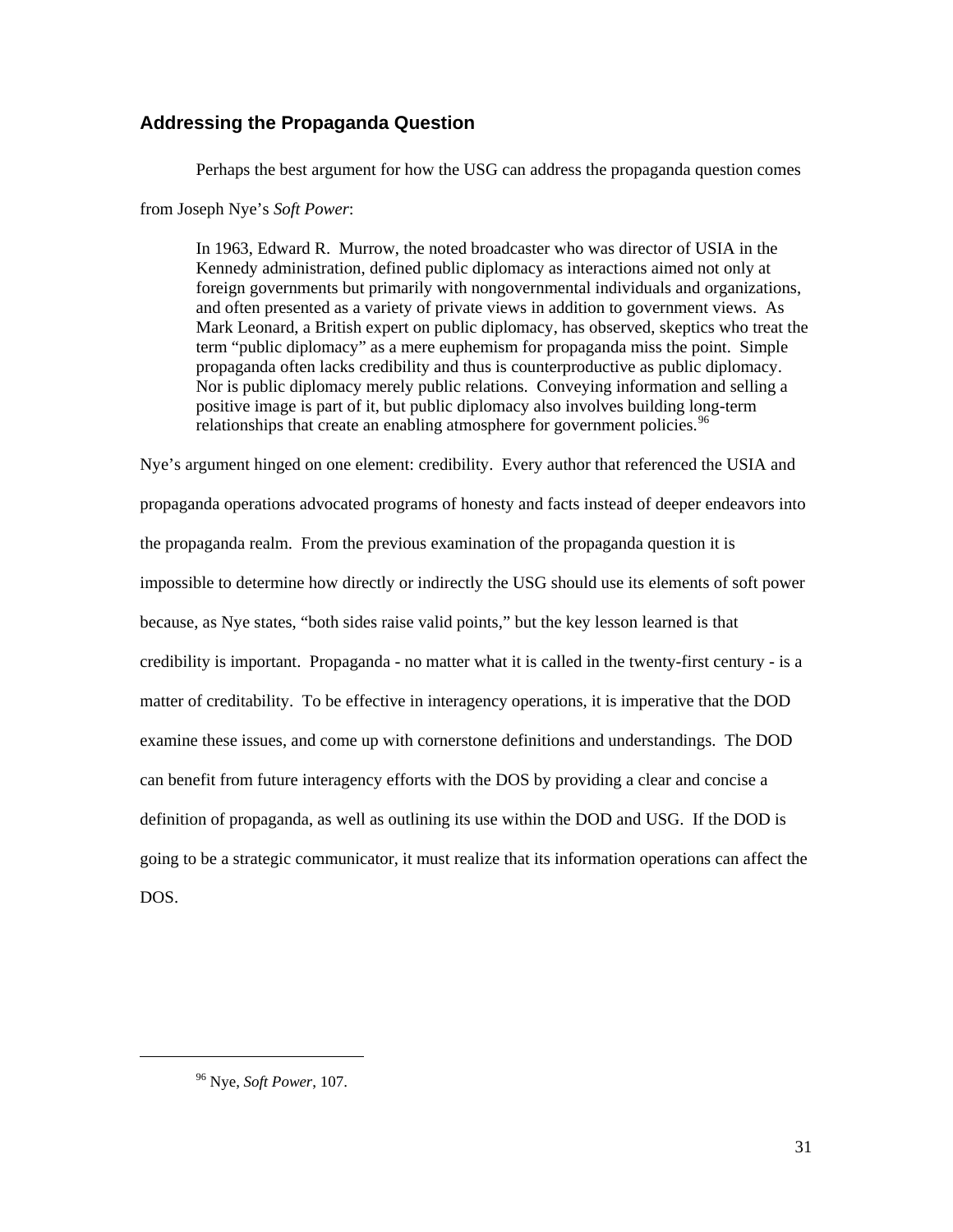## <span id="page-36-0"></span>**Areas Open for Interagency Cooperation**

 The DOS has the Office of Undersecretary for Public Affairs and Public Diplomacy, the Bureau of International Information Programs, the Rapid Response Unit, and the Counterterrorism Coordination Center. The DOD has created the position of Deputy Assistant Secretary of Defense (Joint Communication). The White House has the Office of Political Affairs, the Communications Office, and had attempted to create the Office of Strategic Communication. Congressman Mac Thornberry had attempted to create the Center for Strategic Communication. All of these new organizations were an attempt to better use Information as an element of national power. None of these agencies, however, had the authority to coordinate that Information in a way that would allow for strategic communication. Just as the Massachusetts Institute of Technology discovered in Project TROY, all the pieces are present, but the coordination and cooperation are not.

 During various times in its existence the USIA had the responsibility of being the USG's strategic communicator. Director Murrow even went so far as to request from President Kennedy a letter requiring other institutions to seek out the USIA for counsel and guidance. Yet even that step did not guarantee that the USIA could successfully coordinate with other agencies. What did guarantee that coordination developed from what Henderson called "lower-level coordination systems" required for the "many unofficial exchanges daily between various areas of the departments," going on to add that "such exchanges have no official standing as policy guidance, but both the Department and the Agency consider them to be, on the whole, helpful."<sup>[97](#page-36-1)</sup> This "lower-level" coordination was one method the USIA used to become a better strategic coordinator.

<span id="page-36-1"></span><sup>97</sup> Henderson, *The USIA*, 200.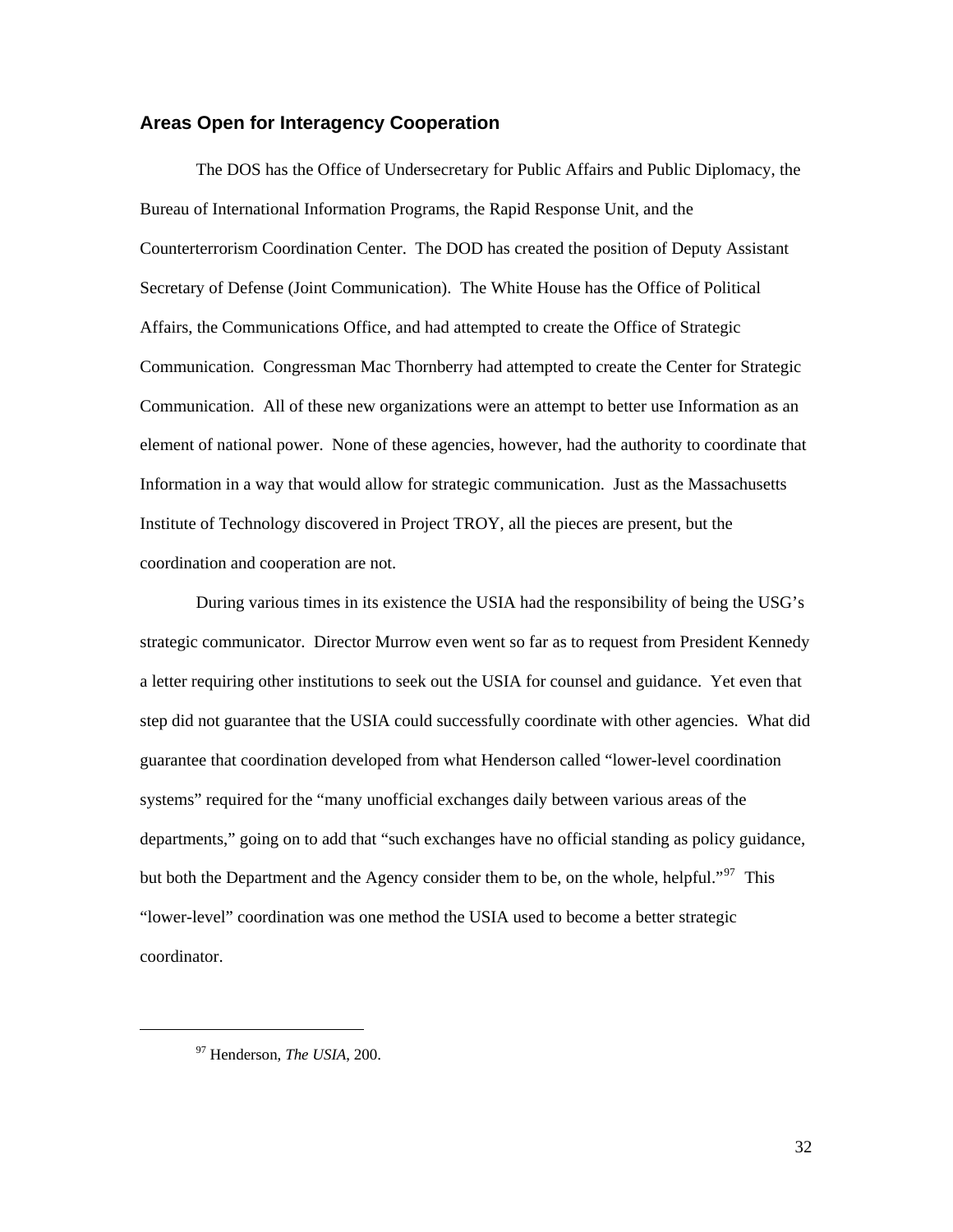Another potential area for interagency cooperation between DOS and DOD is what each could contribute to a revitalized overseas library program, as described in chapter two. One of the DOD's overseas missions is reconstruction. The Quadrennial Defense Review (QDR) states that "the skills needed for counterinsurgency, stabilization and reconstruction, 'military diplomacy' and complex interagency coalition operations are essential."<sup>[98](#page-37-0)</sup> Chapter two demonstrated the success of overseas libraries during the Cold War. Using reconstruction funds to build and run libraries would be one way of developing the skills for stabilization and reconstruction, "military diplomacy," and complex interagency coalition operations. And the DOS has already seen that libraries are effective in strengthening ties with other countries. The U.S. Embassy to Germany has initiated a program called "America@yourlibrary," with the purpose of "showcase[ing] libraries as centers for learning, information and entertainment in their communities."[99](#page-37-1)

Another prominent goal of the DOS is to teach English in foreign countries. "English language teaching is a priority program and should be expanded."<sup>[100](#page-37-2)</sup> Former State Department Undersecretary of Public Diplomacy and Public Affairs Karen Hughes stated that "we are teaching English to 10,000 young people ages 14-18 in more than 40 Muslim majority countries. I am a big believer in English training – it gives young people an employable skill – and a window to a wider world."<sup>[101](#page-37-3)</sup> One of the functions of the USIS overseas libraries was for instruction on English, whether through live teacher-to-student classes, books on reading and

 $\overline{\phantom{a}}$ 

<span id="page-37-0"></span><sup>98</sup> Department of Defense. *Quadrennial Defense Review Report*. (Washington, D.C., 30 September 2001), 83.

<span id="page-37-1"></span><sup>99</sup> US Embassy in Germany, "What's behind America@yourlibrary," US Diplomatic Mission to Germany website, http://germany.usembassy.gov/germany/ayl.html," (accessed 29 January 2008).

<span id="page-37-2"></span><sup>&</sup>lt;sup>100</sup> Strategic Communication and Public Policy Coordinating Committee, US Department of State, "U.S. National Strategy for Public Diplomacy and Strategic Communication, June 2007." US. Department of State website, www.state.gov/documents/organization/87427.pdf (accessed 29 January 2008).

<span id="page-37-3"></span><sup>&</sup>lt;sup>101</sup> Karen Hughes, speech titled "Strategic Communication and Public Diplomacy: Interagency Coordination" for the DOD Conference on Strategic Communication on 11 July 07. U.S. State Department website, http://www.state.gov/r/us/2007/88630.htm (accessed 29 January 2007).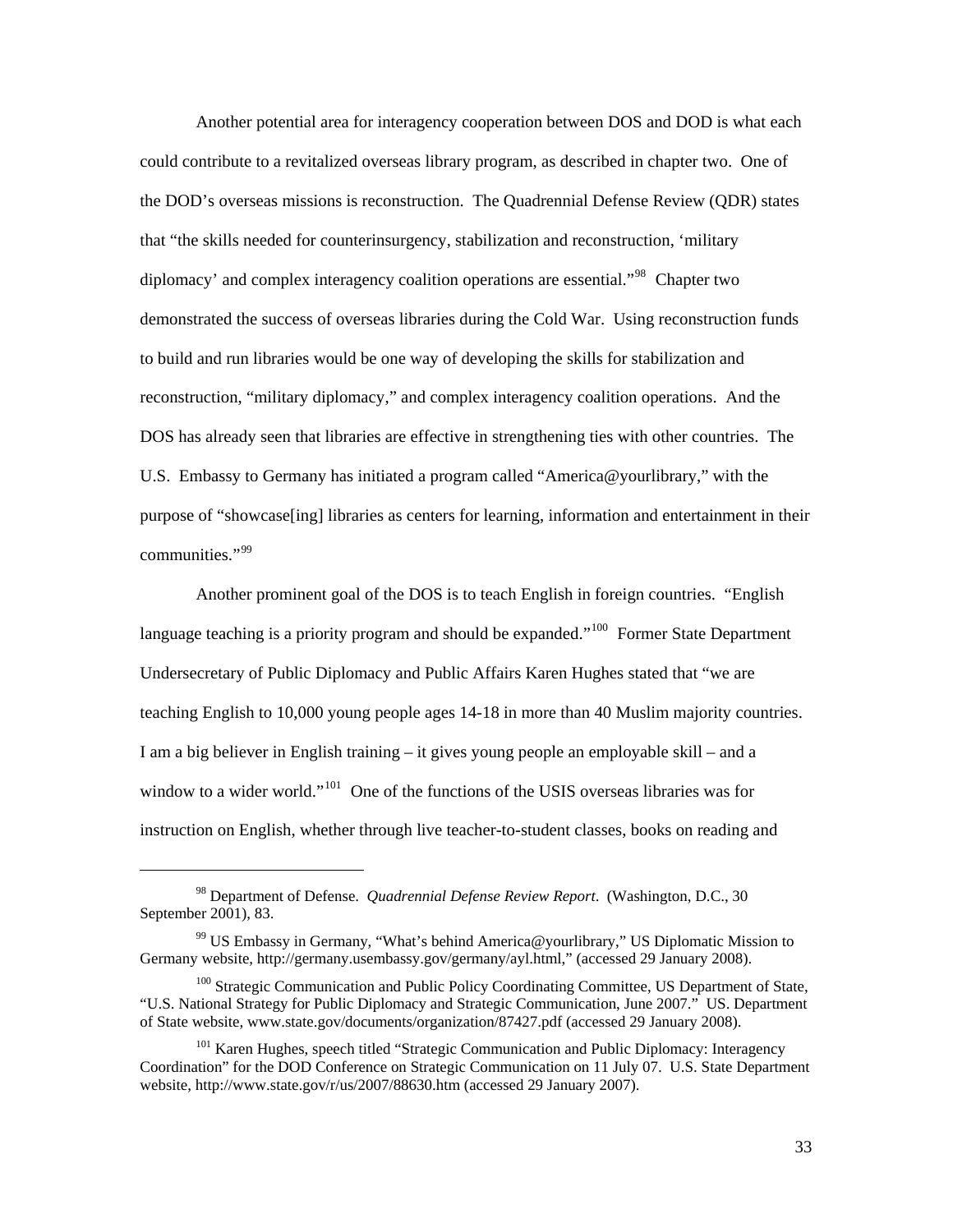<span id="page-38-0"></span>speaking English, or English-instructional videos and audiotapes that could be played at the library or taken home. As Elder noted, the functions of libraries were "in addition to providing reading materials, such information centers arrange lectures, seminars, concerts, and exhibits; they also teach English, with more than one million persons regularly attending classes in any given year."[102](#page-38-1) Karen Hughes' number of 10,000 Muslims learning English is only a fraction of what a strategic communications agency was capable of forty years ago. Considering the advances in technology and education, the United States could export education, knowledge, and information in previously unimagined proportions.

## **Other Lessons Learned**

 However the USG decides to use its Information arm, and however much the DOD continues to remain involved in strategic communication and public diplomacy, it would seem expedient to tie USG Information organizations and missions directly to the global war on terror, such as the CTCC is now. This could easily be a mistake. The USIA, according to Snyder, was tied directly to combating Soviet propaganda, and when the USSR fell the USIA could not continue to justify its position. In creating a strategic communications organization, whether inside USG departments or not, bounding those organizations to the GWOT will cause those organizations to lose their relevancy after the war is over, no matter how far in future that may occur, just as the USIA lost its relevancy after the Cold War. SC organizations should have openended objectives if they are going to have a chance of avoiding the fate of the USIA and its predecessors.

 To the end that the DOS is responsible for the USG's strategic communications effort, the DOD should, with any interagency arrangement, reaffirm that the DOS is the primary strategic communicator and provide any assistance possible to support that responsibility. While

<span id="page-38-1"></span> $\overline{\phantom{a}}$ 

34

<sup>102</sup> Elder, *The Information Machine*, 10.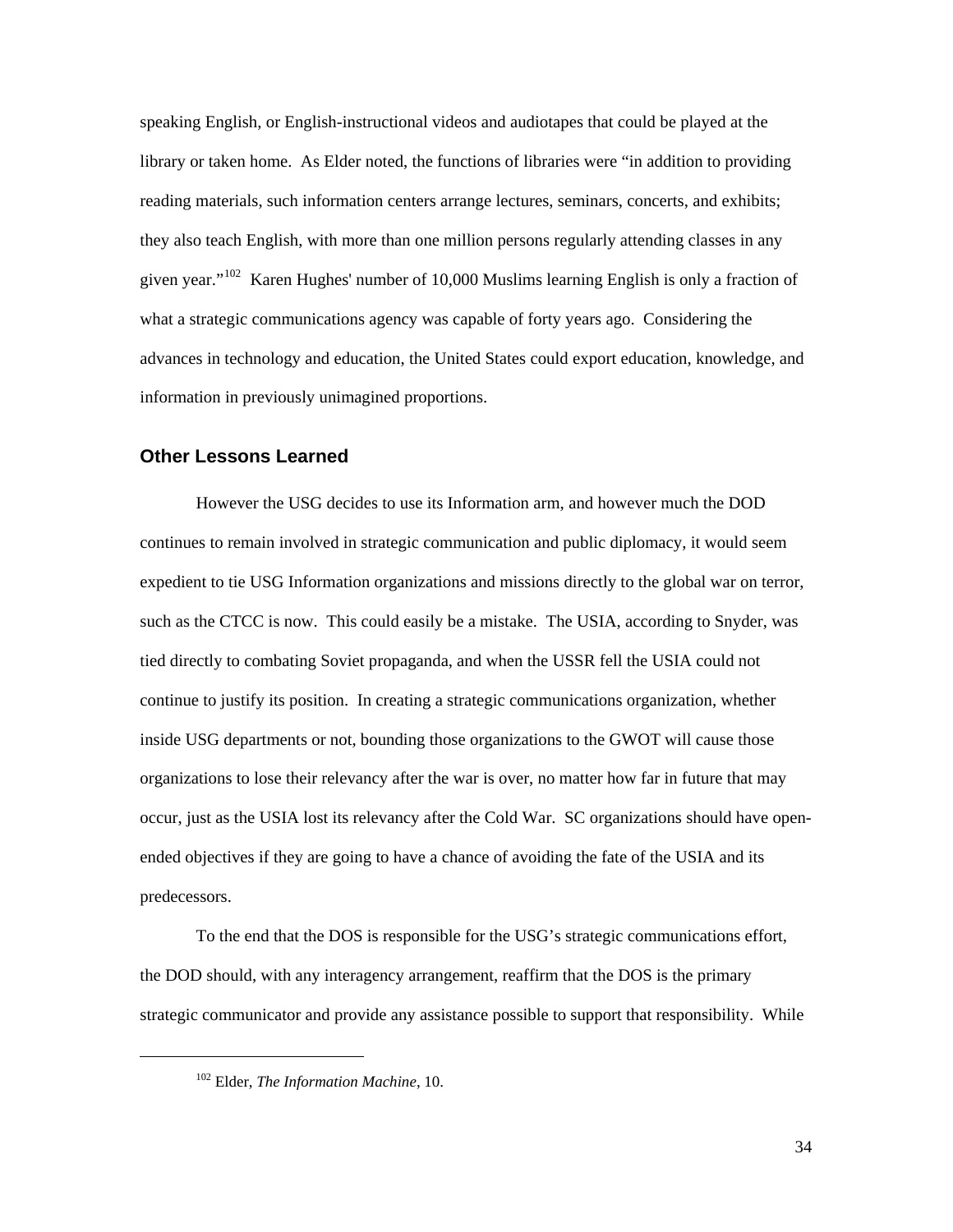<span id="page-39-0"></span>the DOD has public affair officers, it does not conduct public affairs operations according to the DOS definition of strategic communication. DOD does public affairs in support of *military*  operations, just as the DOD does public diplomacy in support of national objectives. Public affairs and public diplomacy, then, are not solely military operations, but are also support operations for the DOS. Only by understanding how the DOS views and uses strategic communication can interagency coordination be more efficient.

 As demonstrated in the second chapter, part of the tension between DOS and the USIA was over how much influence the USIA should have over the formation of foreign policy. While leaders such as Allen and Murrow continued to reassure their respective Secretaries of State that the USIA had no intention of influencing policy, they did need to understand those policies as well as evaluate their potential impact. While the DOD is carful to remain nonpartisan throughout each administration, the military, as strategic communicators, must wrestle to define the limits the DOD should have in advising or influencing foreign policy, much as it does as the USG's "hard power" component. The same issues of influence versus execution-only of foreign policy will increase as the DOD continues to use "soft power."

## **CONCLUSION**

Secretary of Defense Robert Gates said: "What is clear to me is that there is a need for a dramatic increase in spending on the civilian instruments of national security – diplomacy, strategic communications, foreign assistance, civic action, and economic reconstruction and development."<sup>[103](#page-39-1)</sup> What is just as clear is the need for interagency cooperation. The twentieth century provided clues on how that can be accomplished.

<span id="page-39-1"></span> $\overline{\phantom{a}}$ 

<sup>&</sup>lt;sup>103</sup> Gates, Landon Lecture.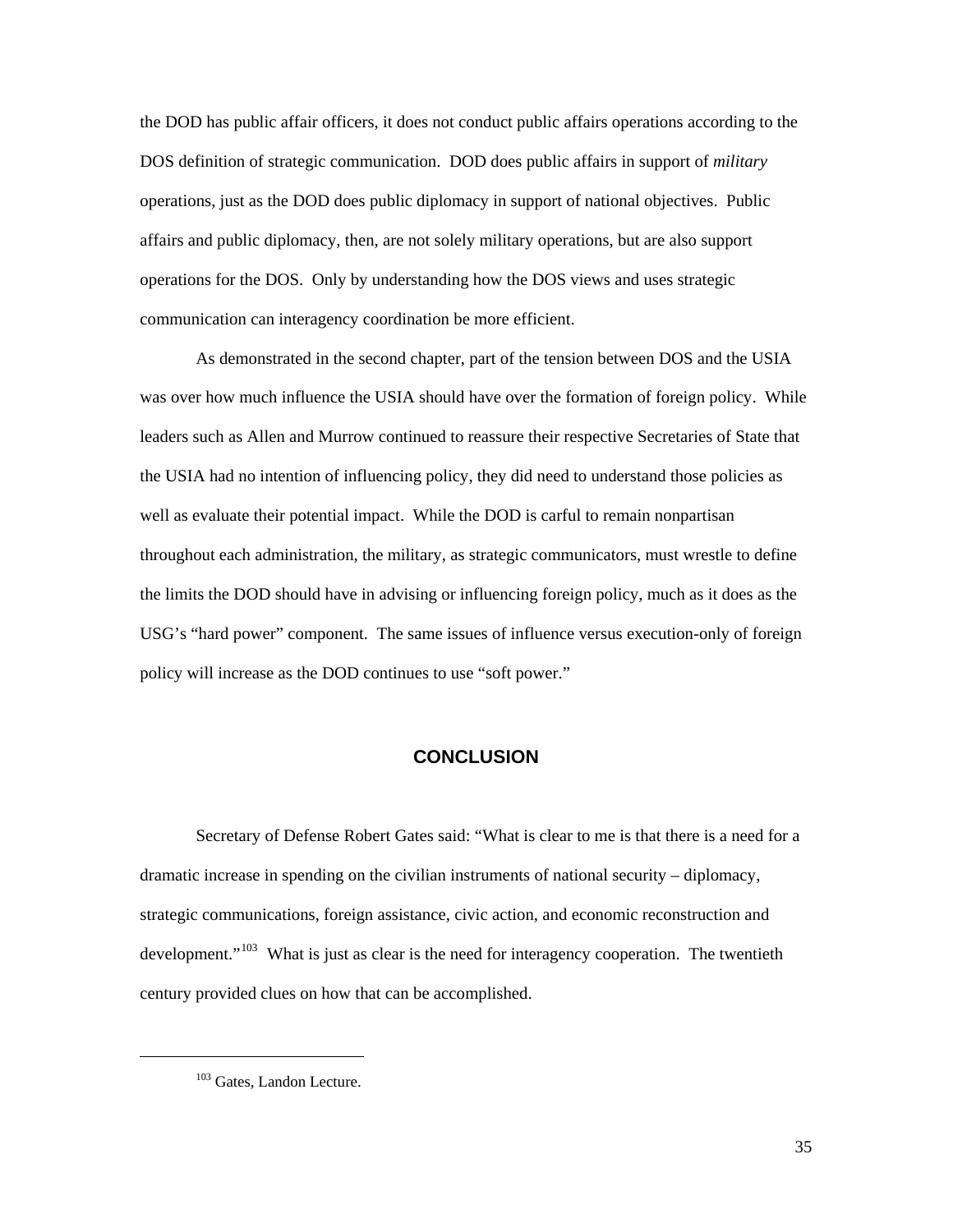The previous agents of strategic communication grappled with how to deal with propaganda, and left definitive opinions on the subject. Some believed in propaganda, some did not, while some merely accepted it as - not an act of deception - but an act of persuasion. Perhaps the greatest danger propaganda presents is not how we understand it, but that we could come to an agreement about propaganda, its place, and its role within the various departments of the USG. It is the debate within the system about how much propaganda is enough, and how much is too much that truly defines those values that others admire about the United States. The issue of how to communicate, what to communicate, and to whom, should never, truly, be definitively answered. Vacillation within a system, a method, or a definition is not necessarily a bad thing, as long as it does not prevent necessary action. A certain amount of uncertainty within means and methods of coordination is good. It keeps organizations honest, dynamic, and constantly ensuring that the lines of coordination, understanding, and communication are always open. Constantly testing and challenging the system is not a bad thing. The most successful relationships in Cold War history, as outlined by this monograph, were due to a moderate degree of uncertainty and the continual need to keep lines of communication open. Agencies continued to challenge themselves and each other on the definition, understanding, and use of certain volatile techniques, like propaganda. Usually the organizations could not answer those challenges themselves, and it continued to enter into the discourse and discussion of the times. Only when an organization seems to definitively answer those questions do those institutions outlive their usefulness when those "answers" no longer apply.

The Departments of State and Defense exist for distinct and definitive reasons. Strategic communications will add another dimension between that department responsible for making foreign policy and those departments charged with enforcing that policy. Besides enforcing policy, the DOD may very well be asked to explain policy to foreign audiences. The key being able to explain policy is that the DOD must first understand that policy, and understanding will require very close coordination and communication with the DOS at many levels.

36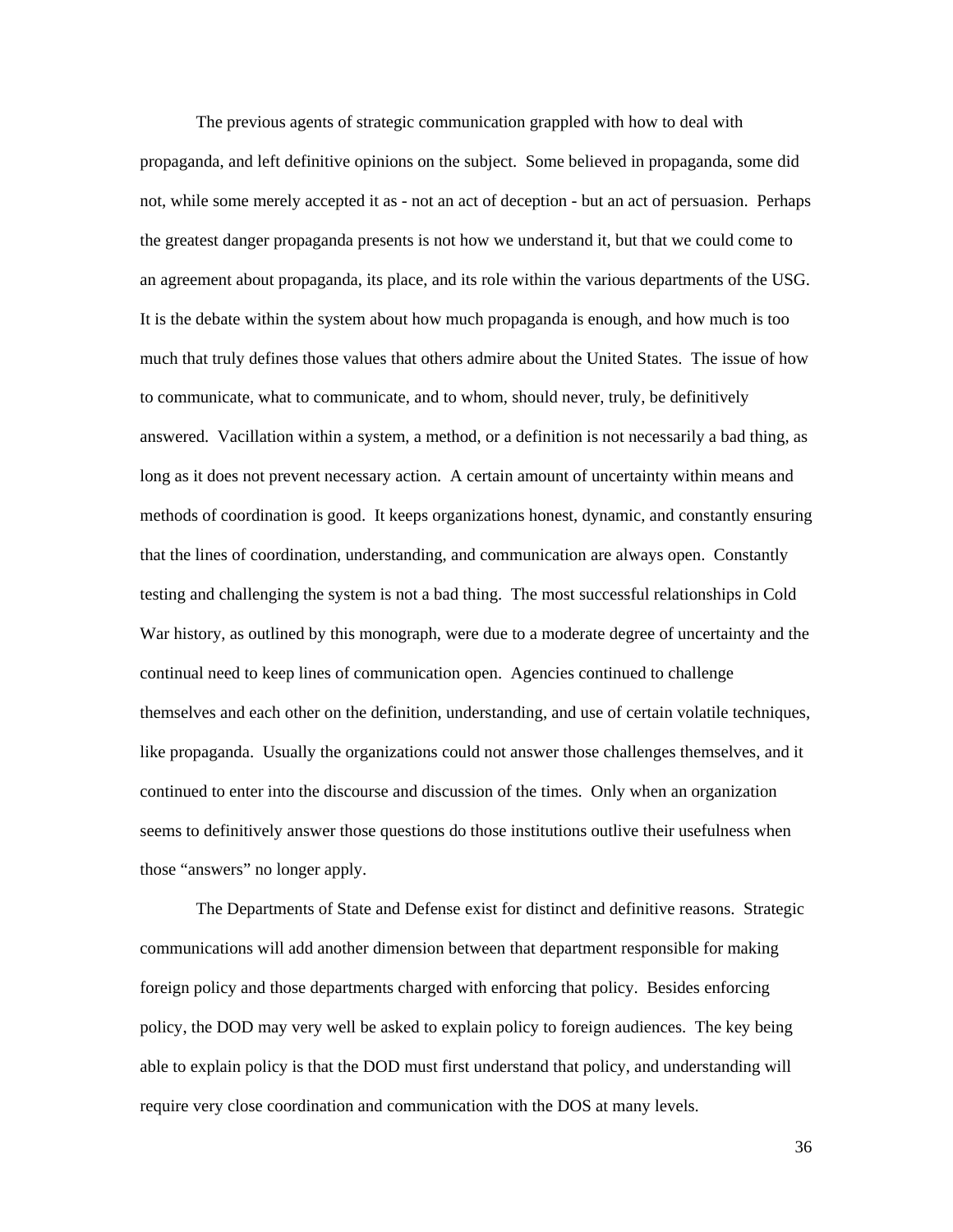## **BIBLIOGRAPHY**

#### <span id="page-41-0"></span>**Books**

Cowley, Robert. *The Cold War,* New York: Random House Publishing, 2005.

- Creel, George. *How We Advertised America: International Propaganda and Communication* NY: Arno Press, 1920.
- Dizard, Wilson P. *The Strategy of Truth: The Story of the U.S. Information Agency*, Washington D.C: Public Affairs Press, 1961.

\_\_\_\_\_\_\_\_\_\_\_\_\_\_ *Inventing Public Diplomacy: The Story of the U.S. Information Agency*, Boulder, Colorado; Lynne Rienner Publishers, Inc, 2004.

- Dockrill, Michael L. and Michael F. Hopkins, *The Cold War*. New York: Palgrave Macmillan, 2006.
- Elder, Robert E. *The Information Machine: The United States Information Agency and American Foreign Policy*. New York: Syracuse University Press, 1969.
- Friedman, George. *America's Secret War.* New York: Doubleday, 2004.
- Gaddis, John Lewis. *We Now Know: Rethinking Cold War History*. New York: Oxford University Press, 1997.
- Gates, Robert M. *From the Shadows.* New York: Simon and Schuster, 1996.
- Henderson, John W. *The United States Information Agency.* New York: Frederick A. Praeger, Inc., Publishers, 1969.
- Hixson, Walter L. *Parting the Curtain: Propaganda, Culture, and the Cold War* 1945-1961 NY: St. Martin's Press, 1997.
- Lumley, Frederick E. *The Propaganda Menace*. NY: Century Company, 1933.
- Mead, Walter Russell. *Power, Terror, Peace, and War*. New York: Random House, Inc, 2004.
- Mock, James R and Cedric Larson. *Words That Won the War*. Princeton, Princeton University Press, 1939.
- Ninkovich, Frank A. *The Diplomacy of Ideas: U.S. foreign policy and cultural relations, 1938- 1950*. Cambridge, Cambridge University Press, 1981.
- Nye, Joseph S. Jr. *Soft Power: The Means to Success in World Politics*. New York: PublicAffairs, 2004.
- Rubin, Ronald L. *The Objectives of the U.S. Information Agency,* New York: Frederick A. Praeger, Inc., Publishers, 1966.
- Shulman, Holly Cowan. *The Voice of America: Propaganda and Democracy, 1941-1945*. Wisconsin, University of Wisconsin Press, 1990.
- Snyder, Alvin A. *Warriors of Disinformation: American Propaganda, Soviet Lies, and the Winning of the Cold War*. New York: Arcade Publishing, 1995.

#### **Articles**

Blackburn, Paul P. "The Post-Cold War Public Diplomacy of the United States." *Washington Quarterly* 15, no. 1, (Winter 1992): 75-86.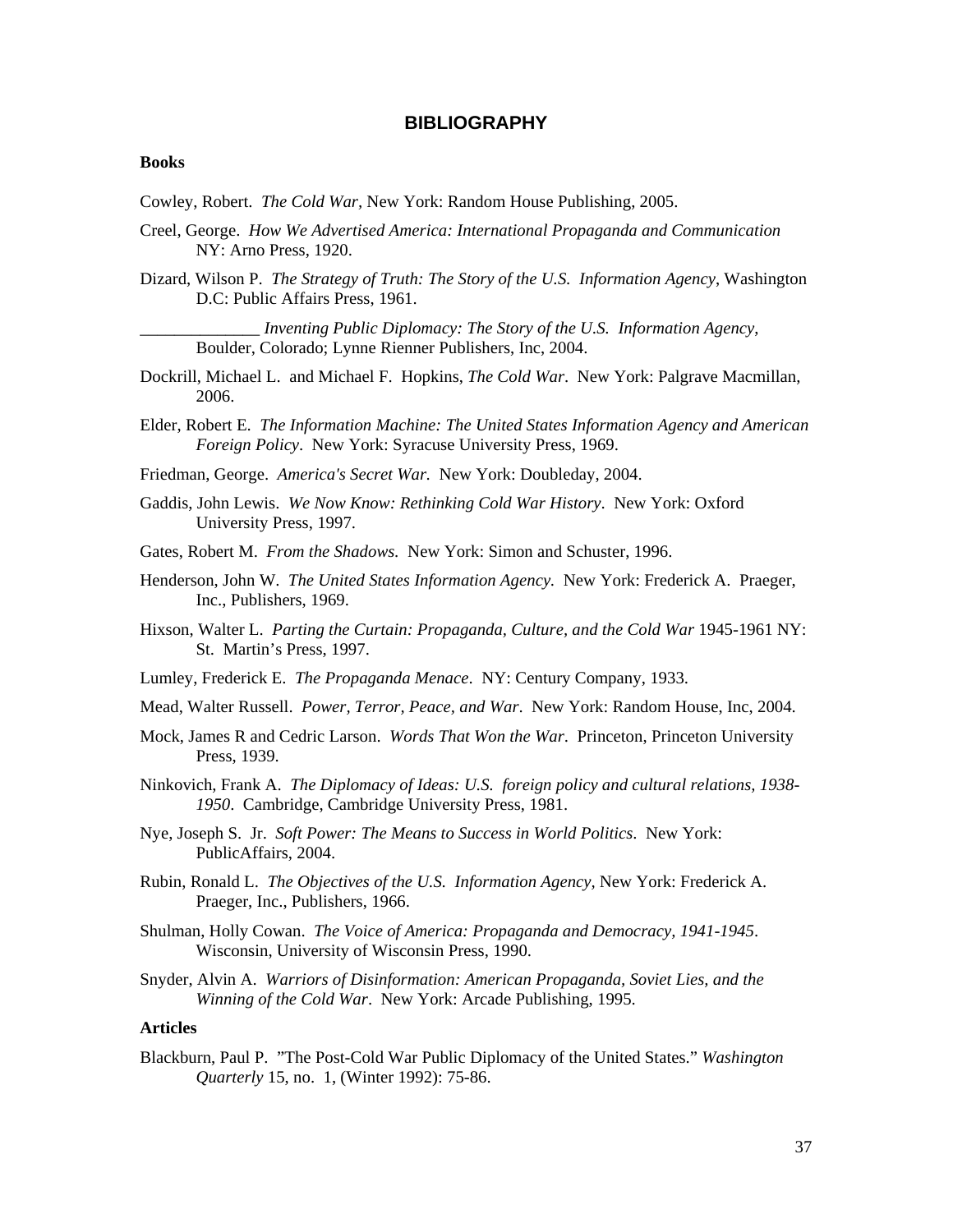- Emery, Norman, Major, United States Army. "Information Operations In Iraq." *Military Review* 84, no. 3 (May-June 2004): 11-14.
- Halloran, Richard, "Strategic Communications," *Parameters* 37, no. 3 (August 2007): 4-14.
- Jones, Jeffrey. "Strategic Communication: A Mandate for the United States." *Joint Forces Quarterly* 39 (October 2005): 108-114.
- Josten, Richard J. "Strategic Communication: Key Enabler for Elements of National Power." *Iosphere: Joint Information Operation Center* 3 (Summer 2006): 16-20.
- Kramer, Franklin D., Larry Wentz, and Stuart Starr. "I-Power: The Information Revolution and Stability Operations." *Defense Horizons* 55 (February, 2007): 1-8.

Ross, Jimmy D. General. "Winning the Information War." *Army* 44, no. 2 (February 1994): 26.

Scales, Robert H. "Culture-Centric Warfare." *Proceedings* 130, no. 10, (September 2004): 32- 36.

#### **Other Sources**

Department of Defense. Joint Publication 1-02, *Dictionary of Military and Associated Terms.* Washington, D.C. April 2001

\_\_\_\_\_\_\_\_\_\_\_\_\_\_\_\_\_\_\_. Joint Publication 0-2, *Unified Action Armed Forces*. Washington, D.C., July 2001.

\_\_\_\_\_\_\_\_\_\_\_\_\_\_\_\_\_\_\_. Joint Publication 3-13, *Joint Doctrine for Information Operations*. Washington, D.C., October 1998.

\_\_\_\_\_\_\_\_\_\_\_\_\_\_\_\_\_\_\_. *Quadrennial Defense Review Report*. Washington, D.C., 30 September 2001.

Department of State. "What's Behind America@yourlibrary." Department of State website. http://germany.usembassy.gov/germany/ayl.html (accessed 29 January 2008).

\_\_\_\_\_\_\_\_\_\_\_\_\_\_\_\_. "Bureau of Public Affairs." Department of State website. http://www.state.gov/r/pa/ (accessed 10 December 2007).

\_\_\_\_\_\_\_\_\_\_\_\_\_\_\_\_. Strategic Communications and Public Diplomacy Policy Coordination Committee. "U.S. National Strategy for Public Diplomacy and Strategic Communication, June 2007." Department of State website. www.state.gov/documents/ organization/87427.pdf (accessed 29 January 2008).

Headquarters, Department of the Army. Field Manual 3-0, *Operations*. Washington, D.C., June 2001.

\_\_\_\_\_\_\_\_\_\_\_\_\_\_\_\_\_\_\_\_\_\_\_\_\_\_\_\_\_\_\_. Field Manual 3-13, *Information Operations: Doctrine, Tactics, Techniques, and Procedures.* Washington, D.C., November 2003.

- Hughes, Karen. Speech at the DOD Conference on Strategic Communication, 11 July 2007. Department of State website. http://www.state.gov/r/us/2007/88630.htm (accessed 29 January 2008).
- Gates, Robert. Landon Lecture speech at the Kansas State University, 26 November 2007. DOD Defenselink website. http://www.defenselink.mil/speeches/speech.aspx?speechid=1199 (accessed 8 January 2008).
- Graffy, Colleen. Speech at Chatham House, 1 November 2007. Department of State website. http://www.state.gov/p/eur/rls/rm/94487.htm. (accessed 5 Dec 2007).